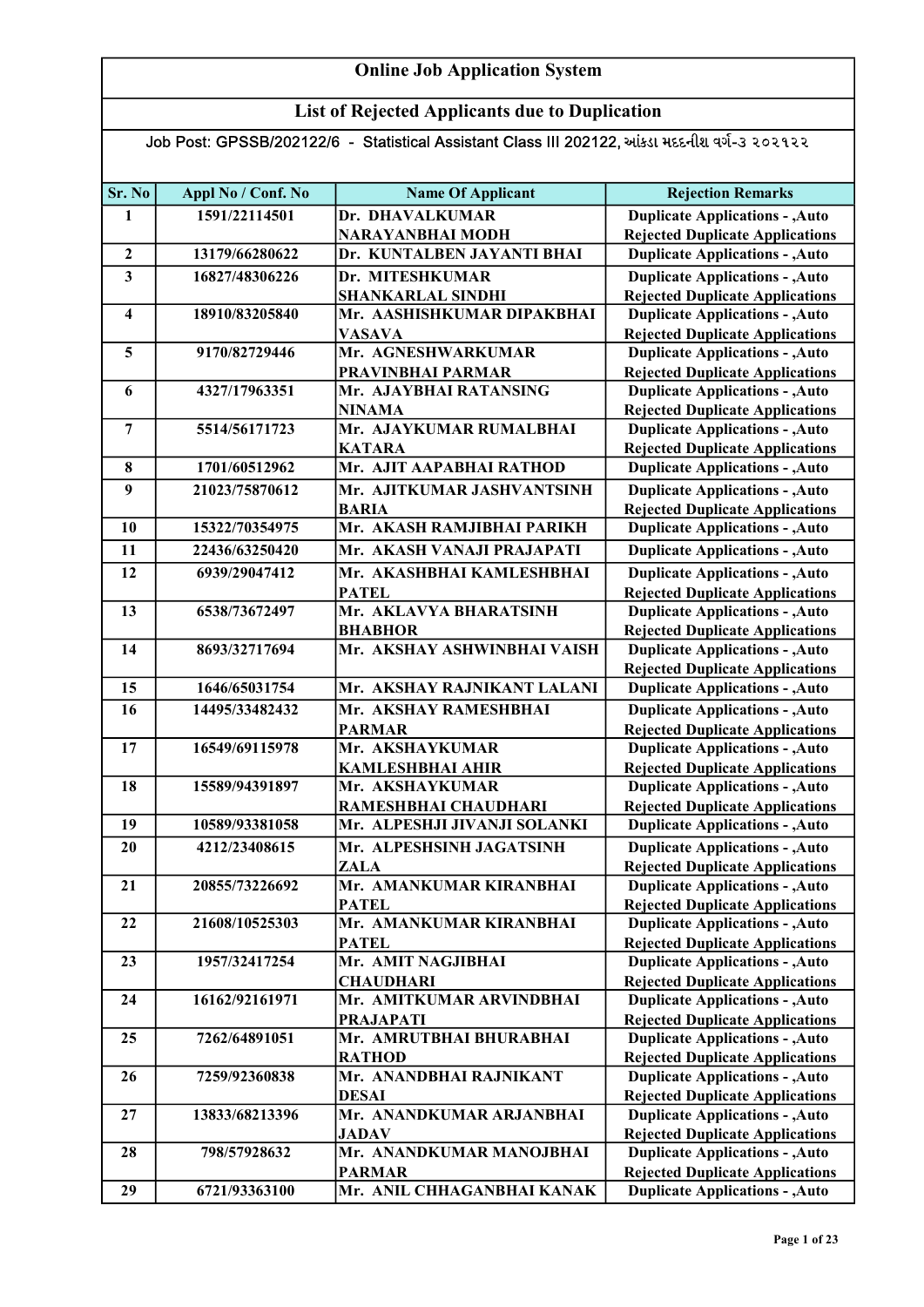## List of Rejected Applicants due to Duplication

| 30 | 4791/11927671  | Mr. ANILKUMAR JAYANTILAL                     | <b>Duplicate Applications - , Auto</b>                                           |
|----|----------------|----------------------------------------------|----------------------------------------------------------------------------------|
|    |                | <b>PATEL</b>                                 | <b>Rejected Duplicate Applications</b>                                           |
| 31 | 25353/43926103 | Mr. ANILKUMAR RAMSINGBHAI                    | <b>Duplicate Applications - , Auto</b>                                           |
|    |                | <b>RATHVA</b>                                | <b>Rejected Duplicate Applications</b>                                           |
| 32 | 20611/62709231 | Mr. ANIRUDDH HARISINH                        | <b>Duplicate Applications - , Auto</b>                                           |
| 33 | 5733/60079126  | <b>GADHAVI</b><br>Mr. ANKIT LAXMANBHAI       | <b>Rejected Duplicate Applications</b>                                           |
|    |                |                                              | <b>Duplicate Applications - , Auto</b>                                           |
| 34 | 15179/46873024 | <b>PRAJAPATI</b><br>Mr. ANKITKUMAR RAVJIBHAI | <b>Rejected Duplicate Applications</b><br><b>Duplicate Applications - , Auto</b> |
|    |                | <b>THAKARDA</b>                              | <b>Rejected Duplicate Applications</b>                                           |
| 35 | 9211/12421468  | Mr. ANKURKUMAR RATILAL                       | <b>Duplicate Applications - , Auto</b>                                           |
|    |                | <b>BHAGARIYA</b>                             | <b>Rejected Duplicate Applications</b>                                           |
| 36 | 3206/82673557  | Mr. ANURAG SHRIPAL VAGHELA                   | <b>Duplicate Applications - , Auto</b>                                           |
| 37 | 1310/16083440  | Mr. ARIFKHAN MAFAMIYA SIPAI                  | <b>Duplicate Applications - , Auto</b>                                           |
| 38 | 8730/95320482  | Mr. ARJUN RAMUBHAI GAMARA                    | <b>Duplicate Applications - , Auto</b>                                           |
|    |                |                                              |                                                                                  |
| 39 | 7320/42770850  | Mr. ARPIT KIRTIBHAI PAREKH                   | <b>Duplicate Applications - , Auto</b>                                           |
| 40 | 20752/55830251 | Mr. ARUNKUMAR GANESHBHAI                     | <b>Duplicate Applications - , Auto</b>                                           |
|    |                | <b>PATELIYA</b>                              | <b>Rejected Duplicate Applications</b>                                           |
| 41 | 15625/25611507 | Mr. ARVINDBHAI DUDHABHAI                     | <b>Duplicate Applications - , Auto</b>                                           |
|    | 26029/42305159 | <b>CHAUHAN</b><br>Mr. ASADKHAN AYUBKHAN      | <b>Rejected Duplicate Applications</b>                                           |
| 42 |                | <b>SINDHI</b>                                | <b>Duplicate Applications - , Auto</b><br><b>Rejected Duplicate Applications</b> |
| 43 | 13946/65112963 | Mr. ASHISHBHAI HARISHBHAI                    | <b>Duplicate Applications - , Auto</b>                                           |
|    |                | <b>BHORSAT</b>                               | <b>Rejected Duplicate Applications</b>                                           |
| 44 | 14612/29350210 | Mr. ASHISHBHAI HARISHBHAI                    | <b>Duplicate Applications - , Auto</b>                                           |
|    |                | <b>BHORSAT</b>                               | <b>Rejected Duplicate Applications</b>                                           |
| 45 | 14080/13555389 | Mr. ASHISHBHAI ISHWARBHAI                    | <b>Duplicate Applications - , Auto</b>                                           |
|    |                | <b>CHAUDHARI</b>                             | <b>Rejected Duplicate Applications</b>                                           |
| 46 | 26314/62410224 | Mr. ASHVINBHAI                               | <b>Duplicate Applications - , Auto</b>                                           |
|    |                | <b>DHARAMASHIBHAI</b>                        | <b>Rejected Duplicate Applications</b>                                           |
|    |                | <b>DHUNDHALAVA</b>                           |                                                                                  |
| 47 | 16156/60299292 | Mr. ATIT KANTILAL PARMAR                     | <b>Duplicate Applications - , Auto</b>                                           |
| 48 | 5424/81204415  | Mr. ATULKUMAR KANTILAL                       | <b>Duplicate Applications - , Auto</b>                                           |
|    |                | <b>PARMAR</b>                                | <b>Rejected Duplicate Applications</b>                                           |
| 49 | 19806/56948281 | Mr. AYUSHKUMAR                               | <b>Duplicate Applications - , Auto</b>                                           |
|    |                | <b>DHARMESHKUMAR GANDHI</b>                  | <b>Rejected Duplicate Applications</b>                                           |
| 50 | 19288/74888554 | Mr. BHAGESH HARESHBHAI                       | <b>Duplicate Applications - , Auto</b>                                           |
|    |                | <b>SADADIYA</b>                              | <b>Rejected Duplicate Applications</b>                                           |
| 51 | 20879/40361545 | Mr. BHAGESH HARESHBHAI                       | <b>Duplicate Applications - , Auto</b>                                           |
|    |                | <b>SADADIYA</b>                              | <b>Rejected Duplicate Applications</b>                                           |
| 52 | 1928/87285975  | Mr. BHAGIRATHBHAI                            | <b>Duplicate Applications - , Auto</b>                                           |
|    |                | <b>BHARATBHAI BHAGAT</b>                     | <b>Rejected Duplicate Applications</b>                                           |
| 53 | 9890/40665005  | Mr. BHARAT PARSOTAM CHAVDA                   | <b>Duplicate Applications - , Auto</b>                                           |
|    |                |                                              | <b>Rejected Duplicate Applications</b>                                           |
| 54 | 6936/77800298  | Mr. BHARATKUMAR BHIMJI<br><b>MAHESHWARI</b>  | <b>Duplicate Applications - , Auto</b><br><b>Rejected Duplicate Applications</b> |
| 55 | 1600/52861659  | Mr. BHARGAV NAVINBHAI                        | <b>Duplicate Applications - , Auto</b>                                           |
|    |                | <b>SITAPARA</b>                              | <b>Rejected Duplicate Applications</b>                                           |
| 56 | 2426/95810034  | Mr. BHAVESH PARSHOTAMBHAI                    | <b>Duplicate Applications - , Auto</b>                                           |
|    |                | <b>PANCHALA</b>                              | <b>Rejected Duplicate Applications</b>                                           |
| 57 | 14400/55772031 | Mr. BHAVESHBHAI NATHABHAI                    | <b>Duplicate Applications - , Auto</b>                                           |
|    |                | <b>KANTARIYA</b>                             | <b>Rejected Duplicate Applications</b>                                           |
|    |                |                                              |                                                                                  |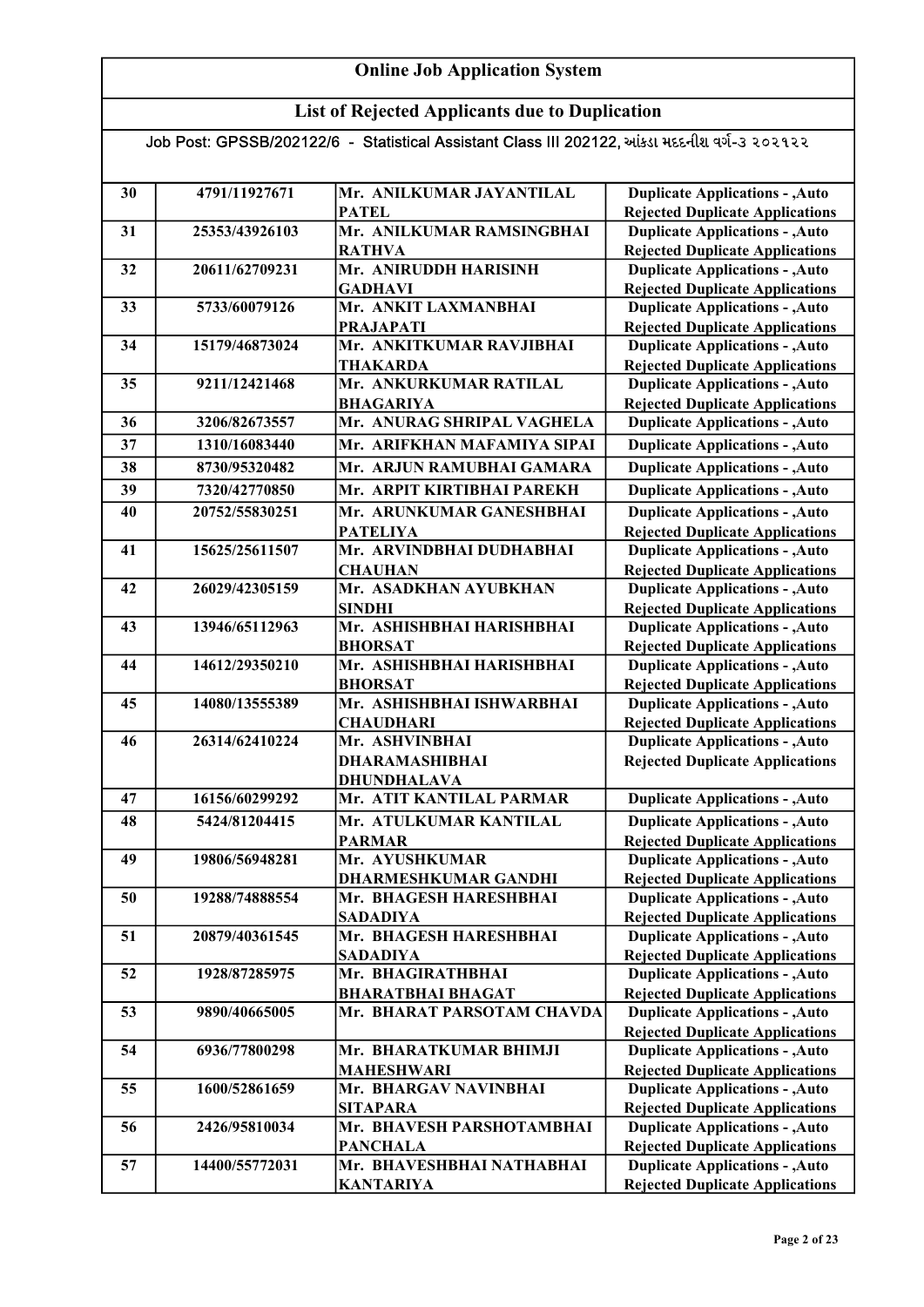## List of Rejected Applicants due to Duplication

| 58 | 21873/64948023 | Mr. BHAVESHKUMAR                          | <b>Duplicate Applications - , Auto</b>                                           |
|----|----------------|-------------------------------------------|----------------------------------------------------------------------------------|
|    |                | <b>BACHUBHAI DAYATAR</b>                  | <b>Rejected Duplicate Applications</b>                                           |
| 59 | 7617/65087673  | Mr. BHAVESHKUMAR NATUBHAI                 | <b>Duplicate Applications - , Auto</b>                                           |
|    |                | <b>PARMAR</b>                             | <b>Rejected Duplicate Applications</b>                                           |
| 60 | 3069/76197961  | Mr. BHAVESHKUMAR PANABHAI                 | <b>Duplicate Applications - , Auto</b>                                           |
|    |                | <b>ZALA</b>                               | <b>Rejected Duplicate Applications</b>                                           |
| 61 | 21411/81824064 | Mr. BHAVESHKUMAR SAVJIBHAI                | <b>Duplicate Applications - , Auto</b>                                           |
|    |                | <b>CHAUDHARI</b>                          | <b>Rejected Duplicate Applications</b>                                           |
| 62 | 2993/50969169  | Mr. BHAVIN SANJAYBHAI JOSHI               | <b>Duplicate Applications - , Auto</b>                                           |
| 63 | 1648/99454124  | Mr. BHAVIN VAJUBHAI                       | <b>Duplicate Applications - , Auto</b>                                           |
|    |                | <b>PANSURIYA</b>                          | <b>Rejected Duplicate Applications</b>                                           |
| 64 | 12400/55965523 | Mr. BHAVINBHAI GATORBHAI<br><b>VANANI</b> | <b>Duplicate Applications - , Auto</b>                                           |
| 65 | 6277/96223344  | Mr. BHAVINKUMAR DINESHBHAI                | <b>Rejected Duplicate Applications</b><br><b>Duplicate Applications - , Auto</b> |
|    |                | <b>JAVIYA</b>                             | <b>Rejected Duplicate Applications</b>                                           |
| 66 | 14473/83907319 | Mr. BHAVINKUMAR                           | <b>Duplicate Applications - , Auto</b>                                           |
|    |                | PRATAPBHAI CHAUDHARY                      | <b>Rejected Duplicate Applications</b>                                           |
| 67 | 4497/74457620  | Mr. BHAVINKUMAR                           | <b>Duplicate Applications - , Auto</b>                                           |
|    |                | RAMESHBHAI PANCHIWALA                     | <b>Rejected Duplicate Applications</b>                                           |
| 68 | 4876/95866798  | Mr. BHAVINKUMAR                           | <b>Duplicate Applications - , Auto</b>                                           |
|    |                | RAMESHBHAI PANCHIWALA                     | <b>Rejected Duplicate Applications</b>                                           |
| 69 | 22609/58635532 | Mr. BHOLABHAI AMARSHIBHAI                 | <b>Duplicate Applications - , Auto</b>                                           |
|    |                | <b>BHOJANI</b>                            | <b>Rejected Duplicate Applications</b>                                           |
| 70 | 10984/15834273 | Mr. BHUPATKUMAR GORDHANJI                 | <b>Duplicate Applications - , Auto</b>                                           |
|    |                | <b>CHAUDHARY</b>                          | <b>Rejected Duplicate Applications</b>                                           |
| 71 | 8185/14304118  | Mr. BRIJESHKUMAR RAJUBHAI                 | <b>Duplicate Applications - , Auto</b>                                           |
|    |                | <b>PATEL</b>                              | <b>Rejected Duplicate Applications</b>                                           |
| 72 | 10283/54671005 | Mr. CHANDRESHBHAI                         | <b>Duplicate Applications - , Auto</b>                                           |
|    |                | <b>DINESHBHAI DABHI</b>                   | <b>Rejected Duplicate Applications</b>                                           |
| 73 | 12480/39588010 | Mr. CHINTANKUMAR                          | <b>Duplicate Applications - , Auto</b>                                           |
|    |                | <b>ARVINDBHAI CHAUDHARI</b>               | <b>Rejected Duplicate Applications</b>                                           |
| 74 | 21845/99975258 | Mr. CHIRAGKUMAR                           | <b>Duplicate Applications - , Auto</b>                                           |
|    |                | <b>BHUPENDRABHAI PATNI</b>                | <b>Rejected Duplicate Applications</b>                                           |
| 75 | 7999/26325909  | Mr. CHIRAGKUMAR                           | <b>Duplicate Applications - , Auto</b>                                           |
|    |                | DEVCHANDBHAI SARALIYA                     | <b>Rejected Duplicate Applications</b>                                           |
| 76 | 3759/64485784  | Mr. DAHYABHAI VAJABHAI                    | <b>Duplicate Applications - , Auto</b>                                           |
|    |                | <b>CHAUDHARI</b>                          | <b>Rejected Duplicate Applications</b>                                           |
| 77 | 6003/84808475  | Mr. DARSHANKUMAR NATUBHAI                 | <b>Duplicate Applications - , Auto</b>                                           |
|    |                | ZINZUVADIYA                               | <b>Rejected Duplicate Applications</b>                                           |
| 78 | 14658/81745026 | Mr. DEEPAKBHAI DESINGBHAI                 | <b>Duplicate Applications - , Auto</b>                                           |
|    |                | <b>RATHVA</b>                             | <b>Rejected Duplicate Applications</b>                                           |
| 79 | 706/39305809   | Mr. DEVABHAI JIVABHAI AAYAR               | <b>Duplicate Applications - , Auto</b>                                           |
| 80 | 1146/38228826  | Mr. DEVABHAI JIVABHAI AAYAR               | <b>Duplicate Applications - , Auto</b>                                           |
| 81 | 2905/28178134  | Mr. DEVABHAI MACHHABHA                    | <b>Duplicate Applications - , Auto</b>                                           |
|    |                | <b>KATODIYA</b>                           | <b>Rejected Duplicate Applications</b>                                           |
| 82 | 7321/61029897  | Mr. DEVRAJ DILIPSINH PARMAR               | <b>Duplicate Applications - , Auto</b>                                           |
| 83 | 685/90123796   | Mr. DEVSHIBHAI RUPABHAI                   | <b>Duplicate Applications - , Auto</b>                                           |
|    |                | <b>SANIYA</b>                             | <b>Rejected Duplicate Applications</b>                                           |
| 84 | 23973/84960970 | Mr. DHARMENDRA AMARUTLAL                  | <b>Duplicate Applications - , Auto</b>                                           |
|    |                | <b>RATHOD</b>                             | <b>Rejected Duplicate Applications</b>                                           |
| 85 | 16490/59092422 | Mr. DHARMENDRA HARESHBHAI                 | <b>Duplicate Applications - , Auto</b>                                           |
|    |                | <b>SANKALIYA</b>                          | <b>Rejected Duplicate Applications</b>                                           |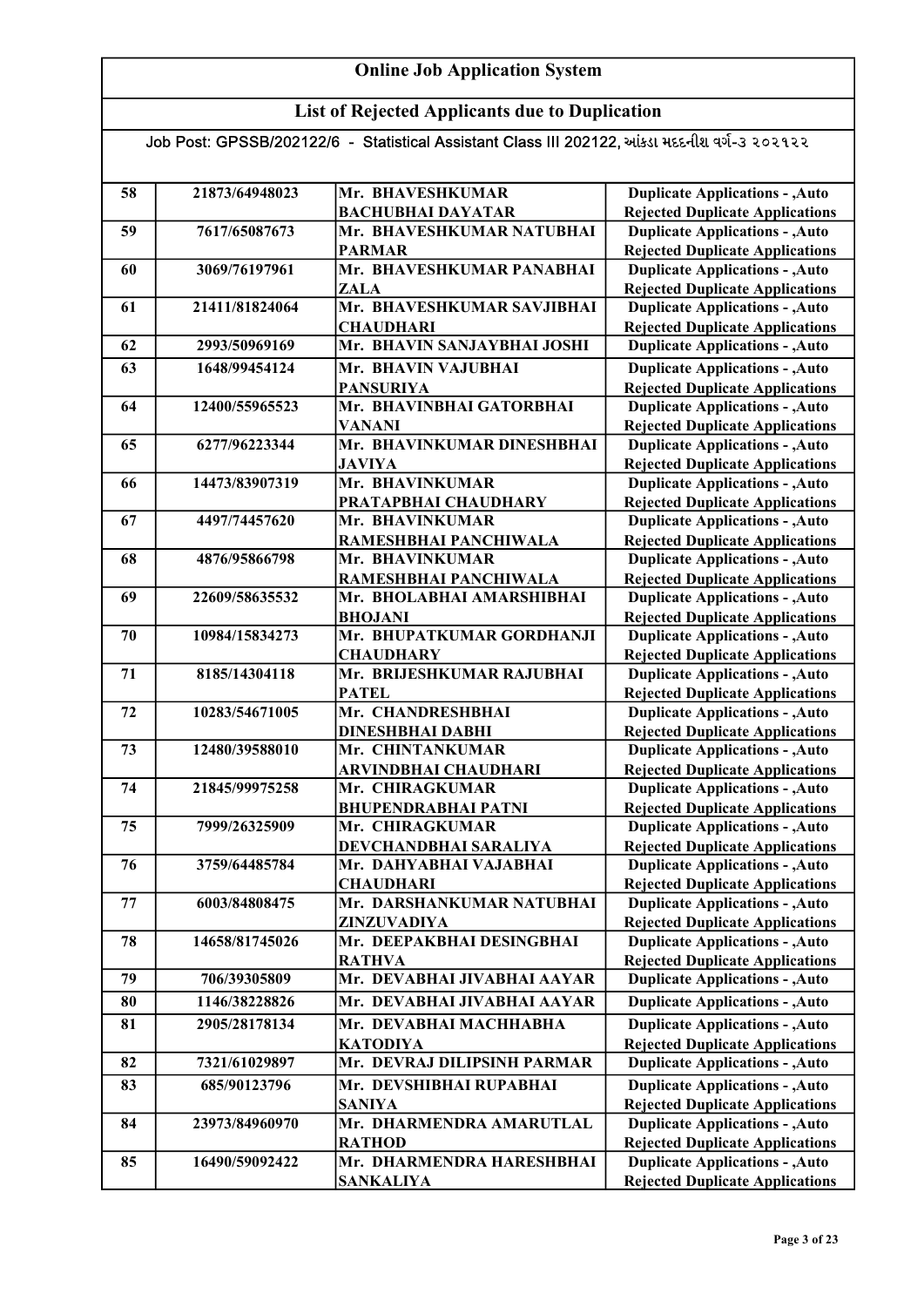## List of Rejected Applicants due to Duplication

| 86  | 26467/95088895 | Mr. DHARMESH BHUPATBHAI                    | <b>Duplicate Applications - , Auto</b>                                           |
|-----|----------------|--------------------------------------------|----------------------------------------------------------------------------------|
|     |                | <b>ROJASARA</b>                            | <b>Rejected Duplicate Applications</b>                                           |
| 87  | 2710/61669895  | Mr. DHARMESHBHAI                           | <b>Duplicate Applications - , Auto</b>                                           |
|     |                | <b>NARANBHAI DODIYA</b>                    | <b>Rejected Duplicate Applications</b>                                           |
| 88  | 12353/16595136 | Mr. DHARMESHBHAI NURJIBHAI                 | <b>Duplicate Applications - , Auto</b>                                           |
|     |                | <b>RATHVA</b>                              | <b>Rejected Duplicate Applications</b>                                           |
| 89  | 4765/97258047  | Mr. DHAVALKUMAR                            | <b>Duplicate Applications - , Auto</b>                                           |
|     |                | PRAVINBHAI PATEL                           | <b>Rejected Duplicate Applications</b>                                           |
| 90  | 15327/61313838 | Mr. DHAVALKUMAR                            | <b>Duplicate Applications - , Auto</b>                                           |
|     |                | <b>SHANKARBHAI KOLI</b>                    | <b>Rejected Duplicate Applications</b>                                           |
| 91  | 23863/91481961 | Mr. DILAVAR SALIMBHAI                      | <b>Duplicate Applications - , Auto</b>                                           |
|     |                | <b>NAREJA</b>                              | <b>Rejected Duplicate Applications</b>                                           |
| 92  | 10076/89727995 | Mr. DILIPBHAI CHETANJI BAROT               | <b>Duplicate Applications - , Auto</b>                                           |
| 93  | 11828/26677189 | Mr. DILIPKUMAR AMARAJI                     | <b>Duplicate Applications - , Auto</b>                                           |
|     |                | <b>КАСНСННАVA</b>                          | <b>Rejected Duplicate Applications</b>                                           |
| 94  | 10446/61826169 | Mr. DINESHBHAI CHELABHAI                   | <b>Duplicate Applications - , Auto</b>                                           |
|     |                | <b>CHAUDHARY</b>                           | <b>Rejected Duplicate Applications</b>                                           |
| 95  | 21060/73202385 | Mr. DINESHBHAI KEHRABHAI                   | <b>Duplicate Applications - , Auto</b>                                           |
|     |                | <b>CHAUDHARI</b>                           | <b>Rejected Duplicate Applications</b>                                           |
| 96  | 5984/45725257  | Mr. DINESHKUMAR AMRUTBHAI                  | <b>Duplicate Applications - , Auto</b>                                           |
|     |                | <b>PARMAR</b>                              | <b>Rejected Duplicate Applications</b>                                           |
| 97  | 26083/61043346 | Mr. DINESHKUMAR PUNABHAI                   | <b>Duplicate Applications - , Auto</b>                                           |
| 98  | 1824/29246343  | <b>VALA</b><br>Mr. DIVYESH MANSUKHBHAI     | <b>Rejected Duplicate Applications</b>                                           |
|     |                |                                            | <b>Duplicate Applications - , Auto</b>                                           |
| 99  | 25355/59971201 | <b>AGHERA</b><br>Mr. DIVYESHKUMAR JAMNADAS | <b>Rejected Duplicate Applications</b><br><b>Duplicate Applications - , Auto</b> |
|     |                | <b>GONDALIYA</b>                           | <b>Rejected Duplicate Applications</b>                                           |
| 100 | 2406/20957471  | Mr. DIVYESHKUMAR NATUBHAI                  | <b>Duplicate Applications - , Auto</b>                                           |
|     |                | <b>PATEL</b>                               | <b>Rejected Duplicate Applications</b>                                           |
| 101 | 1154/13438572  | Mr. DUNGARSI PETHABHAI                     | <b>Duplicate Applications - , Auto</b>                                           |
|     |                | <b>PARMAR</b>                              | <b>Rejected Duplicate Applications</b>                                           |
| 102 | 19982/40932255 | Mr. DUNGARSI PETHABHAI                     | <b>Duplicate Applications - , Auto</b>                                           |
|     |                | <b>PARMAR</b>                              | <b>Rejected Duplicate Applications</b>                                           |
| 103 | 15728/32190274 | Mr. GANESHBHAI MAHESHBHAI                  | <b>Duplicate Applications - , Auto</b>                                           |
|     |                | <b>JADAV</b>                               | <b>Rejected Duplicate Applications</b>                                           |
| 104 | 15762/95158336 | Mr. GANESHBHAI MAHESHBHAI                  | <b>Duplicate Applications - , Auto</b>                                           |
|     |                | <b>JADAV</b>                               | <b>Rejected Duplicate Applications</b>                                           |
| 105 | 540/30286388   | Mr. GANPATBHAI JAVANBHAI                   | <b>Duplicate Applications - , Auto</b>                                           |
|     |                | MALI                                       | <b>Rejected Duplicate Applications</b>                                           |
| 106 | 2258/95881543  | Mr. GANPATSINH DEVJIBHAI                   | <b>Duplicate Applications - , Auto</b>                                           |
|     |                | <b>CHAVOD</b>                              | <b>Rejected Duplicate Applications</b>                                           |
| 107 | 1699/91324656  | Mr. GAUTAM VALLABHBHAI                     | <b>Duplicate Applications - , Auto</b>                                           |
|     |                | <b>MAKWANA</b>                             | <b>Rejected Duplicate Applications</b>                                           |
| 108 | 21313/56624771 | Mr. GAUTAMBHAI KANJIBHAI                   | <b>Duplicate Applications - , Auto</b>                                           |
|     |                | <b>CHAVDA</b>                              | <b>Rejected Duplicate Applications</b>                                           |
| 109 | 15733/35138586 | Mr. GAUTAMKUMAR NANUBHAI                   | <b>Duplicate Applications - , Auto</b>                                           |
|     |                | <b>SOLANKI</b>                             | <b>Rejected Duplicate Applications</b>                                           |
| 110 | 5426/35807705  | Mr. GHANSHYAM BHAI                         | <b>Duplicate Applications - , Auto</b>                                           |
|     |                | <b>MASHARUBHAI GOLETAR</b>                 | <b>Rejected Duplicate Applications</b>                                           |
| 111 | 21609/72267115 | Mr. GHANSHYAMBHAI                          | <b>Duplicate Applications - , Auto</b>                                           |
|     |                | <b>BHADABHAI JEEDIYA</b>                   | <b>Rejected Duplicate Applications</b>                                           |
| 112 | 1017/22112816  | Mr. GHANSHYAMBHAI                          | <b>Duplicate Applications - , Auto</b>                                           |
|     |                | <b>MANABHAI SHENAVA</b>                    | <b>Rejected Duplicate Applications</b>                                           |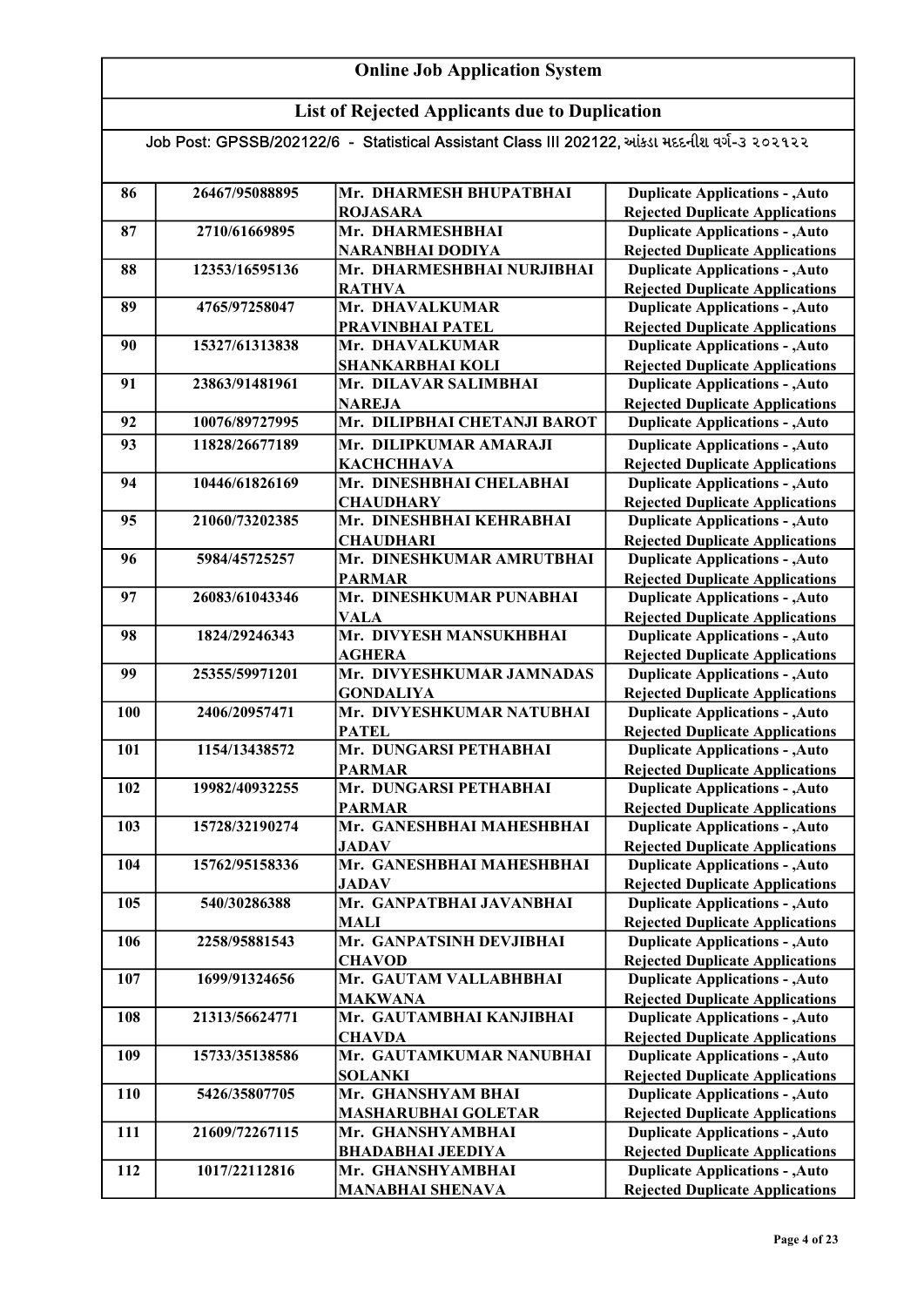## List of Rejected Applicants due to Duplication

| 113 | 10606/32423214 | Mr. GIRISHABHAI PUNJABHAI                | <b>Duplicate Applications - , Auto</b>                                           |
|-----|----------------|------------------------------------------|----------------------------------------------------------------------------------|
|     |                | <b>MUNIYA</b>                            | <b>Rejected Duplicate Applications</b>                                           |
| 114 | 2652/27370726  | Mr. GOVINDJI CHENAJI THAKOR              | <b>Duplicate Applications - , Auto</b>                                           |
| 115 | 21800/45917437 | Mr. HAKABHAI DEVABHAI                    | <b>Duplicate Applications - , Auto</b>                                           |
|     |                | <b>SHEKH</b>                             | <b>Rejected Duplicate Applications</b>                                           |
| 116 | 16014/47601884 | Mr. HAKAMAJI JORAJI                      | <b>Duplicate Applications - , Auto</b>                                           |
|     |                | <b>BHALAGAMA</b>                         | <b>Rejected Duplicate Applications</b>                                           |
| 117 | 9543/78073011  | Mr. HARDEEP GULABBHAI                    | <b>Duplicate Applications - , Auto</b>                                           |
|     |                | <b>GAMIT</b>                             | <b>Rejected Duplicate Applications</b>                                           |
| 118 | 4162/47745335  | Mr. HARDIK DAVUBHAI<br><b>ВНОСНІҮА</b>   | <b>Duplicate Applications - , Auto</b>                                           |
| 119 | 9629/98384214  | Mr. HARESH DANABHAI                      | <b>Rejected Duplicate Applications</b><br><b>Duplicate Applications - , Auto</b> |
|     |                | <b>BORICHA</b>                           | <b>Rejected Duplicate Applications</b>                                           |
| 120 | 25717/87377381 | Mr. HARESHKUMAR DAHYAJI                  | <b>Duplicate Applications - , Auto</b>                                           |
|     |                | <b>TAKARWADIYA</b>                       | <b>Rejected Duplicate Applications</b>                                           |
| 121 | 22707/50967101 | Mr. HARISINH KARSANBHAI                  | <b>Duplicate Applications - , Auto</b>                                           |
|     |                | <b>DODIA</b>                             | <b>Rejected Duplicate Applications</b>                                           |
| 122 | 3457/81623595  | Mr. HARJIBHAI BHAVABHAI                  | <b>Duplicate Applications - , Auto</b>                                           |
|     |                | <b>CHAUDHARY</b>                         | <b>Rejected Duplicate Applications</b>                                           |
| 123 | 1215/63298211  | Mr. HARPALSINH BHARATSINH                | <b>Duplicate Applications - , Auto</b>                                           |
|     |                | <b>RATHOD</b>                            | <b>Rejected Duplicate Applications</b>                                           |
| 124 | 14641/16659235 | Mr. HARSHKUMAR BHARATBHAI                | <b>Duplicate Applications - , Auto</b>                                           |
|     |                | <b>PATEL</b>                             | <b>Rejected Duplicate Applications</b>                                           |
| 125 | 1816/92155591  | Mr. HARSHKUMAR RAMESHBHAI                | <b>Duplicate Applications - , Auto</b>                                           |
|     |                | <b>BHANDERI</b>                          | <b>Rejected Duplicate Applications</b>                                           |
| 126 | 22799/98513064 | Mr. HASMUKHBHAI MANUBHAI                 | <b>Duplicate Applications - , Auto</b>                                           |
|     |                | <b>DODIYAR</b>                           | <b>Rejected Duplicate Applications</b>                                           |
| 127 | 3908/52681273  | Mr. HEMANTKUMAR                          | <b>Duplicate Applications - , Auto</b>                                           |
|     |                | AMRUTBHAI SOLANKI                        | <b>Rejected Duplicate Applications</b>                                           |
| 128 | 16330/33868216 | Mr. HIMMATBHAI HAMIRDAN                  | <b>Duplicate Applications - , Auto</b>                                           |
|     |                | <b>BAROT</b>                             | <b>Rejected Duplicate Applications</b>                                           |
| 129 | 8162/42294654  | Mr. HIREN BHIKHUBHAI                     | <b>Duplicate Applications - , Auto</b>                                           |
| 130 | 19381/62427265 | <b>SIKOTRA</b><br>Mr. HIRENBHAI HARIBHAI | <b>Rejected Duplicate Applications</b><br><b>Duplicate Applications - , Auto</b> |
|     |                | <b>BARAD</b>                             | <b>Rejected Duplicate Applications</b>                                           |
| 131 | 4636/48706383  | Mr. HIRENKUMAR ASHOKBHAI                 | <b>Duplicate Applications - , Auto</b>                                           |
|     |                | <b>CHAUDHARI</b>                         | <b>Rejected Duplicate Applications</b>                                           |
| 132 | 2194/75823434  | Mr. HIRENKUMAR GOVINDBHAI                | <b>Duplicate Applications - , Auto</b>                                           |
|     |                | <b>СННАВНАІҮА</b>                        | <b>Rejected Duplicate Applications</b>                                           |
| 133 | 26202/26803643 | Mr. ILYAS ISHAKBHAI KHALANI              | <b>Duplicate Applications - , Auto</b>                                           |
| 134 | 1054/93358535  | Mr. IRFAN ABDULBHAI PAYAK                | <b>Duplicate Applications - , Auto</b>                                           |
| 135 | 8084/29714007  | Mr. ISHVARBHAI VALLABHBHAI               | <b>Duplicate Applications - , Auto</b>                                           |
|     |                | <b>DHARAJIA</b>                          | <b>Rejected Duplicate Applications</b>                                           |
| 136 | 12655/78955131 | Mr. JAGDISHBHAI JYANTIBHAI               | <b>Duplicate Applications - , Auto</b>                                           |
|     |                | <b>BARAIYA</b>                           | <b>Rejected Duplicate Applications</b>                                           |
| 137 | 1283/41033836  | Mr. JAGDISHBHAI RAMESHBHAI               | <b>Duplicate Applications - , Auto</b>                                           |
|     |                | <b>BARAIYA</b>                           | <b>Rejected Duplicate Applications</b>                                           |
| 138 | 18434/83707163 | Mr. JAGDISHKUMAR GERAJI                  | <b>Duplicate Applications - , Auto</b>                                           |
|     |                | <b>CHAUDHARY</b>                         | <b>Rejected Duplicate Applications</b>                                           |
| 139 | 4418/79634774  | Mr. JAINISH PRAVINBHAI                   | <b>Duplicate Applications - , Auto</b>                                           |
|     |                | <b>DHAMELIYA</b>                         | <b>Rejected Duplicate Applications</b>                                           |
| 140 | 13763/60199017 | Mr. JAIVIKKUMAR BHIKHABHAI               | <b>Duplicate Applications - , Auto</b>                                           |
|     |                | <b>PATEL</b>                             | <b>Rejected Duplicate Applications</b>                                           |
|     |                |                                          |                                                                                  |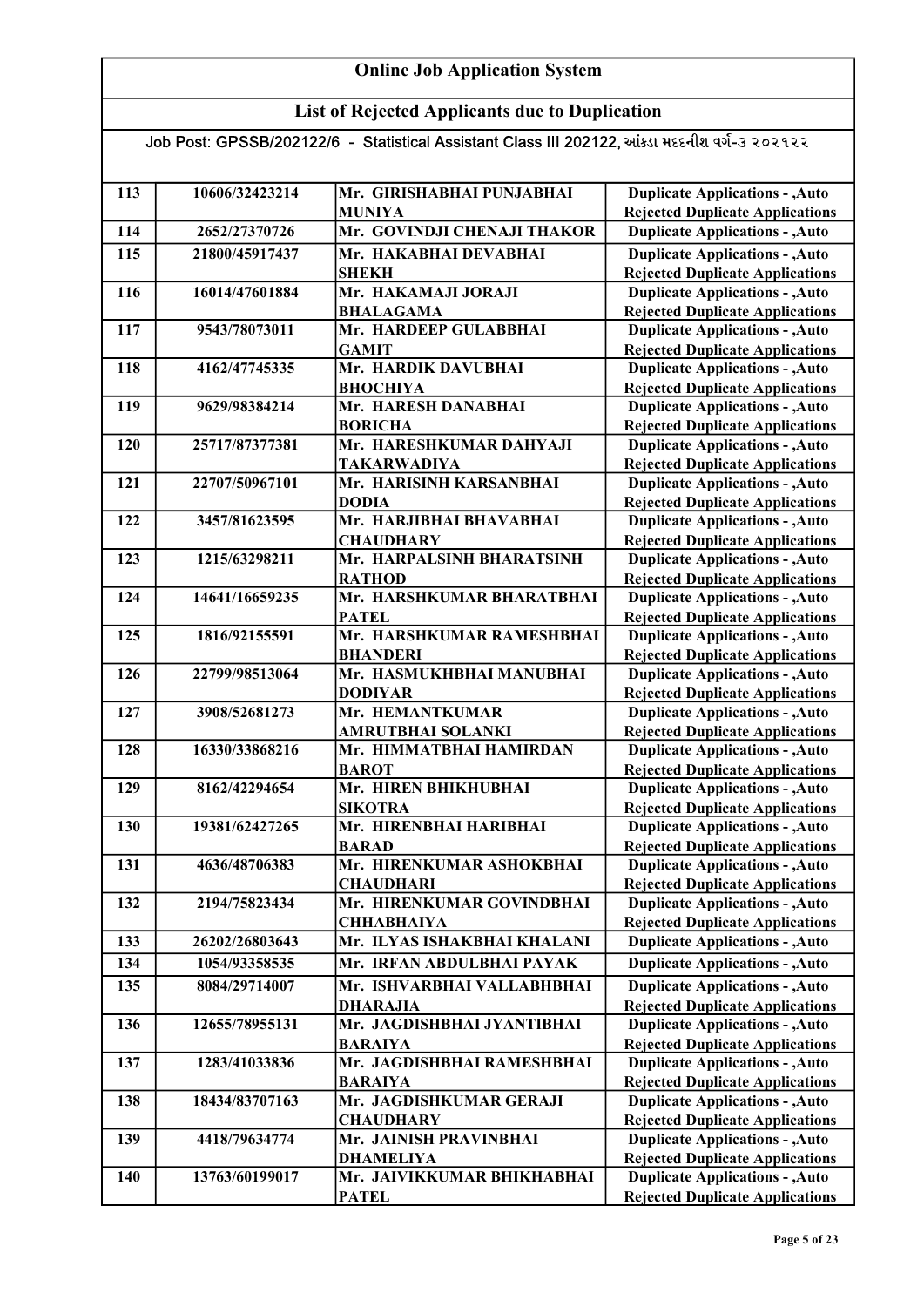## List of Rejected Applicants due to Duplication

| 141 | 5690/41197521  | Mr. JANAK ARVINDBHAI JADAV                          | <b>Duplicate Applications - , Auto</b>                                           |
|-----|----------------|-----------------------------------------------------|----------------------------------------------------------------------------------|
| 142 | 20153/46879994 | Mr. JASHPALSINH                                     | <b>Duplicate Applications - , Auto</b>                                           |
|     |                | <b>BHUPENDRASINH JADEJA</b>                         | <b>Rejected Duplicate Applications</b>                                           |
| 143 | 26768/14871868 | Mr. JASMIN DINESHBHAI                               | <b>Duplicate Applications - , Auto</b>                                           |
|     |                | <b>PIPALIYA</b>                                     | <b>Rejected Duplicate Applications</b>                                           |
| 144 | 237/24165848   | Mr. JATIN BHUPATBHAI                                | <b>Duplicate Applications - , Auto</b>                                           |
|     |                | <b>GUJARATI</b>                                     | <b>Rejected Duplicate Applications</b>                                           |
| 145 | 2040/46348994  | Mr. JAYDIP GOVIND BADVA                             | <b>Duplicate Applications - , Auto</b>                                           |
| 146 | 228/30868861   | Mr. JAYDIP MULAJIBHAI                               | <b>Duplicate Applications - , Auto</b>                                           |
|     |                | <b>RATHAVA</b>                                      | <b>Rejected Duplicate Applications</b>                                           |
| 147 | 21899/85367589 | Mr. JAYDIPSINH PRATAPSINH                           | <b>Duplicate Applications - , Auto</b>                                           |
|     |                | <b>BARAD</b>                                        | <b>Rejected Duplicate Applications</b>                                           |
| 148 | 25933/73131456 | Mr. JAYDIPSINH VAKHUBHA                             | <b>Duplicate Applications - , Auto</b>                                           |
|     |                | <b>PARMAR</b>                                       | <b>Rejected Duplicate Applications</b>                                           |
| 149 | 25991/45007599 | Mr. JAYDIPSINH VAKHUBHA                             | <b>Duplicate Applications - , Auto</b>                                           |
|     |                | <b>PARMAR</b>                                       | <b>Rejected Duplicate Applications</b>                                           |
| 150 | 2954/50644125  | Mr. JAYENDRAKUMAR                                   | <b>Duplicate Applications - , Auto</b>                                           |
|     |                | UTTAMBHAI GANVIT                                    | <b>Rejected Duplicate Applications</b>                                           |
| 151 | 3009/26975326  | Mr. JAYENDRAKUMAR                                   | <b>Duplicate Applications - , Auto</b>                                           |
|     |                | <b>UTTAMBHAI GANVIT</b>                             | <b>Rejected Duplicate Applications</b>                                           |
| 152 | 3350/60710794  | Mr. JAYKUMAR DAHYABHAI                              | <b>Duplicate Applications - , Auto</b>                                           |
|     |                | <b>VANZARA</b>                                      | <b>Rejected Duplicate Applications</b>                                           |
| 153 | 8508/97297255  | Mr. JAYPALBHAI RAJESHBHAI                           | <b>Duplicate Applications - , Auto</b>                                           |
|     |                | <b>JADAV</b>                                        | <b>Rejected Duplicate Applications</b>                                           |
| 154 | 20505/88429753 | Mr. JAYPALSINH RANJITSINH                           | <b>Duplicate Applications - , Auto</b>                                           |
|     |                | <b>GOHIL</b>                                        | <b>Rejected Duplicate Applications</b>                                           |
| 155 | 16568/26355375 | Mr. JAYPRAKASH DILIPBHAI                            | <b>Duplicate Applications - , Auto</b>                                           |
|     | 26430/78937343 | <b>PATIL</b><br>Mr. JEETENDRAKUMAR                  | <b>Rejected Duplicate Applications</b>                                           |
| 156 |                |                                                     | <b>Duplicate Applications - , Auto</b>                                           |
| 157 | 22862/25838613 | <b>CHANDUBHAI NASIT</b><br>Mr. JIGAR KANUBHAI JADAV | <b>Rejected Duplicate Applications</b><br><b>Duplicate Applications - , Auto</b> |
|     |                |                                                     |                                                                                  |
| 158 | 4961/37918168  | Mr. JIGARDAN AJITDAN GADHVI                         | <b>Duplicate Applications - , Auto</b>                                           |
| 159 | 3800/25997381  | Mr. JIGARKUMAR NATHALAL                             | <b>Duplicate Applications - , Auto</b>                                           |
|     |                | <b>BHARADA</b>                                      | <b>Rejected Duplicate Applications</b>                                           |
| 160 | 10992/25568674 | Mr. JIGARKUMAR ODHARBHAI                            | <b>Duplicate Applications - , Auto</b>                                           |
|     |                | <b>DESAI</b>                                        | <b>Rejected Duplicate Applications</b>                                           |
| 161 | 6290/15792375  | Mr. JITENDRABHAI MAFATBHAI                          | <b>Duplicate Applications - , Auto</b>                                           |
| 162 | 1105/36893842  | <b>PARMAR</b><br>Mr. JITENDRAKUMAR                  | <b>Rejected Duplicate Applications</b><br><b>Duplicate Applications - , Auto</b> |
|     |                | <b>MAHENDRABHAI SOLANKI</b>                         | <b>Rejected Duplicate Applications</b>                                           |
| 163 | 24355/71281273 | Mr. JITENDRAKUMAR                                   | <b>Duplicate Applications - , Auto</b>                                           |
|     |                | <b>RAMANBHAI BARIA</b>                              | <b>Rejected Duplicate Applications</b>                                           |
| 164 | 6291/19254801  | Mr. JITU PANCHABHAI                                 | <b>Duplicate Applications - , Auto</b>                                           |
|     |                | <b>MAKWANA</b>                                      | <b>Rejected Duplicate Applications</b>                                           |
| 165 | 6417/69411436  | Mr. JITUJI HAMIRJI THAKOR                           | <b>Duplicate Applications - , Auto</b>                                           |
| 166 | 15654/75324021 | Mr. KALPENKUMAR SHANTILAL                           | <b>Duplicate Applications - , Auto</b>                                           |
|     |                | <b>GAMIT</b>                                        | <b>Rejected Duplicate Applications</b>                                           |
| 167 | 82/78056262    | Mr. KALPESHBHAI TIRATHRAM                           | <b>Duplicate Applications - , Auto</b>                                           |
|     |                | <b>DESHANI</b>                                      | <b>Rejected Duplicate Applications</b>                                           |
| 168 | 11904/18840839 | Mr. KALPESHKUMAR                                    | <b>Duplicate Applications - , Auto</b>                                           |
|     |                | <b>VIKRAMSINH CHAUHAN</b>                           | <b>Rejected Duplicate Applications</b>                                           |
| 169 | 836/75988574   | Mr. KAMLESHKUMAR                                    | <b>Duplicate Applications - , Auto</b>                                           |
|     |                | <b>BHAGVANBHAI PARMAR</b>                           | <b>Rejected Duplicate Applications</b>                                           |
|     |                |                                                     |                                                                                  |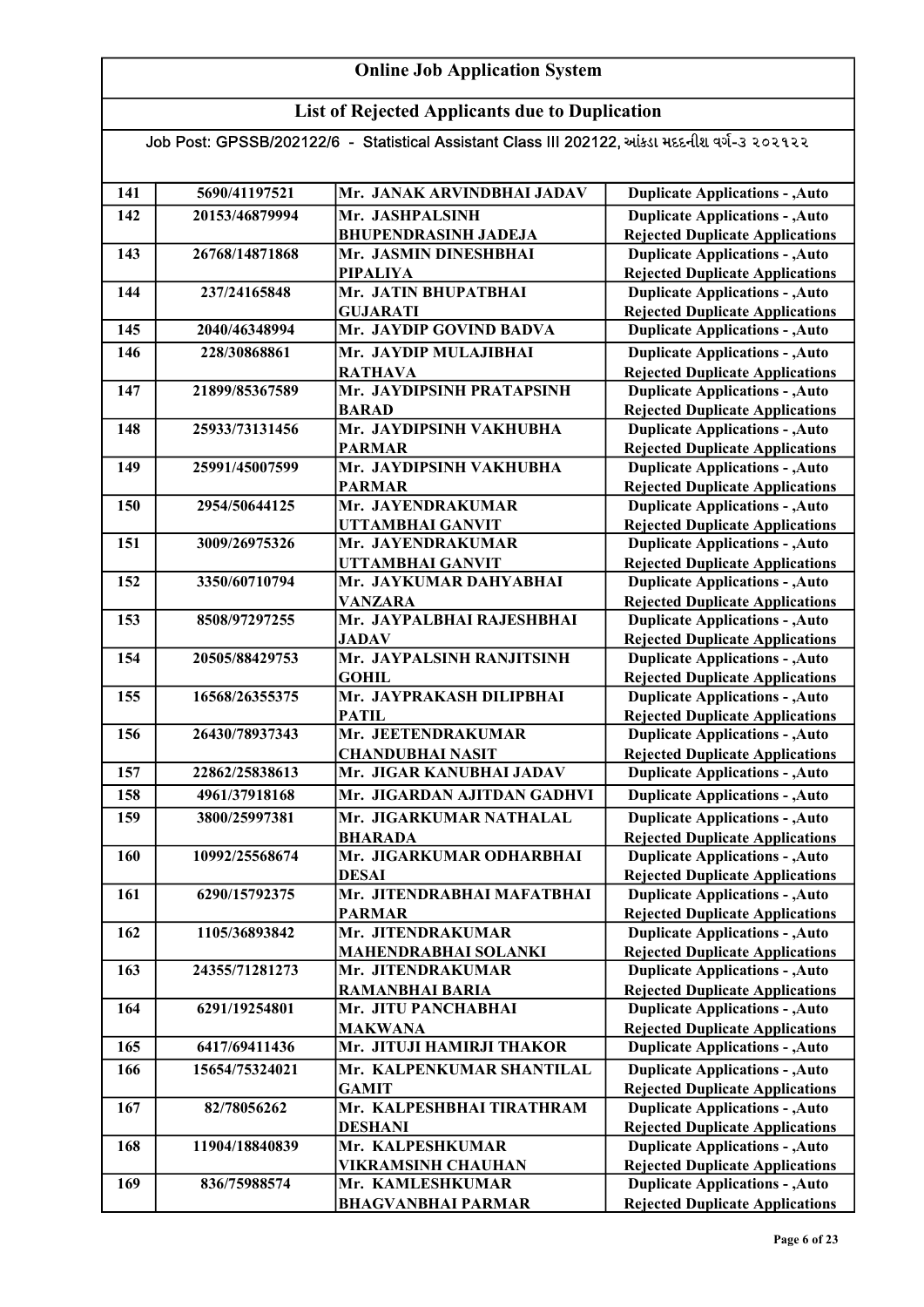## List of Rejected Applicants due to Duplication

| 170 | 17449/38774066 | Mr. KAMLESHKUMAR                                     | <b>Duplicate Applications - , Auto</b>                                           |
|-----|----------------|------------------------------------------------------|----------------------------------------------------------------------------------|
|     |                | <b>NARESHKUMAR JOSHI</b>                             | <b>Rejected Duplicate Applications</b>                                           |
| 171 | 3403/14790986  | Mr. KANABHAI HARSURBHAI                              | <b>Duplicate Applications - , Auto</b>                                           |
|     |                | <b>BHAMMAR</b>                                       | <b>Rejected Duplicate Applications</b>                                           |
| 172 | 9391/66075255  | Mr. KANJI RANCHHODBHAI                               | <b>Duplicate Applications - , Auto</b>                                           |
|     |                | <b>PARMAR</b>                                        | <b>Rejected Duplicate Applications</b>                                           |
| 173 | 4803/29168305  | Mr. KANTIBHAI GHEMARBHAI                             | <b>Duplicate Applications - , Auto</b>                                           |
|     |                | <b>MAJIRANA</b>                                      | <b>Rejected Duplicate Applications</b>                                           |
| 174 | 26013/91589614 | Mr. KAPILKUMAR                                       | <b>Duplicate Applications - , Auto</b>                                           |
|     |                | <b>GANGARAMBHAI PARALIYA</b>                         | <b>Rejected Duplicate Applications</b>                                           |
| 175 | 1749/11525569  | Mr. KARANKUMAR DHIRAJBHAI                            | Duplicate Applications - , Auto                                                  |
|     |                | <b>PARMAR</b>                                        | <b>Rejected Duplicate Applications</b>                                           |
| 176 | 22083/39698824 | Mr. KARTIKKUMAR                                      | <b>Duplicate Applications - , Auto</b>                                           |
|     |                | HASMUKHBHAI KAPTAN                                   | <b>Rejected Duplicate Applications</b>                                           |
| 177 | 6069/82409847  | Mr. KAUSHALKUMAR                                     | <b>Duplicate Applications - , Auto</b>                                           |
|     |                | HARDASBHAI NALIYADRA                                 | <b>Rejected Duplicate Applications</b>                                           |
| 178 | 18726/66877984 | Mr. KEVADABHAI BHURABHAI                             | <b>Duplicate Applications - , Auto</b>                                           |
|     |                | <b>PRAJAPATI</b>                                     | <b>Rejected Duplicate Applications</b>                                           |
| 179 | 11348/55423955 | Mr. KEVAL KHODABHAI                                  | <b>Duplicate Applications - , Auto</b>                                           |
|     |                | <b>PANSURIYA</b>                                     | <b>Rejected Duplicate Applications</b>                                           |
| 180 | 3780/68045604  | Mr. KEYURKUMAR                                       | <b>Duplicate Applications - , Auto</b>                                           |
|     |                | RAMESHCHANDRA MODI                                   | <b>Rejected Duplicate Applications</b>                                           |
| 181 | 14503/83084562 | Mr. KISHAN HAJABHAI GADHVI                           | <b>Duplicate Applications - , Auto</b>                                           |
| 182 | 12520/11579746 | Mr. KISHANJI BHAVANJI                                | <b>Duplicate Applications - , Auto</b>                                           |
|     |                | <b>THAKOR</b>                                        | <b>Rejected Duplicate Applications</b>                                           |
| 183 | 23855/54508543 | Mr. KISHORBHAI NARSHIBHAI                            | <b>Duplicate Applications - , Auto</b>                                           |
|     |                | <b>CHAUHAN</b>                                       | <b>Rejected Duplicate Applications</b>                                           |
| 184 | 12910/27904204 | Mr. KOMAL HARSHUKHBHAI                               | <b>Duplicate Applications - , Auto</b>                                           |
|     |                | <b>PADALIYA</b>                                      | <b>Rejected Duplicate Applications</b>                                           |
| 185 | 5188/35769447  | Mr. KRUNAL BAKULKUMAR                                | <b>Duplicate Applications - , Auto</b>                                           |
|     |                | <b>BHATT</b>                                         | <b>Rejected Duplicate Applications</b>                                           |
| 186 | 13933/92980315 | Mr. KRUNAL PRAVINBHAI PATEL                          | <b>Duplicate Applications - , Auto</b>                                           |
| 187 | 293/99562638   | Mr. KRUNALBHAI BABUSING                              | <b>Duplicate Applications - , Auto</b>                                           |
|     |                | <b>GAMIT</b>                                         | <b>Rejected Duplicate Applications</b>                                           |
| 188 | 22742/25794456 | Mr. KULDEEP BHARATBHAI                               | <b>Duplicate Applications - , Auto</b>                                           |
|     |                | <b>SONAGRA</b>                                       | <b>Rejected Duplicate Applications</b>                                           |
| 189 | 19801/42251912 | Mr. KULDIPBHAI GANESHBHAI                            | <b>Duplicate Applications - , Auto</b>                                           |
|     |                | <b>RABARI</b>                                        | <b>Rejected Duplicate Applications</b>                                           |
| 190 | 4083/67020698  | Mr. KULDIPSINH DILIPSINH ZALA                        | <b>Duplicate Applications - , Auto</b>                                           |
|     |                |                                                      | <b>Rejected Duplicate Applications</b>                                           |
| 191 | 27273/49554537 | Mr. KULDIPSINH MAVUBHAI                              | <b>Duplicate Applications - , Auto</b>                                           |
|     |                | <b>CHUDASAMA</b>                                     | <b>Rejected Duplicate Applications</b>                                           |
| 192 | 15497/16222145 | Mr. LATIFMAHMADKHAN                                  | <b>Duplicate Applications - , Auto</b>                                           |
|     |                | <b>MOTAMIYA GHASURA</b>                              | <b>Rejected Duplicate Applications</b>                                           |
| 193 | 8232/99703955  | Mr. LAXMANBHAI                                       | <b>Duplicate Applications - , Auto</b>                                           |
|     |                | <b>BAHADURBHAI VASAVA</b><br>Mr. MAHAVIRSINH HANUBHA | <b>Rejected Duplicate Applications</b>                                           |
| 194 | 6870/83962753  |                                                      | <b>Duplicate Applications - , Auto</b>                                           |
| 195 | 7004/94734808  | VAGHELA<br>Mr. MAHEKBHAI                             | <b>Rejected Duplicate Applications</b><br><b>Duplicate Applications - , Auto</b> |
|     |                | PARSHOTAMBHAI BERANI                                 | <b>Rejected Duplicate Applications</b>                                           |
| 196 | 20930/86120031 | Mr. MAHENDRAKUMAR                                    | <b>Duplicate Applications - , Auto</b>                                           |
|     |                | SURESHBHAI SHINDHVA                                  | <b>Rejected Duplicate Applications</b>                                           |
|     |                |                                                      |                                                                                  |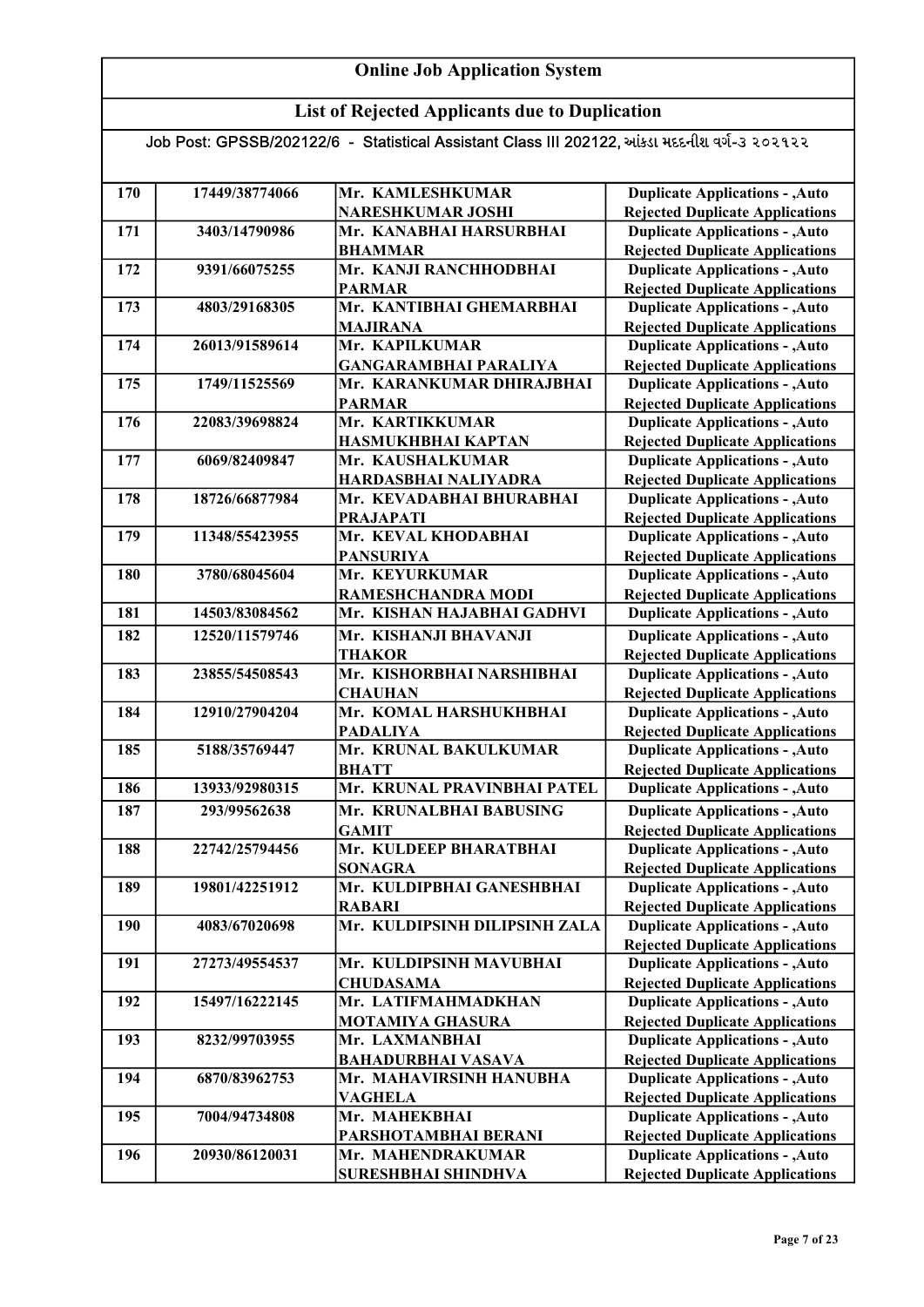## List of Rejected Applicants due to Duplication

| 197 | 5918/30645051  | Mr. MAHENDRAKUMAR<br>VALJIBHAI PADHIYAR   | <b>Duplicate Applications - , Auto</b>                                           |
|-----|----------------|-------------------------------------------|----------------------------------------------------------------------------------|
|     |                | Mr. MAHESH KADUBHAI RATHOD                | <b>Rejected Duplicate Applications</b>                                           |
| 198 | 15440/51075847 |                                           | <b>Duplicate Applications - , Auto</b><br><b>Rejected Duplicate Applications</b> |
| 199 | 12014/96458473 | Mr. MAHESH RAJABHAI                       | <b>Duplicate Applications - , Auto</b>                                           |
|     |                | THORIYA                                   | <b>Rejected Duplicate Applications</b>                                           |
| 200 | 23057/10503739 | Mr. MAHESHBHAI KESHABHAI                  | <b>Duplicate Applications - , Auto</b>                                           |
|     |                | <b>PARMAR</b>                             | <b>Rejected Duplicate Applications</b>                                           |
| 201 | 26211/34549920 | Mr. MAHESHKUMAR                           | <b>Duplicate Applications - , Auto</b>                                           |
|     |                | <b>BHAGVANBHAI CHAUDHARY</b>              | <b>Rejected Duplicate Applications</b>                                           |
| 202 | 23263/29409023 | Mr. MAHESHKUMAR                           | <b>Duplicate Applications - , Auto</b>                                           |
|     |                | SURESHBHAI RUPELIYA                       | <b>Rejected Duplicate Applications</b>                                           |
| 203 | 20929/54791435 | Mr. MAHIPAL KALUBHAI DODIYA               | <b>Duplicate Applications - , Auto</b>                                           |
| 204 | 23125/21787648 | Mr. MANGALBHAI PRABHUBHAI                 | <b>Duplicate Applications - , Auto</b>                                           |
|     |                | <b>SOLAMIYA</b>                           | <b>Rejected Duplicate Applications</b>                                           |
| 205 | 16047/20053707 | Mr. MANHARBHAI BIJALBHAI                  | <b>Duplicate Applications - , Auto</b>                                           |
|     |                | <b>GADHVI</b>                             | <b>Rejected Duplicate Applications</b>                                           |
| 206 | 12622/19278550 | Mr. MANOJKUMAR                            | <b>Duplicate Applications - , Auto</b>                                           |
|     |                | RAMESHBHAI BARIA                          | <b>Rejected Duplicate Applications</b>                                           |
| 207 | 22964/24935321 | Mr. MANUSHKUMAR                           | <b>Duplicate Applications - , Auto</b>                                           |
|     |                | MUKESHBHAI PRAJAPATI                      | <b>Rejected Duplicate Applications</b>                                           |
| 208 | 12208/97885156 | Mr. MARUTISINH LAXMANSINH                 | <b>Duplicate Applications - , Auto</b>                                           |
|     |                | <b>CHAUHAN</b>                            | <b>Rejected Duplicate Applications</b>                                           |
| 209 | 26052/54782160 | Mr. MAYANK JAGDISHBHAI                    | <b>Duplicate Applications - , Auto</b>                                           |
|     |                | <b>GOJIYA</b>                             | <b>Rejected Duplicate Applications</b>                                           |
| 210 | 12093/69287011 | Mr. MAYANKBHAI THAKORBHAI                 | <b>Duplicate Applications - , Auto</b>                                           |
|     |                | <b>RATHVA</b>                             | <b>Rejected Duplicate Applications</b>                                           |
| 211 | 14426/50342468 | Mr. MAYANKKUMAR                           | <b>Duplicate Applications - , Auto</b>                                           |
|     |                | RAMESHBHAI CHAUDHARY                      | <b>Rejected Duplicate Applications</b>                                           |
| 212 | 5393/24958115  | Mr. MAYANKUMAR                            | <b>Duplicate Applications - , Auto</b>                                           |
| 213 | 6657/52278461  | <b>BHARATBHAI PATEL</b><br>Mr. MAYANKUMAR | <b>Rejected Duplicate Applications</b>                                           |
|     |                | <b>BHARATBHAI PATEL</b>                   | <b>Duplicate Applications - , Auto</b><br><b>Rejected Duplicate Applications</b> |
| 214 | 10709/31709804 | Mr. MAYUR DHANJIBHAI KAVA                 | <b>Duplicate Applications - , Auto</b>                                           |
| 215 | 5642/22172031  | Mr. MAYURKUMAR                            | <b>Duplicate Applications - , Auto</b>                                           |
|     |                | <b>ISHWARBHAI CHAUDHARY</b>               | <b>Rejected Duplicate Applications</b>                                           |
| 216 | 21929/19693709 | Mr. MAYURSINH DILIPSINH                   | <b>Duplicate Applications - , Auto</b>                                           |
|     |                | <b>RATHOD</b>                             | <b>Rejected Duplicate Applications</b>                                           |
| 217 | 24089/17083691 | Mr. MAYURSINH LALUBHA                     | <b>Duplicate Applications - , Auto</b>                                           |
|     |                | <b>GOHIL</b>                              | <b>Rejected Duplicate Applications</b>                                           |
| 218 | 24138/62812219 | Mr. MAYURSINH LALUBHA                     | <b>Duplicate Applications - , Auto</b>                                           |
|     |                | <b>GOHIL</b>                              | <b>Rejected Duplicate Applications</b>                                           |
| 219 | 9547/12039506  | Mr. MEHUL GHANSHYAMBHAI                   | <b>Duplicate Applications - , Auto</b>                                           |
|     |                | <b>JIKADRA</b>                            | <b>Rejected Duplicate Applications</b>                                           |
| 220 | 3247/46487479  | Mr. MEHULBHAI DHANJIBHAI                  | <b>Duplicate Applications - , Auto</b>                                           |
|     |                | <b>MITHAPARA</b>                          | <b>Rejected Duplicate Applications</b>                                           |
| 221 | 5991/87450425  | Mr. MEHULBHARTHI                          | <b>Duplicate Applications - , Auto</b>                                           |
|     |                | VISHNUBHARTHI GOSWAMI                     | <b>Rejected Duplicate Applications</b>                                           |
| 222 | 2115/76977149  | Mr. MEHULKUMAR ARJANJI                    | <b>Duplicate Applications - , Auto</b>                                           |
|     |                | <b>THAKOR</b>                             | <b>Rejected Duplicate Applications</b>                                           |
| 223 | 6922/55154389  | Mr. MEHULKUMAR                            | <b>Duplicate Applications - , Auto</b>                                           |
|     |                | <b>BABUBHABAI CHAVDA</b>                  | <b>Rejected Duplicate Applications</b>                                           |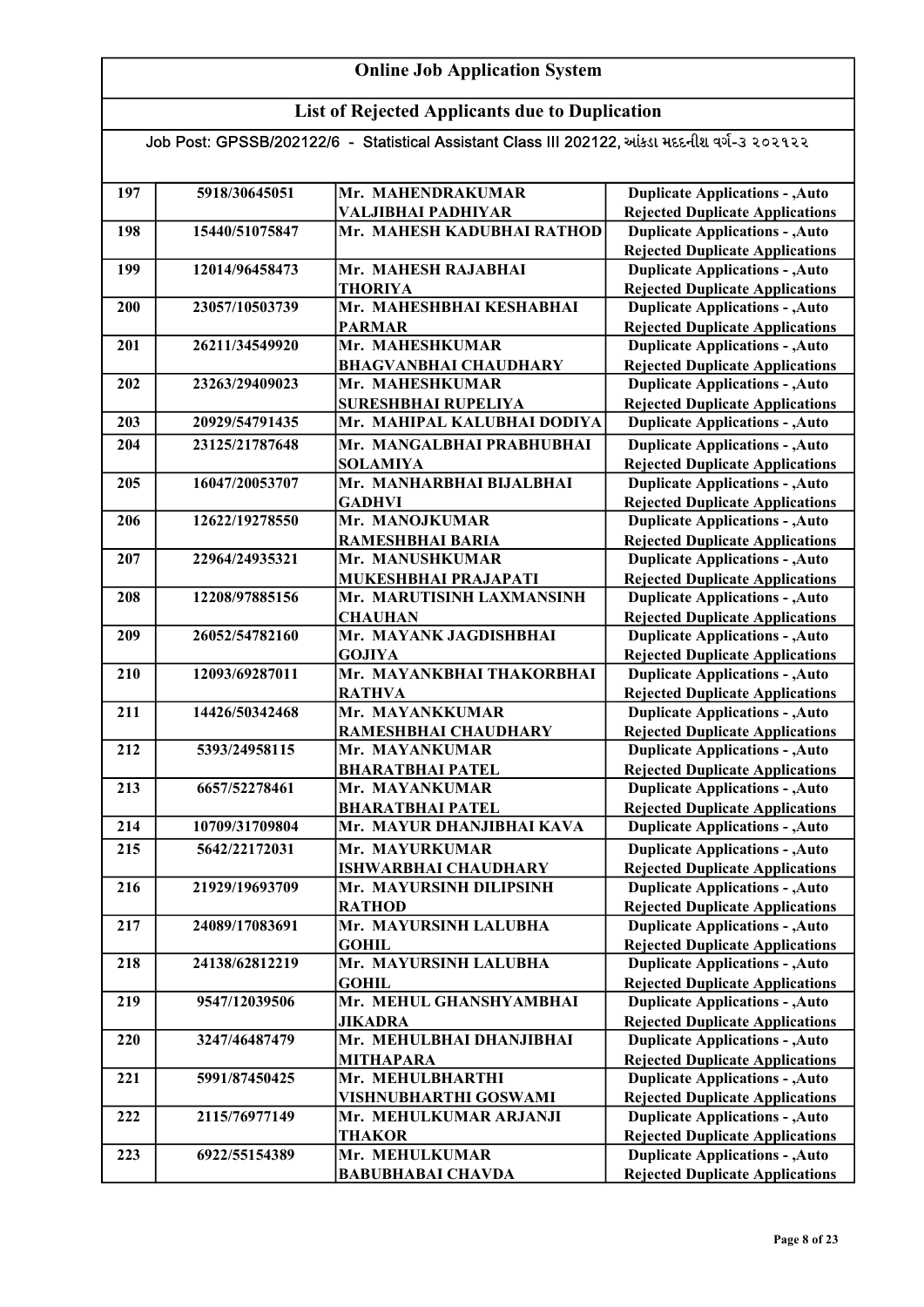## List of Rejected Applicants due to Duplication

| 224 | 10744/37774042 | Mr. MEHULKUMAR             | <b>Duplicate Applications - , Auto</b> |
|-----|----------------|----------------------------|----------------------------------------|
|     |                | <b>KAMLESHKUMAR VALAND</b> | <b>Rejected Duplicate Applications</b> |
| 225 | 3767/89026149  | Mr. MEHULKUMAR MAVJIBHAI   | <b>Duplicate Applications - , Auto</b> |
|     |                | <b>DESAI</b>               | <b>Rejected Duplicate Applications</b> |
| 226 | 2146/42722215  | Mr. MEHULKUMAR             | <b>Duplicate Applications - , Auto</b> |
|     |                | PACHANBHAI DOSAJIBHAI      | <b>Rejected Duplicate Applications</b> |
| 227 | 4792/30542376  | Mr. MEHULKUMAR             | <b>Duplicate Applications - , Auto</b> |
|     |                | PRAKASHBHAI MISTRY         | <b>Rejected Duplicate Applications</b> |
| 228 | 17969/79736949 | Mr. MILAN MANSUKHBHAI      | <b>Duplicate Applications - , Auto</b> |
|     |                | <b>MAKWANA</b>             | <b>Rejected Duplicate Applications</b> |
| 229 | 5197/79167961  | Mr. MITESHKUMAR VAGHJIBHAI | <b>Duplicate Applications - , Auto</b> |
|     |                | <b>PATEL</b>               | <b>Rejected Duplicate Applications</b> |
| 230 | 10293/93811560 | Mr. MOHAMADNAKIB           | <b>Duplicate Applications - , Auto</b> |
|     |                | MOHAMMADHUSEN SAIYAD       | <b>Rejected Duplicate Applications</b> |
| 231 | 12377/72250763 | Mr. MOHAMMADSAJID          | <b>Duplicate Applications - , Auto</b> |
|     |                | ALLARAKHABHAI SHAIKH       | <b>Rejected Duplicate Applications</b> |
| 232 | 9746/92471904  | Mr. MUKANDAR AJIT GADH     | <b>Duplicate Applications - , Auto</b> |
| 233 | 8666/97982633  | Mr. MUKESHBHAI MANAJI      | <b>Duplicate Applications - , Auto</b> |
|     |                | <b>CHAUDHARY</b>           | <b>Rejected Duplicate Applications</b> |
| 234 | 22413/57630030 | Mr. MUKESHKUMAR BABUJI     | <b>Duplicate Applications - , Auto</b> |
|     |                | <b>MALI</b>                | <b>Rejected Duplicate Applications</b> |
| 235 | 3243/67412865  | Mr. MUKESHKUMAR            | <b>Duplicate Applications - , Auto</b> |
|     |                | <b>ISHWARBHAI MAKWANA</b>  | <b>Rejected Duplicate Applications</b> |
| 236 | 3421/95687466  | Mr. NARESH VIRAMBHAI       | <b>Duplicate Applications - , Auto</b> |
|     |                | <b>BHUTIYA</b>             | <b>Rejected Duplicate Applications</b> |
| 237 | 4819/17995859  | Mr. NARESHBHAI CHHOTUBHAI  | <b>Duplicate Applications - , Auto</b> |
|     |                | <b>VAGHELA</b>             | <b>Rejected Duplicate Applications</b> |
| 238 | 4479/51616564  | Mr. NATHABHAI KANJIBHAI    | <b>Duplicate Applications - , Auto</b> |
|     |                | <b>RABARI</b>              | <b>Rejected Duplicate Applications</b> |
| 239 | 14125/15859759 | Mr. NAVAZ AMADBHAI KAIDA   | <b>Duplicate Applications - , Auto</b> |
| 240 | 25707/43044883 | Mr. NAVINBHAI HIRABHAI     | <b>Duplicate Applications - , Auto</b> |
|     |                | <b>NADODA</b>              | <b>Rejected Duplicate Applications</b> |
| 241 | 22003/76778440 | Mr. NAVINBHAI KARSHANBHAI  | <b>Duplicate Applications - , Auto</b> |
|     |                | <b>TANK</b>                | <b>Rejected Duplicate Applications</b> |
| 242 | 22751/98768195 | Mr. NAYAN DHIRUBHAI PATEL  | <b>Duplicate Applications - , Auto</b> |
| 243 | 3046/71536025  | Mr. NIKHIL BHARATBHAI      | <b>Duplicate Applications - , Auto</b> |
|     |                | <b>PARMAR</b>              | <b>Rejected Duplicate Applications</b> |
| 244 | 4346/32495303  | Mr. NIKHIL VITTHALBHAI     | <b>Duplicate Applications - , Auto</b> |
|     |                | <b>HARSODA</b>             | <b>Rejected Duplicate Applications</b> |
| 245 | 4736/25726953  | Mr. NIKUL ARAJANBHAI ZARU  | <b>Duplicate Applications - , Auto</b> |
| 246 | 12472/93832613 | Mr. NIKUNJ PUNAMCHAND      | <b>Duplicate Applications - , Auto</b> |
|     |                | <b>VAGHELA</b>             | <b>Rejected Duplicate Applications</b> |
| 247 | 13097/13940798 | Mr. NIKUNJ RAMESHBHAI SHAH | <b>Duplicate Applications - , Auto</b> |
| 248 | 9893/23832957  | Mr. NIKUNJ SOMABHAI NINAMA | <b>Duplicate Applications - , Auto</b> |
| 249 | 5855/40834205  | Mr. NIKUNJKUMAR            | <b>Duplicate Applications - , Auto</b> |
|     |                | HEMARAJBHAI SAVALIYA       | <b>Rejected Duplicate Applications</b> |
| 250 | 15775/74591039 | Mr. NIKUNJKUMAR            | <b>Duplicate Applications - , Auto</b> |
|     |                | HEMARAJBHAI SAVALIYA       | <b>Rejected Duplicate Applications</b> |
| 251 | 20047/68615447 | Mr. NILESHBHAI GOVINDBHAI  | <b>Duplicate Applications - , Auto</b> |
|     |                | <b>BARAD</b>               | <b>Rejected Duplicate Applications</b> |
| 252 | 16059/16348278 | Mr. NILESHBHAI JANDUBHAI   | <b>Duplicate Applications - , Auto</b> |
|     |                | <b>RATHWA</b>              | <b>Rejected Duplicate Applications</b> |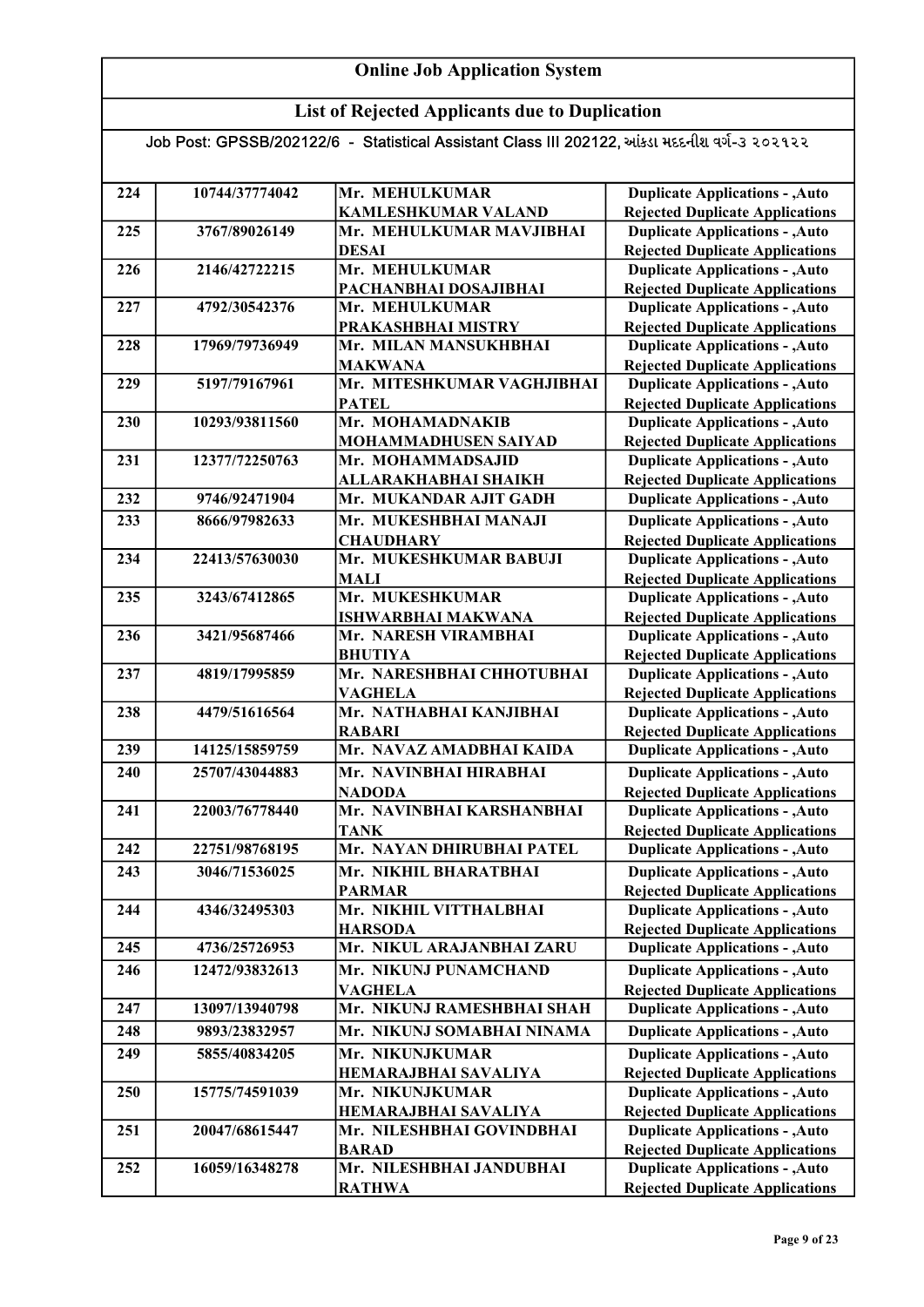## List of Rejected Applicants due to Duplication

| 253 | 25910/64292722 | Mr. NILESHKUMAR KANUBHAI                 | <b>Duplicate Applications - , Auto</b>                                           |
|-----|----------------|------------------------------------------|----------------------------------------------------------------------------------|
|     |                | <b>PATEL</b>                             | <b>Rejected Duplicate Applications</b>                                           |
| 254 | 8788/93959901  | Mr. NIMESHKUMAR NAGINBHAI                | <b>Duplicate Applications - , Auto</b>                                           |
|     |                | <b>CHAUDHARI</b>                         | <b>Rejected Duplicate Applications</b>                                           |
| 255 | 2792/99316571  | Mr. NIRAV RAJENDRABHAI JOSHI             | <b>Duplicate Applications - , Auto</b><br><b>Rejected Duplicate Applications</b> |
| 256 | 5503/73961788  | Mr. NIRAV RAJENDRABHAI JOSHI             | <b>Duplicate Applications - , Auto</b>                                           |
|     |                |                                          | <b>Rejected Duplicate Applications</b>                                           |
| 257 | 1096/40336357  | Mr. NIRAVBHAI SURESHBHAI                 | <b>Duplicate Applications - , Auto</b>                                           |
|     |                | <b>PATEL</b>                             | <b>Rejected Duplicate Applications</b>                                           |
| 258 | 25908/20444133 | Mr. NIRAVKUMAR RAMESHBHAI                | <b>Duplicate Applications - , Auto</b>                                           |
|     |                | <b>JAMBUKIYA</b>                         | <b>Rejected Duplicate Applications</b>                                           |
| 259 | 23734/20866822 | Mr. NIRAVSINH LAXMANJI                   | <b>Duplicate Applications - , Auto</b>                                           |
|     |                | <b>THAKOR</b>                            | <b>Rejected Duplicate Applications</b>                                           |
| 260 | 6736/57326177  | Mr. NIRMAL DIPAKKUMAR MODI               | <b>Duplicate Applications - , Auto</b>                                           |
| 261 | 15470/44786840 | Mr. NIRMAL NAVNITBHAI JANI               | <b>Duplicate Applications - , Auto</b>                                           |
| 262 | 21779/25628608 | Mr. NISHANTKUMAR                         | <b>Duplicate Applications - , Auto</b>                                           |
|     |                | <b>VIRSINGBHAI BARIA</b>                 | <b>Rejected Duplicate Applications</b>                                           |
| 263 | 1491/15674945  | Mr. NITESH KUMAR                         | <b>Duplicate Applications - , Auto</b>                                           |
|     |                | <b>RANMALBHAI VARU</b>                   | <b>Rejected Duplicate Applications</b>                                           |
| 264 | 6764/26044069  | Mr. NITESHKUMAR JAYESHBHAI               | <b>Duplicate Applications - , Auto</b>                                           |
|     |                | <b>CHAUDHARI</b>                         | <b>Rejected Duplicate Applications</b>                                           |
| 265 | 11664/67301388 | Mr. NITINBHAI GULABBHAI                  | <b>Duplicate Applications - , Auto</b>                                           |
|     |                | <b>GAYKWAD</b>                           | <b>Rejected Duplicate Applications</b>                                           |
| 266 | 11095/21816608 | Mr. PANCHABHAI JUGABHAI                  | <b>Duplicate Applications - , Auto</b>                                           |
|     |                | <b>MAHERIYA</b>                          | <b>Rejected Duplicate Applications</b>                                           |
| 267 | 23429/10832565 | Mr. PARAGBHAI RAYMALBHAI                 | Duplicate Applications - , Auto                                                  |
|     |                | <b>RABARI</b>                            | <b>Rejected Duplicate Applications</b>                                           |
| 268 | 23897/30784265 | Mr. PARTHKUMAR DINESHBHAI                | <b>Duplicate Applications - , Auto</b>                                           |
|     |                | <b>LADANI</b>                            | <b>Rejected Duplicate Applications</b>                                           |
| 269 | 4075/82743291  | Mr. PIYUSH RAMESHBHAI                    | <b>Duplicate Applications - , Auto</b>                                           |
| 270 | 5270/49122437  | <b>MAHERIYA</b>                          | <b>Rejected Duplicate Applications</b>                                           |
|     |                | Mr. PIYUSH RAMESHBHAI<br><b>MAHERIYA</b> | <b>Duplicate Applications - , Auto</b>                                           |
| 271 | 23575/30104073 | Mr. PIYUSHBHAI ALABHAI                   | <b>Rejected Duplicate Applications</b><br><b>Duplicate Applications - , Auto</b> |
|     |                | <b>VADHEL</b>                            | <b>Rejected Duplicate Applications</b>                                           |
| 272 | 2325/56361690  | Mr. PIYUSHKUMAR DAJABHAI                 | <b>Duplicate Applications - , Auto</b>                                           |
|     |                | <b>KATARIYA</b>                          | <b>Rejected Duplicate Applications</b>                                           |
| 273 | 2860/79326748  | Mr. PRADIPSINH RAJENDRASINH              | <b>Duplicate Applications - , Auto</b>                                           |
|     |                | <b>JADEJA</b>                            | <b>Rejected Duplicate Applications</b>                                           |
| 274 | 9017/19933277  | Mr. PRAKASHBHAI HARJIBHAI                | <b>Duplicate Applications - , Auto</b>                                           |
|     |                | <b>CHAUDHARI</b>                         | <b>Rejected Duplicate Applications</b>                                           |
| 275 | 8152/65589500  | Mr. PRAKASHBHAI SIMABHAI                 | <b>Duplicate Applications - , Auto</b>                                           |
|     |                | <b>DAMOR</b>                             | <b>Rejected Duplicate Applications</b>                                           |
| 276 | 1940/51023151  | Mr. PRAKASHKUMAR DALABHAI                | <b>Duplicate Applications - , Auto</b>                                           |
|     |                | <b>PRAJAPATI</b>                         | <b>Rejected Duplicate Applications</b>                                           |
| 277 | 1984/13110760  | Mr. PRAKASHKUMAR DALABHAI                | <b>Duplicate Applications - , Auto</b>                                           |
|     |                | <b>PRAJAPATI</b>                         | <b>Rejected Duplicate Applications</b>                                           |
| 278 | 20834/23716767 | Mr. PRAKASHKUMAR                         | <b>Duplicate Applications - , Auto</b>                                           |
|     |                | DHIRUBHAI KAMEJALIYA                     | <b>Rejected Duplicate Applications</b>                                           |
| 279 | 13305/87637879 | Mr. PRANAYBHAI AMRUTBHAI                 | <b>Duplicate Applications - , Auto</b>                                           |
|     |                | <b>PATEL</b>                             | <b>Rejected Duplicate Applications</b>                                           |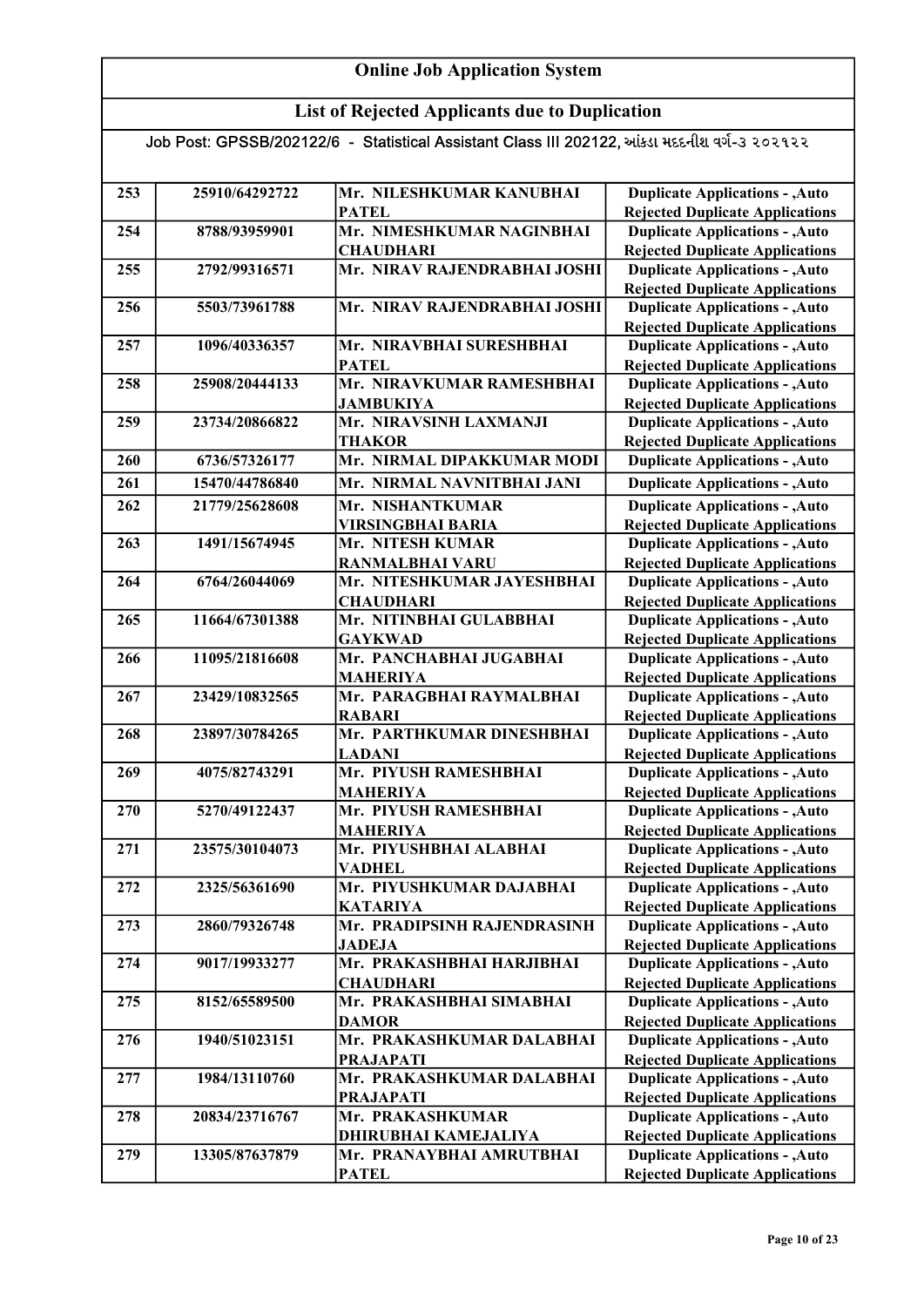## List of Rejected Applicants due to Duplication

| 280 | 1235/69565795  | Mr. PRASHANT JAVANSANG                        | <b>Duplicate Applications - , Auto</b>                                           |
|-----|----------------|-----------------------------------------------|----------------------------------------------------------------------------------|
| 281 | 10261/62212254 | THAKOR<br>Mr. PRATAPBHAI BHUVANBHAI           | <b>Rejected Duplicate Applications</b><br><b>Duplicate Applications - , Auto</b> |
|     |                |                                               |                                                                                  |
| 282 | 20995/10625292 | <b>ROHIT</b><br>Mr. PRATIK ISHWARBHAI DESAI   | <b>Rejected Duplicate Applications</b><br><b>Duplicate Applications - , Auto</b> |
|     |                |                                               |                                                                                  |
| 283 | 300/87657087   | Mr. PRAVINBHAI SAMANTBHAI                     | <b>Duplicate Applications - , Auto</b>                                           |
|     |                | <b>DABHI</b>                                  | <b>Rejected Duplicate Applications</b>                                           |
| 284 | 15275/58963476 | Mr. PRAVINKUMAR BABULAL                       | <b>Duplicate Applications - , Auto</b>                                           |
|     |                | <b>GELOT</b><br>Mr. PRAVINKUMAR BABULAL       | <b>Rejected Duplicate Applications</b>                                           |
| 285 | 15677/18217955 | <b>GELOT</b>                                  | <b>Duplicate Applications - , Auto</b><br><b>Rejected Duplicate Applications</b> |
| 286 | 1161/28630039  | Mr. PRAVINKUMAR NANUBHAI                      | <b>Duplicate Applications - , Auto</b>                                           |
|     |                | <b>BAMBHANIYA</b>                             | <b>Rejected Duplicate Applications</b>                                           |
| 287 | 1174/18885977  | Mr. PRAVINKUMAR NANUBHAI                      | <b>Duplicate Applications - , Auto</b>                                           |
|     |                | <b>BAMBHANIYA</b>                             | <b>Rejected Duplicate Applications</b>                                           |
| 288 | 5149/42800207  | Mr. PRAVINKUMAR NANUBHAI                      | <b>Duplicate Applications - , Auto</b>                                           |
|     |                | <b>BAMBHANIYA</b>                             | <b>Rejected Duplicate Applications</b>                                           |
| 289 | 26823/83558573 | Mr. PRAVINKUMAR NANUBHAI                      | <b>Duplicate Applications - , Auto</b>                                           |
|     |                | <b>BAMBHANIYA</b>                             | <b>Rejected Duplicate Applications</b>                                           |
| 290 | 23895/35196338 | Mr. PRITESHKUMAR JAMNADAS                     | <b>Duplicate Applications - , Auto</b>                                           |
|     |                | <b>MANVAR</b>                                 | <b>Rejected Duplicate Applications</b>                                           |
| 291 | 23981/32004302 | Mr. PRITESHKUMAR JAMNADAS                     | <b>Duplicate Applications - , Auto</b>                                           |
|     |                | <b>MANVAR</b>                                 | <b>Rejected Duplicate Applications</b>                                           |
| 292 | 24856/21523403 | Mr. PRIYAKANT MOHANBHAI                       | <b>Duplicate Applications - , Auto</b>                                           |
|     |                | <b>PATEL</b>                                  | <b>Rejected Duplicate Applications</b>                                           |
| 293 | 22714/24660501 | Mr. PURUSHOTAM MAGANLAL                       | <b>Duplicate Applications - , Auto</b>                                           |
|     |                | <b>MARVADA</b>                                | <b>Rejected Duplicate Applications</b>                                           |
| 294 | 22505/33080766 | Mr. RAFIK MAHMAD GOHEL                        | <b>Duplicate Applications - , Auto</b>                                           |
| 295 | 13089/66742046 | Mr. RAHUL GAGJEEBHAI                          | <b>Duplicate Applications - , Auto</b>                                           |
|     |                | <b>CHAUHAN</b>                                | <b>Rejected Duplicate Applications</b>                                           |
| 296 | 2485/54124860  | Mr. RAHUL MANOJBHAI                           | <b>Duplicate Applications - , Auto</b>                                           |
|     |                | <b>GAMARA</b>                                 | <b>Rejected Duplicate Applications</b>                                           |
| 297 | 8005/43465757  | Mr. RAHULKUMAR GANDABHAI                      | <b>Duplicate Applications - , Auto</b>                                           |
|     |                | <b>RABARI</b>                                 | <b>Rejected Duplicate Applications</b>                                           |
| 298 | 9592/44574061  | Mr. RAHULKUMAR GANDABHAI                      | <b>Duplicate Applications - , Auto</b>                                           |
| 299 | 5689/30639413  | <b>RABARI</b><br>Mr. RAHULKUMAR               | <b>Rejected Duplicate Applications</b><br><b>Duplicate Applications - , Auto</b> |
|     |                | LAKHAMANBHAI KARENA                           | <b>Rejected Duplicate Applications</b>                                           |
| 300 | 4817/29491096  | Mr. RAHULKUMAR MOHANBHAI                      | <b>Duplicate Applications - , Auto</b>                                           |
|     |                | <b>MAHERIYA</b>                               | <b>Rejected Duplicate Applications</b>                                           |
| 301 | 2743/23394800  | Mr. RAJ BIPINCHANDRA PATEL                    | <b>Duplicate Applications - , Auto</b>                                           |
| 302 | 2762/88655049  | Mr. RAJ BIPINCHANDRA PATEL                    | <b>Duplicate Applications - , Auto</b>                                           |
|     |                |                                               |                                                                                  |
| 303 | 4028/95085620  | Mr. RAJ NAVINBHAI PATEL                       | <b>Duplicate Applications - , Auto</b>                                           |
| 304 | 23618/40621151 | Mr. RAJENDRA SHANTILAL DARJI                  | <b>Duplicate Applications - , Auto</b>                                           |
|     |                |                                               | <b>Rejected Duplicate Applications</b>                                           |
| 305 | 15400/57022898 | Mr. RAJENDRAGIRI<br><b>DASHARATHGIRI BAVA</b> | <b>Duplicate Applications - , Auto</b>                                           |
| 306 | 11063/25981157 | Mr. RAJENDRAKUMAR MANSINH                     | <b>Rejected Duplicate Applications</b><br><b>Duplicate Applications - , Auto</b> |
|     |                | <b>PARMAR</b>                                 | <b>Rejected Duplicate Applications</b>                                           |
| 307 | 20069/37961177 | Mr. RAJENDRAKUMAR MANSINH                     | <b>Duplicate Applications - , Auto</b>                                           |
|     |                | <b>PARMAR</b>                                 | <b>Rejected Duplicate Applications</b>                                           |
| 308 | 25696/56150202 | Mr. RAJENDRASINH                              | <b>Duplicate Applications - , Auto</b>                                           |
|     |                | <b>BHARATSINH BAMANIYA</b>                    | <b>Rejected Duplicate Applications</b>                                           |
|     |                |                                               |                                                                                  |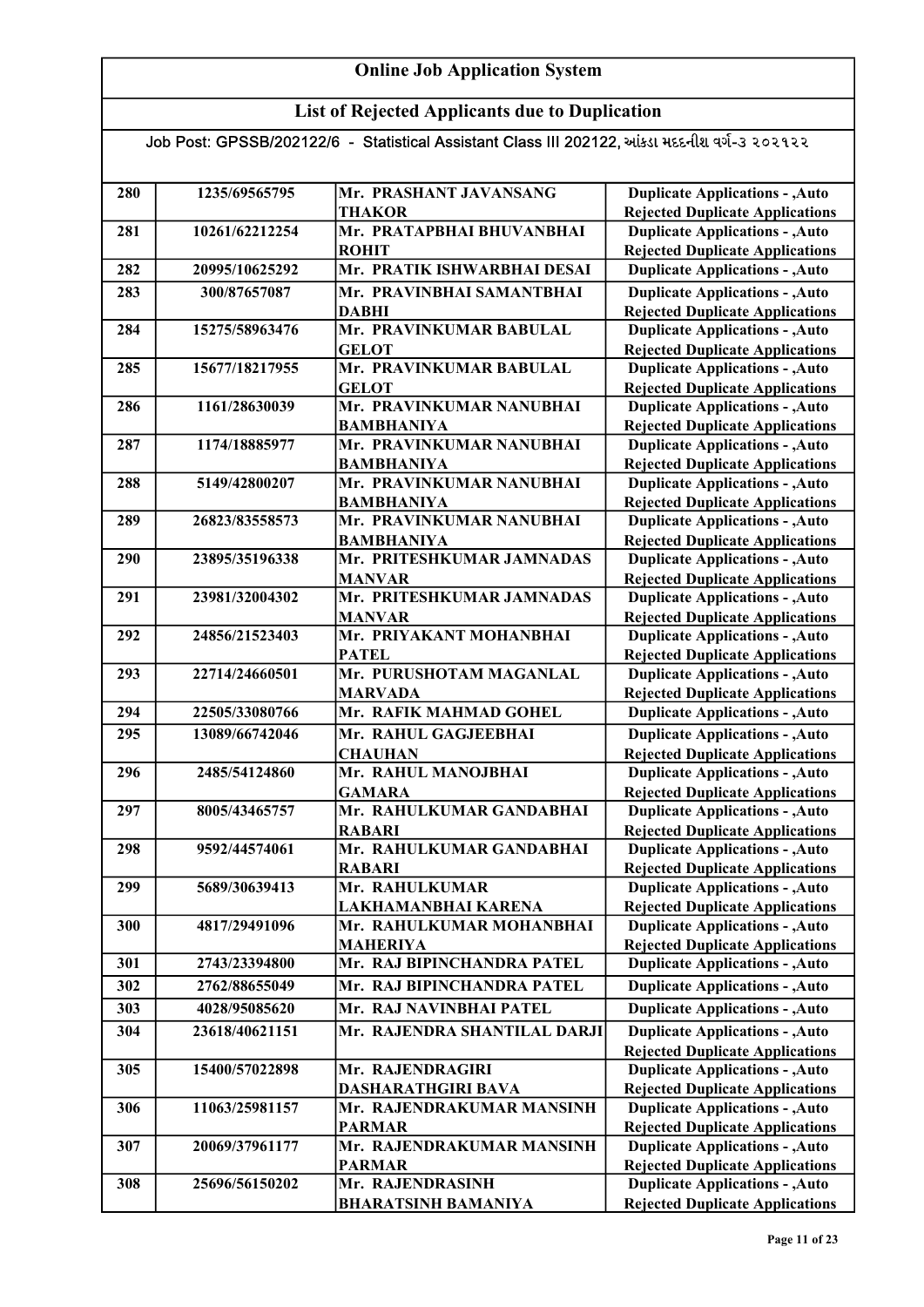## List of Rejected Applicants due to Duplication

| 309 | 22851/36301154 | Mr. RAJESH VEJANANDBHAI                    | <b>Duplicate Applications - , Auto</b>                                           |
|-----|----------------|--------------------------------------------|----------------------------------------------------------------------------------|
|     |                | <b>BANDHIYA</b>                            | <b>Rejected Duplicate Applications</b>                                           |
| 310 | 8372/39581622  | Mr. RAJESHBHAI BABUBHAI                    | <b>Duplicate Applications - , Auto</b>                                           |
|     |                | <b>RATHOD</b>                              | <b>Rejected Duplicate Applications</b>                                           |
| 311 | 12230/73572244 | Mr. RAJESHKUMAR GEMARBHAI                  | <b>Duplicate Applications - , Auto</b>                                           |
|     |                | <b>DESAI</b>                               | <b>Rejected Duplicate Applications</b>                                           |
| 312 | 19996/60141638 | Mr. RAJU RAMDEBHAI VARU                    | <b>Duplicate Applications - , Auto</b>                                           |
| 313 | 23314/91555151 | Mr. RAJUBHAI JEEVANBHAI                    | <b>Duplicate Applications - , Auto</b>                                           |
|     |                | <b>PAWAR</b>                               | <b>Rejected Duplicate Applications</b>                                           |
| 314 | 23389/90743461 | Mr. RAKESH NARSHIBHAI                      | <b>Duplicate Applications - , Auto</b>                                           |
|     |                | <b>MAKVANA</b>                             | <b>Rejected Duplicate Applications</b>                                           |
| 315 | 22052/40521812 | Mr. RAKESHBHAI BACHUBHAI                   | <b>Duplicate Applications - , Auto</b>                                           |
|     |                | <b>DAYATAR</b>                             | <b>Rejected Duplicate Applications</b>                                           |
| 316 | 6658/21230680  | Mr. RAKESHKUMAR                            | <b>Duplicate Applications - , Auto</b>                                           |
|     |                | RAMESHBHAI KUMBHAR                         | <b>Rejected Duplicate Applications</b>                                           |
| 317 | 12787/84889701 | Mr. RAMDE NATHUBHAI BANTVA                 | <b>Duplicate Applications - , Auto</b>                                           |
| 318 | 6635/48513564  | Mr. RAMESHBHAI CHUNABHAI                   | <b>Duplicate Applications - , Auto</b>                                           |
|     |                | <b>KHAIR</b>                               | <b>Rejected Duplicate Applications</b>                                           |
| 319 | 27371/31118452 | Mr. RAMESHBHAI MANGALBHAI                  | <b>Duplicate Applications - , Auto</b>                                           |
|     |                | <b>RAVAL</b>                               | <b>Rejected Duplicate Applications</b>                                           |
| 320 | 9045/23369110  | Mr. RAMESHBHAI VIRSINGBHAI                 | <b>Duplicate Applications - , Auto</b>                                           |
|     |                | <b>RATHAVA</b>                             | <b>Rejected Duplicate Applications</b>                                           |
| 321 | 3910/40694055  | Mr. RAMESHKUMAR BABRABHAI                  | <b>Duplicate Applications - , Auto</b>                                           |
|     |                | <b>CHAUDHARY</b>                           | <b>Rejected Duplicate Applications</b>                                           |
| 322 | 8446/43460438  | Mr. RAMESHKUMAR                            | <b>Duplicate Applications - , Auto</b>                                           |
|     |                | <b>MADEVBHAI GOHIL</b>                     | <b>Rejected Duplicate Applications</b>                                           |
| 323 | 4870/91776472  | Mr. RAMESHKUMAR                            | <b>Duplicate Applications - , Auto</b>                                           |
|     |                | PREMABHAI CHAUDHARY                        | <b>Rejected Duplicate Applications</b>                                           |
| 324 | 2919/52228575  | Mr. RAMSANG KANUBHAI GOHIL                 | <b>Duplicate Applications - , Auto</b>                                           |
| 325 | 8213/20180656  | Mr. RAMUBHAI BANSUBHAI                     | <b>Duplicate Applications - , Auto</b>                                           |
|     |                | <b>GAVLI</b>                               | <b>Rejected Duplicate Applications</b>                                           |
| 326 | 2750/62715044  | Mr. RANJEETBHAI VELJEEBHAI                 | <b>Duplicate Applications - , Auto</b>                                           |
|     |                | <b>RATHWA</b>                              | <b>Rejected Duplicate Applications</b>                                           |
| 327 | 18012/84125899 | Mr. RANJEETBHAI VELJEEBHAI                 | <b>Duplicate Applications - , Auto</b>                                           |
|     |                | <b>RATHWA</b>                              | <b>Rejected Duplicate Applications</b>                                           |
| 328 | 20946/76674394 | Mr. RANJEETBHAI VELJEEBHAI                 | <b>Duplicate Applications - , Auto</b>                                           |
|     |                | <b>RATHWA</b>                              | <b>Rejected Duplicate Applications</b>                                           |
| 329 | 5619/99834392  | Mr. RANJITBHAI NATVARJI                    | <b>Duplicate Applications - , Auto</b>                                           |
|     |                | <b>THAKOR</b>                              | <b>Rejected Duplicate Applications</b>                                           |
| 330 | 8777/48161381  | Mr. RASIKBHAI MANAJIBHAI                   | <b>Duplicate Applications - , Auto</b>                                           |
|     |                | <b>KANOTARA</b><br>Mr. RAVIBHAI PRAVINBHAI | <b>Rejected Duplicate Applications</b>                                           |
| 331 | 10292/75338015 |                                            | <b>Duplicate Applications - , Auto</b>                                           |
|     | 21453/33771939 | <b>RATHOD</b>                              | <b>Rejected Duplicate Applications</b>                                           |
| 332 |                | Mr. RAVIKUMAR BHAGVANJI                    | <b>Duplicate Applications - , Auto</b>                                           |
|     |                | <b>SANJA</b>                               | <b>Rejected Duplicate Applications</b>                                           |
| 333 | 21466/62802936 | Mr. RAVIKUMAR BHAGVANJI<br><b>SANJA</b>    | <b>Duplicate Applications - , Auto</b>                                           |
|     |                |                                            | <b>Rejected Duplicate Applications</b>                                           |
| 334 | 7083/70512795  | Mr. RAVIKUMAR KANUBHAI<br><b>PARMAR</b>    | <b>Duplicate Applications - , Auto</b>                                           |
| 335 | 13520/25396270 | Mr. RAVIKUMAR KANUBHAI                     | <b>Rejected Duplicate Applications</b><br><b>Duplicate Applications - , Auto</b> |
|     |                |                                            |                                                                                  |
| 336 | 718/87509844   | <b>PARMAR</b><br>Mr. RAVIKUMAR NARAYANBHAI | <b>Rejected Duplicate Applications</b><br><b>Duplicate Applications - , Auto</b> |
|     |                |                                            |                                                                                  |
|     |                | <b>DARJI</b>                               | <b>Rejected Duplicate Applications</b>                                           |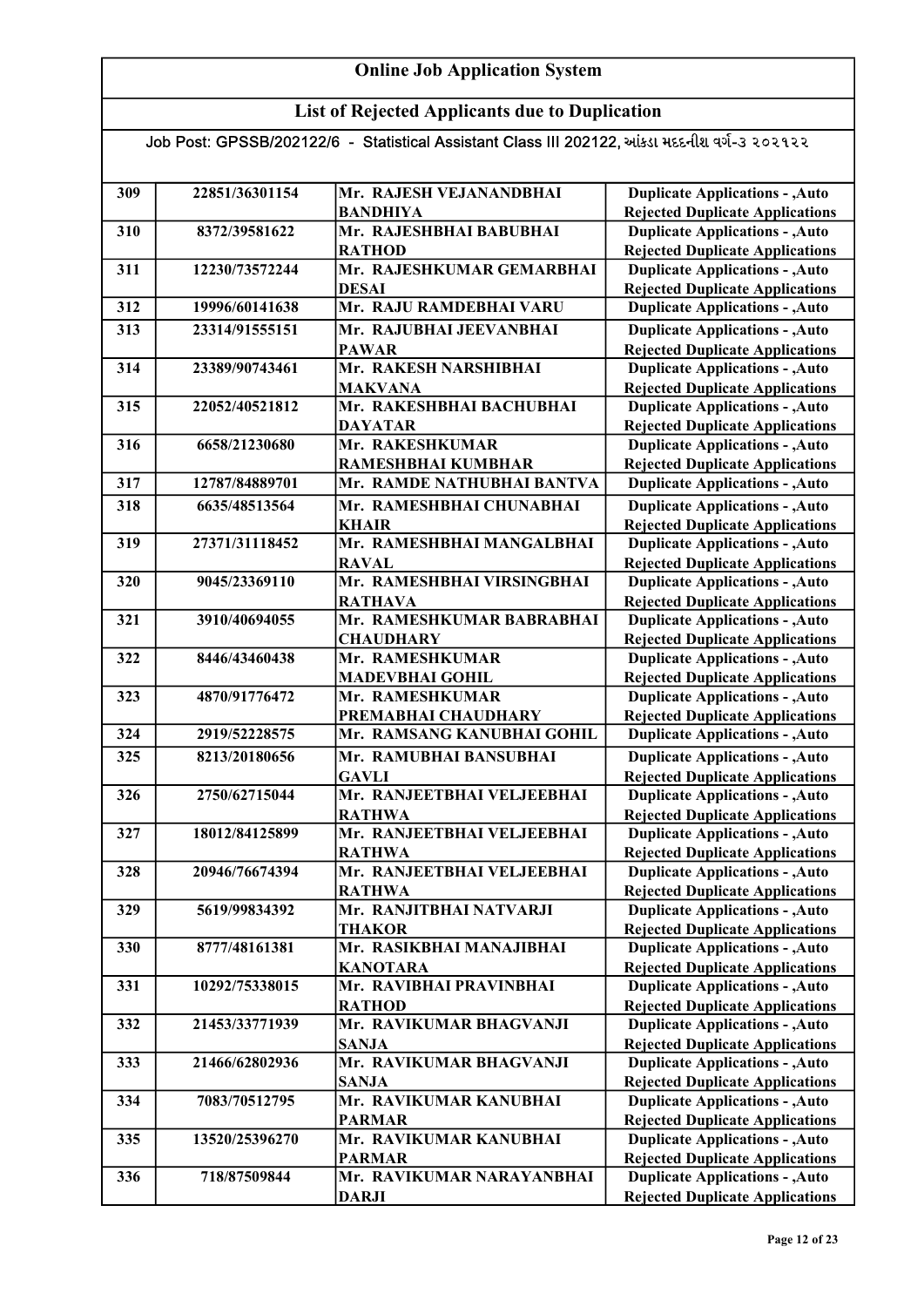## List of Rejected Applicants due to Duplication

| 337 | 5581/49486713  | Mr. REVABHAI MAVABHAI MALI  | <b>Duplicate Applications - , Auto</b> |
|-----|----------------|-----------------------------|----------------------------------------|
| 338 | 22220/90865956 | Mr. RIKINKUMAR RAMJIBHAI    | <b>Duplicate Applications - , Auto</b> |
|     |                | <b>CHAUDHARY</b>            | <b>Rejected Duplicate Applications</b> |
| 339 | 13494/94052280 | Mr. RITESHBHAI MAGANBHAI    | <b>Duplicate Applications - , Auto</b> |
|     |                | <b>PURANI</b>               | <b>Rejected Duplicate Applications</b> |
| 340 | 8644/70276475  | Mr. RIYAZBHAI MAHEBOOBBHAI  | <b>Duplicate Applications - , Auto</b> |
|     |                | <b>GADAI</b>                | <b>Rejected Duplicate Applications</b> |
| 341 | 14136/89641678 | Mr. RONAKKUMAR              | <b>Duplicate Applications - , Auto</b> |
|     |                | <b>GORDHANBHAI RATHWA</b>   | <b>Rejected Duplicate Applications</b> |
| 342 | 22412/74014896 | Mr. RONAKKUMAR              | <b>Duplicate Applications - , Auto</b> |
|     |                | PRAHLADBHAI CHAUDHARY       | <b>Rejected Duplicate Applications</b> |
| 343 | 22492/70711375 | Mr. RONAKKUMAR              | <b>Duplicate Applications - , Auto</b> |
|     |                | PRAHLADBHAI CHAUDHARY       | <b>Rejected Duplicate Applications</b> |
| 344 | 10666/99250579 | Mr. RUSHIRAJSINH            | <b>Duplicate Applications - , Auto</b> |
|     |                | PRAMODSINH RAJPUT           | <b>Rejected Duplicate Applications</b> |
| 345 | 7522/90052985  | Mr. SACHINKUMAR             | <b>Duplicate Applications - , Auto</b> |
|     |                | SHRAWANKUMAR BHAWANI        | <b>Rejected Duplicate Applications</b> |
| 346 | 4530/42907002  | Mr. SAGAR KISHORBHAI        | <b>Duplicate Applications - , Auto</b> |
|     |                | <b>PADHIYAR</b>             | <b>Rejected Duplicate Applications</b> |
| 347 | 6737/87300150  | Mr. SAGAR MAHESHBHAI        | <b>Duplicate Applications - , Auto</b> |
|     |                | <b>PARMAR</b>               | <b>Rejected Duplicate Applications</b> |
| 348 | 11567/81254491 | Mr. SAGARBHAI BHALUBHAI     | <b>Duplicate Applications - , Auto</b> |
|     |                | <b>GAMARA</b>               | <b>Rejected Duplicate Applications</b> |
| 349 | 24310/34348584 | Mr. SAHIL GULABRAI MODI     | <b>Duplicate Applications - , Auto</b> |
| 350 | 1451/12203095  | Mr. SANDIPBHAI KHANSINGBHAI | <b>Duplicate Applications - , Auto</b> |
|     |                | <b>CHAUDHARI</b>            | <b>Rejected Duplicate Applications</b> |
| 351 | 6683/24770975  | Mr. SANJAY GOVINDBHAI       | <b>Duplicate Applications - , Auto</b> |
|     |                | <b>SOLANKI</b>              | <b>Rejected Duplicate Applications</b> |
| 352 | 7068/10781541  | Mr. SANJAYKUMAR JAGABHAI    | <b>Duplicate Applications - , Auto</b> |
|     |                | <b>SOLANKI</b>              | <b>Rejected Duplicate Applications</b> |
| 353 | 7090/15973691  | Mr. SANJAYKUMAR JAGABHAI    | <b>Duplicate Applications - , Auto</b> |
|     |                | <b>SOLANKI</b>              | <b>Rejected Duplicate Applications</b> |
| 354 | 7104/27139969  | Mr. SANJAYKUMAR JAGABHAI    | <b>Duplicate Applications - , Auto</b> |
|     |                | <b>SOLANKI</b>              | <b>Rejected Duplicate Applications</b> |
| 355 | 3753/73615703  | Mr. SANJAYKUMAR KALABHAI    | <b>Duplicate Applications - , Auto</b> |
|     |                | <b>BHAMBHI</b>              | <b>Rejected Duplicate Applications</b> |
| 356 | 2227/43340704  | Mr. SANTOSHBHAI GAVAJIBHAI  | <b>Duplicate Applications - , Auto</b> |
|     |                | <b>PARAGI</b>               | <b>Rejected Duplicate Applications</b> |
| 357 | 21147/65746971 | Mr. SAPNILKUMAR             | <b>Duplicate Applications - , Auto</b> |
|     |                | <b>BHUPENDRABHAI PATEL</b>  | <b>Rejected Duplicate Applications</b> |
| 358 | 14387/51611985 | Mr. SARJANKUMAR PARTHING    | <b>Duplicate Applications - , Auto</b> |
|     |                | <b>MALIVAD</b>              | <b>Rejected Duplicate Applications</b> |
| 359 | 13278/50081462 | Mr. SATISHBHAI ASHMANBHAI   | <b>Duplicate Applications - , Auto</b> |
|     |                | <b>SAIDANE</b>              | <b>Rejected Duplicate Applications</b> |
| 360 | 4187/11389248  | Mr. SATISHKUMAR ISHVARBHAI  | <b>Duplicate Applications - , Auto</b> |
|     |                | <b>MATUDIYA</b>             | <b>Rejected Duplicate Applications</b> |
| 361 | 26034/20260839 | Mr. SATISHKUMAR KANUBHAI    | <b>Duplicate Applications - , Auto</b> |
|     |                | <b>SINDHAV</b>              | <b>Rejected Duplicate Applications</b> |
| 362 | 10996/96383617 | Mr. SAURABHKUMAR KANUBHAI   | <b>Duplicate Applications - , Auto</b> |
|     |                | <b>DODIYA</b>               | <b>Rejected Duplicate Applications</b> |
| 363 | 546/59735820   | Mr. SHAHIDBHAI RAFIKBHAI    | <b>Duplicate Applications - , Auto</b> |
|     |                | <b>MODAN</b>                | <b>Rejected Duplicate Applications</b> |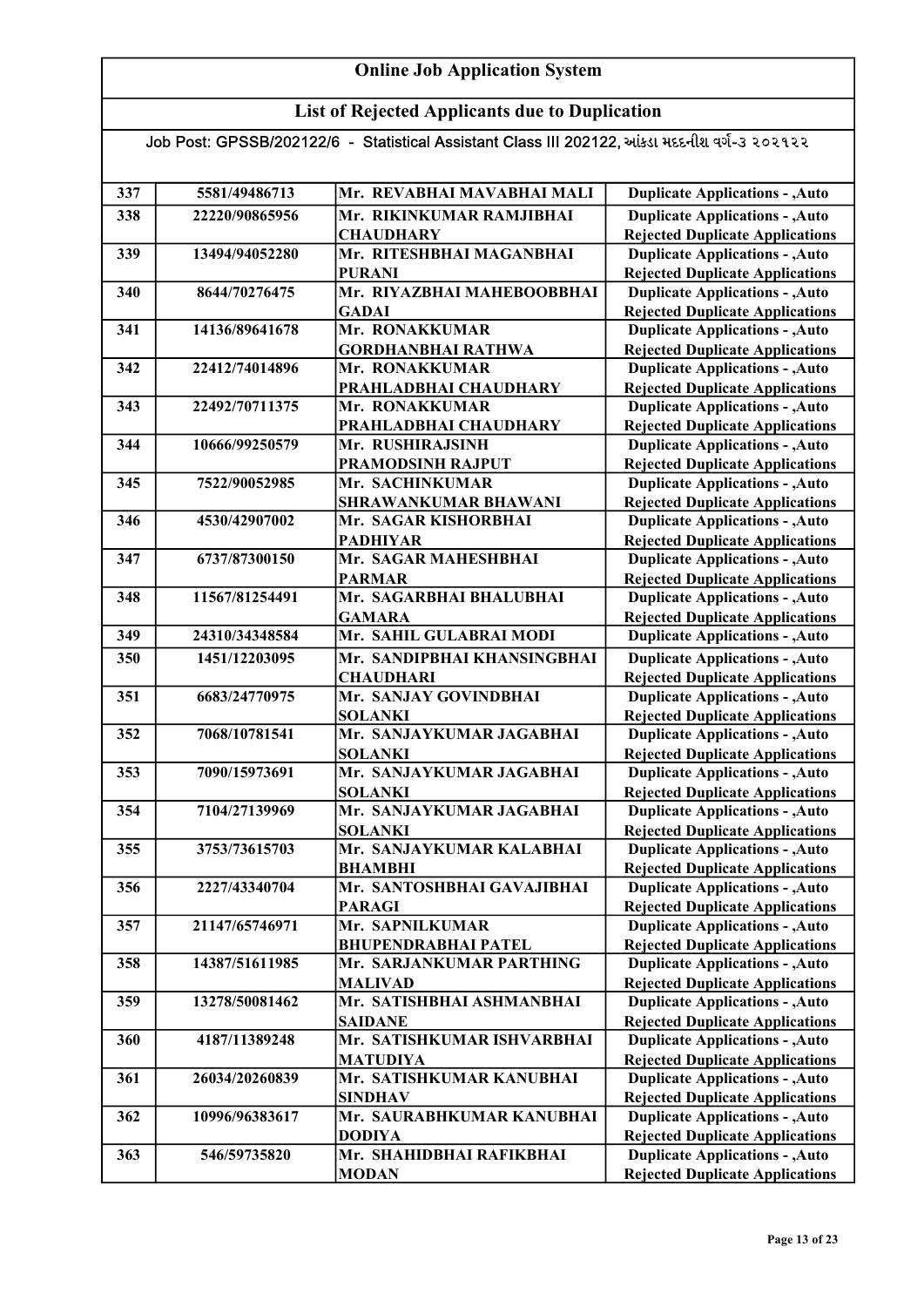## List of Rejected Applicants due to Duplication

| 364 | 3694/31926067  | Mr. SHAHRUKH ABDULBHAI                   | <b>Duplicate Applications - , Auto</b> |
|-----|----------------|------------------------------------------|----------------------------------------|
|     |                | <b>NIYATAR</b>                           | <b>Rejected Duplicate Applications</b> |
| 365 | 25213/14288263 | Mr. SHAILESHBHAI                         | <b>Duplicate Applications - , Auto</b> |
|     |                | <b>BECHARBHAI CHAUDHARI</b>              | <b>Rejected Duplicate Applications</b> |
| 366 | 2796/88344836  | Mr. SHAILESHBHAI DAYABHAI                | <b>Duplicate Applications - , Auto</b> |
|     |                | <b>MAKWANA</b>                           | <b>Rejected Duplicate Applications</b> |
| 367 | 7851/31358752  | Mr. SHANKARBHAI JEMALBHAI                | <b>Duplicate Applications - , Auto</b> |
|     |                | <b>CHAUDHARY</b>                         | <b>Rejected Duplicate Applications</b> |
| 368 | 7868/79708977  | Mr. SHANKARBHAI JEMALBHAI                | <b>Duplicate Applications - , Auto</b> |
|     |                | <b>CHAUDHARY</b>                         | <b>Rejected Duplicate Applications</b> |
| 369 | 10247/42686967 | Mr. SHANTIBHAI KANABHAI                  | <b>Duplicate Applications - , Auto</b> |
|     |                | <b>DERVALIYA</b>                         | <b>Rejected Duplicate Applications</b> |
| 370 | 14741/70804532 | Mr. SHANTIBHAI SHAMLAJI                  | <b>Duplicate Applications - , Auto</b> |
|     |                | <b>PARMAR</b>                            | <b>Rejected Duplicate Applications</b> |
| 371 | 9587/57578349  | Mr. SNEHALKUMAR                          | <b>Duplicate Applications - , Auto</b> |
|     |                | RAMESHBHAI HILIM                         | <b>Rejected Duplicate Applications</b> |
| 372 | 24593/84582303 | Mr. SOHIL RUSTAMBHAI                     | <b>Duplicate Applications - , Auto</b> |
|     |                | <b>JARGELA</b>                           | <b>Rejected Duplicate Applications</b> |
| 373 | 19264/39638250 | Mr. SUNIL JIVRAJBHAI CHAUHAN             | <b>Duplicate Applications - , Auto</b> |
|     |                |                                          | <b>Rejected Duplicate Applications</b> |
| 374 | 16798/65500537 | Mr. SURAJBHAI LALSINH                    | <b>Duplicate Applications - , Auto</b> |
|     |                | <b>CHAUHAN</b>                           | <b>Rejected Duplicate Applications</b> |
| 375 | 7026/22945133  | Mr. SURENDRABHAI                         | <b>Duplicate Applications - , Auto</b> |
|     |                | <b>RAMESHBHAI BHOYE</b>                  | <b>Rejected Duplicate Applications</b> |
| 376 | 3530/25201945  | Mr. SURESHKUMAR BABUJI                   | <b>Duplicate Applications - , Auto</b> |
|     |                | <b>THAKOR</b>                            | <b>Rejected Duplicate Applications</b> |
| 377 | 3510/86795066  | Mr. SURESHKUMAR HIMATBHAI                | <b>Duplicate Applications - , Auto</b> |
|     |                | <b>SHIYAL</b>                            | <b>Rejected Duplicate Applications</b> |
| 378 | 24075/11215234 | Mr. TALASHABHAI KESAJI                   | <b>Duplicate Applications - , Auto</b> |
|     |                | <b>RABARI</b>                            | <b>Rejected Duplicate Applications</b> |
| 379 | 21427/89555070 | Mr. TANESHBHAI DITIYABHAI                | <b>Duplicate Applications - , Auto</b> |
|     |                | <b>KALARA</b>                            | <b>Rejected Duplicate Applications</b> |
| 380 | 6547/45243569  | Mr. TARUN MANSUKHBHAI                    | <b>Duplicate Applications - , Auto</b> |
|     |                | <b>DODIYA</b>                            | <b>Rejected Duplicate Applications</b> |
| 381 | 9612/28696953  | Mr. TEJALKUMAR ANILBHAI                  | <b>Duplicate Applications - , Auto</b> |
|     |                | <b>GAMIT</b>                             | <b>Rejected Duplicate Applications</b> |
| 382 | 16174/16099267 | Mr. TULSHIDASBHAI                        | <b>Duplicate Applications - , Auto</b> |
|     |                | <b>CHANDUBHAI JADAV</b>                  | <b>Rejected Duplicate Applications</b> |
| 383 | 21092/45604989 | Mr. TUSHARKUMAR NAGINBHAI                | <b>Duplicate Applications - , Auto</b> |
|     |                | <b>NAYI</b>                              | <b>Rejected Duplicate Applications</b> |
| 384 | 19764/87364802 | Mr. UMANG MANISHBHAI DAVE                | <b>Duplicate Applications - , Auto</b> |
| 385 | 713/98482634   | Mr. UMEDBHAI SUMAJIBHAI                  | <b>Duplicate Applications - , Auto</b> |
|     |                | <b>CHAUDHARI</b>                         | <b>Rejected Duplicate Applications</b> |
| 386 | 6206/96568641  | Mr. UPENDRA BHIKHABHAI                   | <b>Duplicate Applications - , Auto</b> |
|     |                | <b>VADHER</b>                            | <b>Rejected Duplicate Applications</b> |
| 387 | 9305/15043845  | Mr. VAIBHAVKUMAR BABUBHAI                | <b>Duplicate Applications - , Auto</b> |
|     |                | <b>DHAMELIYA</b>                         | <b>Rejected Duplicate Applications</b> |
| 388 | 13909/78722218 | Mr. VALJIBHAI BHIKHABHAI                 | <b>Duplicate Applications - , Auto</b> |
|     |                |                                          |                                        |
| 389 | 14773/54620476 | <b>DESAI</b><br>Mr. VALJIBHAI BHIKHABHAI | <b>Rejected Duplicate Applications</b> |
|     |                |                                          | <b>Duplicate Applications - , Auto</b> |
|     |                | <b>DESAI</b>                             | <b>Rejected Duplicate Applications</b> |
| 390 | 4971/88582610  | Mr. VIJAY BHARATBHAI RATHOD              | <b>Duplicate Applications - , Auto</b> |
|     |                |                                          | <b>Rejected Duplicate Applications</b> |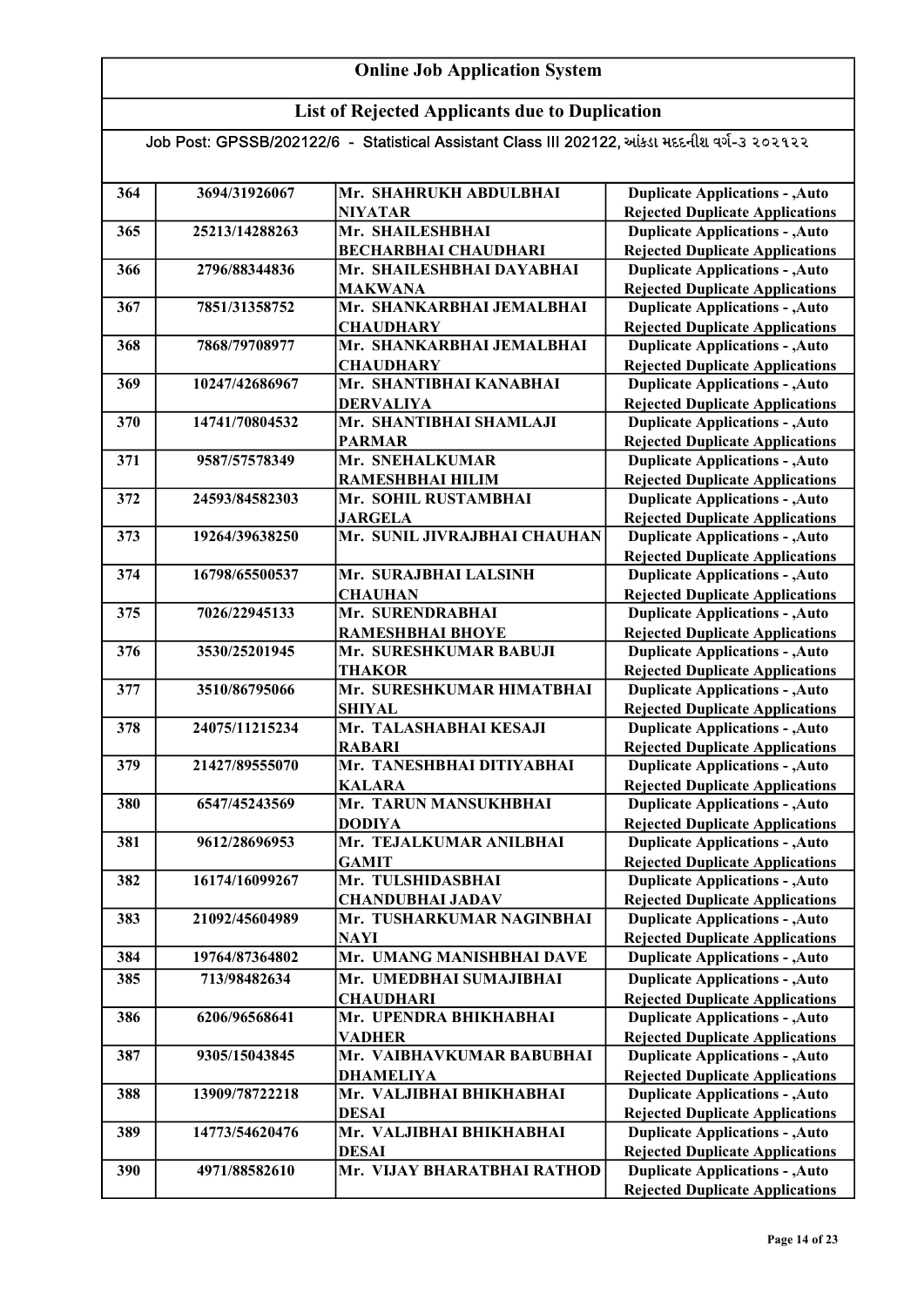## List of Rejected Applicants due to Duplication

| 391 | 3277/73868708  | Mr. VIJAY CHANDULAL TRIVEDI                             | <b>Duplicate Applications - , Auto</b>                                           |
|-----|----------------|---------------------------------------------------------|----------------------------------------------------------------------------------|
| 392 | 3331/98890933  | Mr. VIJAY DHANJIBHAI                                    | <b>Duplicate Applications - , Auto</b>                                           |
|     |                | <b>KATESHIYA</b>                                        | <b>Rejected Duplicate Applications</b>                                           |
| 393 | 23414/72007173 | Mr. VIJAYBHAI MATHURBHAI                                | <b>Duplicate Applications - , Auto</b>                                           |
|     |                | <b>BAVALIYA</b>                                         | <b>Rejected Duplicate Applications</b>                                           |
| 394 | 10578/81520937 | Mr. VIJAYBHAI MEGHAJIBHAI                               | <b>Duplicate Applications - , Auto</b>                                           |
|     |                | <b>JIKADARA</b>                                         | <b>Rejected Duplicate Applications</b>                                           |
| 395 | 468/16216488   | Mr. VIJAYKUMAR JESINGBHAI                               | <b>Duplicate Applications - , Auto</b>                                           |
|     |                | <b>DAMOR</b>                                            | <b>Rejected Duplicate Applications</b>                                           |
| 396 | 4330/43111381  | Mr. VIJAYKUMAR TEJABHAI                                 | <b>Duplicate Applications - , Auto</b>                                           |
|     |                | <b>BHUVA</b>                                            | <b>Rejected Duplicate Applications</b>                                           |
| 397 | 21908/15211086 | Mr. VIJAYSINH AMRUTSINH                                 | <b>Duplicate Applications - , Auto</b>                                           |
|     |                | <b>MAKWANA</b>                                          | <b>Rejected Duplicate Applications</b>                                           |
| 398 | 6215/28858666  | Mr. VIJAYSINH RAJUBHA JADEJA                            | <b>Duplicate Applications - , Auto</b>                                           |
|     |                |                                                         | <b>Rejected Duplicate Applications</b>                                           |
| 399 | 24216/85449065 | Mr. VIKAS UDAYSINHBHAI                                  | <b>Duplicate Applications - , Auto</b>                                           |
|     |                | <b>BARAD</b>                                            | <b>Rejected Duplicate Applications</b>                                           |
| 400 | 7027/56365856  | Mr. VIKASHBHAI MAHESHBHAI                               | <b>Duplicate Applications - , Auto</b>                                           |
|     |                | <b>PARMAR</b>                                           | <b>Rejected Duplicate Applications</b>                                           |
| 401 | 13462/28317492 | Mr. VIKASKUMAR                                          | <b>Duplicate Applications - , Auto</b>                                           |
| 402 | 6091/12991851  | <b>NARAYANBHAI PARMAR</b><br>Mr. VIKRAMBHAI BADAJI MALI | <b>Rejected Duplicate Applications</b><br><b>Duplicate Applications - , Auto</b> |
|     |                |                                                         |                                                                                  |
| 403 | 9900/97820616  | Mr. VIKRAMBHAI GOVINDBHAI                               | <b>Duplicate Applications - , Auto</b>                                           |
| 404 | 14991/75776067 | <b>CHUDASAMA</b><br>Mr. VIMALKUMAR                      | <b>Rejected Duplicate Applications</b><br><b>Duplicate Applications - , Auto</b> |
|     |                | DIPAKKUMAR MARIYA                                       | <b>Rejected Duplicate Applications</b>                                           |
| 405 | 24141/43895582 | Mr. VIMALKUMAR RASIKBHAI                                | <b>Duplicate Applications - , Auto</b>                                           |
|     |                | <b>SIDHDHAPARA</b>                                      | <b>Rejected Duplicate Applications</b>                                           |
| 406 | 24908/48941849 | Mr. VIMALKUMAR SARJANBHAI                               | <b>Duplicate Applications - , Auto</b>                                           |
|     |                | <b>PATELIYA</b>                                         | <b>Rejected Duplicate Applications</b>                                           |
| 407 | 651/43650661   | Mr. VINODBHAI SAMSUBHAI                                 | <b>Duplicate Applications - , Auto</b>                                           |
|     |                | <b>VAGHELA</b>                                          | <b>Rejected Duplicate Applications</b>                                           |
| 408 | 15692/34058956 | Mr. VIPUL LAKHABHAI PARMAR                              | <b>Duplicate Applications - , Auto</b>                                           |
| 409 | 3460/52149002  | Mr. VIPULBHAI GOBARBHAI                                 | <b>Duplicate Applications - , Auto</b>                                           |
|     |                | <b>GUJARIYA</b>                                         | <b>Rejected Duplicate Applications</b>                                           |
| 410 | 25274/39920838 | Mr. VIPULBHAI ISHVARBHAI                                | <b>Duplicate Applications - , Auto</b>                                           |
|     |                | <b>BAVALIYA</b>                                         | <b>Rejected Duplicate Applications</b>                                           |
| 411 | 5551/66550252  | Mr. VIPULBHAI SUBHASHBHAI                               | <b>Duplicate Applications - , Auto</b>                                           |
|     |                | <b>VASAVA</b>                                           | <b>Rejected Duplicate Applications</b>                                           |
| 412 | 4087/13034111  | Mr. VIPULKUMAR MOTIBHAI                                 | <b>Duplicate Applications - , Auto</b>                                           |
|     |                | <b>SUTARIYA</b>                                         | <b>Rejected Duplicate Applications</b>                                           |
| 413 | 18966/50256919 | Mr. VIRATKUMAR KIRITKUMAR                               | <b>Duplicate Applications - , Auto</b>                                           |
|     |                | <b>CHAUDHARI</b>                                        | <b>Rejected Duplicate Applications</b>                                           |
| 414 | 20635/20015364 | Mr. VISHAL HASMUKHBHAI                                  | <b>Duplicate Applications - , Auto</b>                                           |
|     |                | <b>PRAJAPATI</b>                                        | <b>Rejected Duplicate Applications</b>                                           |
| 415 | 2106/53980211  | Mr. VISHAL NAROTAMBHAI                                  | <b>Duplicate Applications - , Auto</b>                                           |
| 416 | 1406/11497121  | <b>MAKWANA</b><br>Mr. VISHAL VASURBHAI JARIYA           | <b>Rejected Duplicate Applications</b>                                           |
|     |                |                                                         | <b>Duplicate Applications - , Auto</b>                                           |
| 417 | 19321/86485037 | Mr. VISHALBHAI VIKRAMBHAI                               | <b>Duplicate Applications - , Auto</b>                                           |
|     |                | <b>RATHOD</b>                                           | <b>Rejected Duplicate Applications</b>                                           |
| 418 | 3838/91400095  | Mr. VISHALKUMAR ASHOKBHAI                               | <b>Duplicate Applications - , Auto</b>                                           |
|     |                | <b>PATEL</b>                                            | <b>Rejected Duplicate Applications</b>                                           |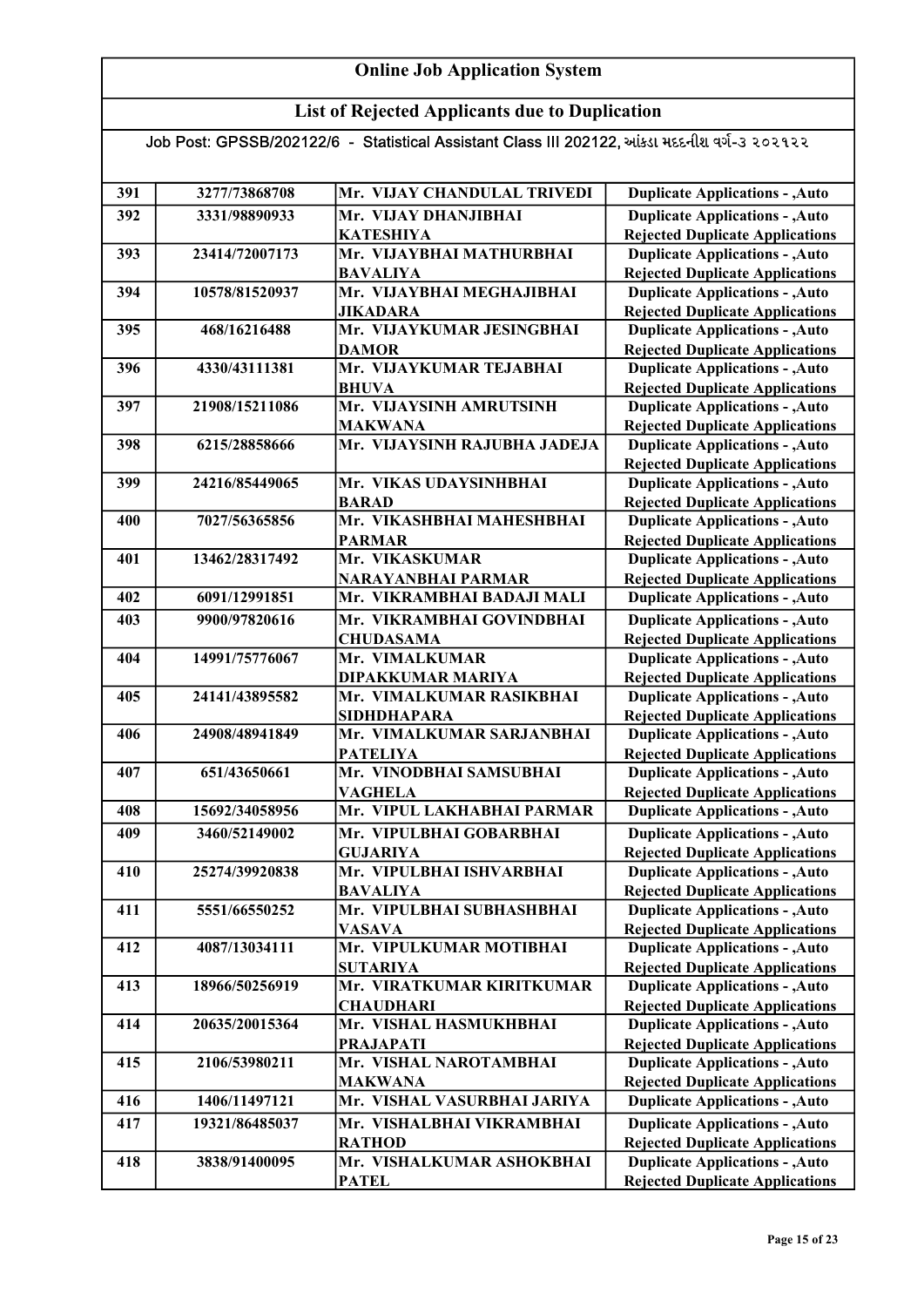## List of Rejected Applicants due to Duplication

| 419 | 24495/12688947 | Mr. VISHALKUMAR                                | <b>Duplicate Applications - , Auto</b>                                           |
|-----|----------------|------------------------------------------------|----------------------------------------------------------------------------------|
|     |                | <b>BHARATBHAI CHAUHAN</b>                      | <b>Rejected Duplicate Applications</b>                                           |
| 420 | 21666/24700004 | Mr. VISHNUBHAI ASHOKBHAI<br><b>MAKWANA</b>     | <b>Duplicate Applications - , Auto</b><br><b>Rejected Duplicate Applications</b> |
|     | 25471/14172135 | Mr. VIVEK ASHWINBHAI                           |                                                                                  |
| 421 |                | <b>CHAUHAN</b>                                 | <b>Duplicate Applications - , Auto</b><br><b>Rejected Duplicate Applications</b> |
| 422 | 1201/98059569  | Mr. VIVEKKUMAR                                 | <b>Duplicate Applications - , Auto</b>                                           |
|     |                |                                                |                                                                                  |
| 423 | 18466/96359396 | JAGADISHBHAI JANI<br>Mr. YASH VIJAYBHAI PARIKH | <b>Rejected Duplicate Applications</b><br><b>Duplicate Applications - , Auto</b> |
| 424 | 19224/16920872 | Mr. YASH VIJAYBHAI PARIKH                      |                                                                                  |
|     |                |                                                | <b>Duplicate Applications - , Auto</b>                                           |
| 425 | 18557/93914390 | Mr. YASHVANTKUMAR                              | <b>Duplicate Applications - , Auto</b>                                           |
|     |                | <b>RAMANBHAI CHAUDHARY</b>                     | <b>Rejected Duplicate Applications</b>                                           |
| 426 | 4937/82319598  | Mrs. ASMITABEN PUNAMBHAI                       | <b>Duplicate Applications - , Auto</b>                                           |
|     |                | <b>BHAGORA</b>                                 | <b>Rejected Duplicate Applications</b>                                           |
| 427 | 7307/15382346  | Mrs. ASMITABEN VAJUBHAI                        | <b>Duplicate Applications - , Auto</b>                                           |
|     |                | <b>SARVAIYA</b>                                | <b>Rejected Duplicate Applications</b>                                           |
| 428 | 13579/93850707 | Mrs. AVANIBEN DALSUKHBHAI                      | <b>Duplicate Applications - , Auto</b>                                           |
|     |                | <b>DODIYA</b>                                  | <b>Rejected Duplicate Applications</b>                                           |
| 429 | 10898/86966162 | Mrs. BANSIBEN MANAJI                           | <b>Duplicate Applications - , Auto</b>                                           |
|     |                | <b>КАСНСННАVA</b>                              | <b>Rejected Duplicate Applications</b>                                           |
| 430 | 15028/54174585 | Mrs. BEENABEN JAYSUKHBHAI                      | <b>Duplicate Applications - , Auto</b>                                           |
|     |                | <b>PITHVA</b>                                  | <b>Rejected Duplicate Applications</b>                                           |
| 431 | 14784/79444597 | Mrs. BHARATIBEN KAPURJI                        | <b>Duplicate Applications - , Auto</b>                                           |
|     |                | <b>THAKOR</b>                                  | <b>Rejected Duplicate Applications</b>                                           |
| 432 | 7838/66161914  | Mrs. BHAVINIBEN NAVINBHAI<br><b>DARJI</b>      | <b>Duplicate Applications - , Auto</b><br><b>Rejected Duplicate Applications</b> |
| 433 | 7653/67142054  | Mrs. BHAVNABEN NATVARBHAI                      | <b>Duplicate Applications - , Auto</b>                                           |
|     |                | <b>PARMAR</b>                                  | <b>Rejected Duplicate Applications</b>                                           |
| 434 | 26786/28519083 | Mrs. BHUMIKABEN KALABHAI                       | <b>Duplicate Applications - , Auto</b>                                           |
|     |                | <b>RATHOD</b>                                  | <b>Rejected Duplicate Applications</b>                                           |
| 435 | 14178/13823298 | Mrs. BIBIFATEMA HAJIFARUK                      | <b>Duplicate Applications - , Auto</b>                                           |
|     |                | <b>SHAIKH</b>                                  | <b>Rejected Duplicate Applications</b>                                           |
| 436 | 19515/41645167 | Mrs. DHRUVA JAYPALKUMAR                        | <b>Duplicate Applications - , Auto</b>                                           |
|     |                | <b>CHAVADA</b>                                 | <b>Rejected Duplicate Applications</b>                                           |
| 437 | 12176/73682732 | Mrs. GEETABEN JASHAVANTSINH                    | <b>Duplicate Applications - , Auto</b>                                           |
|     |                | <b>CHAUHAN</b>                                 | <b>Rejected Duplicate Applications</b>                                           |
| 438 | 18775/70366664 | Mrs. GITABAHEN DEVABHAI                        | <b>Duplicate Applications - , Auto</b>                                           |
|     |                | <b>PARMAR</b>                                  | <b>Rejected Duplicate Applications</b>                                           |
| 439 | 11594/51350221 | Mrs. HETALBEN GIRADHARBHAI                     | <b>Duplicate Applications - , Auto</b>                                           |
|     |                | <b>BALAS</b>                                   | <b>Rejected Duplicate Applications</b>                                           |
| 440 | 1696/84290943  | Mrs. HETALBEN RAMESHBHAI                       | <b>Duplicate Applications - , Auto</b>                                           |
|     |                | <b>DABHI</b>                                   | <b>Rejected Duplicate Applications</b>                                           |
| 441 | 12470/37436971 | Mrs. HETALBEN RAMESHBHAI                       | <b>Duplicate Applications - , Auto</b>                                           |
|     |                | <b>DABHI</b>                                   | <b>Rejected Duplicate Applications</b>                                           |
| 442 | 15798/43909330 | Mrs. HINA JAYESHKUMAR                          | <b>Duplicate Applications - , Auto</b>                                           |
|     |                | <b>PANCHAL</b>                                 | <b>Rejected Duplicate Applications</b>                                           |
| 443 | 14863/42583151 | <b>Mrs. HIRALBAHEN</b>                         | <b>Duplicate Applications - , Auto</b>                                           |
|     |                | <b>BALENDRABHAI GAMETI</b>                     | <b>Rejected Duplicate Applications</b>                                           |
| 444 | 26121/41407158 | Mrs. JALPABEN ISHVARBHAI                       | <b>Duplicate Applications - , Auto</b>                                           |
|     |                | <b>PRAJAPATI</b>                               | <b>Rejected Duplicate Applications</b>                                           |
| 445 | 15991/62836942 | Mrs. MANIBEN CHELABHAI                         | <b>Duplicate Applications - , Auto</b>                                           |
|     |                | <b>CHAUDHARI</b>                               | <b>Rejected Duplicate Applications</b>                                           |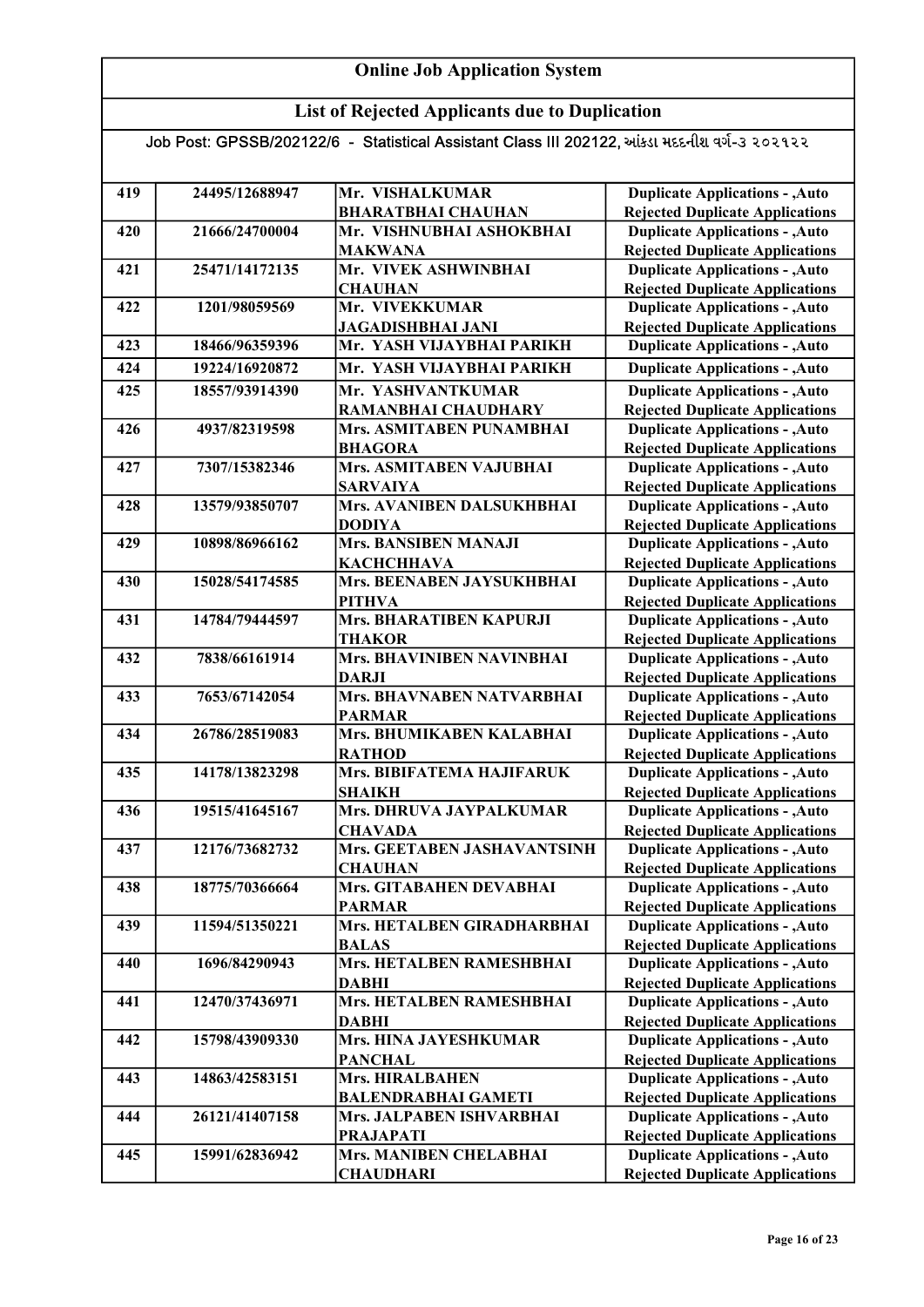## List of Rejected Applicants due to Duplication

| 446 | 6177/98025904  | Mrs. MANJULABEN AMBABHAI                    | <b>Duplicate Applications - , Auto</b>                                           |
|-----|----------------|---------------------------------------------|----------------------------------------------------------------------------------|
|     |                | <b>CHAUDHARY</b>                            | <b>Rejected Duplicate Applications</b>                                           |
| 447 | 21472/51252153 | <b>Mrs. NANUBA RATHOD</b>                   | <b>Duplicate Applications - , Auto</b>                                           |
|     |                | <b>VINODSINH RATHOD</b>                     | <b>Rejected Duplicate Applications</b>                                           |
| 448 | 7138/66169319  | Mrs. NIDHI FALGUNBHAI KATARA                | <b>Duplicate Applications - , Auto</b>                                           |
| 449 | 19520/12159059 | Mrs. NIKITA RAVIKUMAR PATEL                 | <b>Duplicate Applications - , Auto</b>                                           |
| 450 | 26813/86606474 | Mrs. NIRUPABEN NARAYANBHAI                  | <b>Duplicate Applications - , Auto</b>                                           |
|     |                | <b>ASARI</b>                                | <b>Rejected Duplicate Applications</b>                                           |
| 451 | 4838/79568945  | Mrs. PARULBEN JASVANTBHAI                   | <b>Duplicate Applications - , Auto</b>                                           |
|     |                | <b>VANJARA</b>                              | <b>Rejected Duplicate Applications</b>                                           |
| 452 | 13767/45194379 | Mrs. PRITIBEN BABUBHAI GAMIT                | <b>Duplicate Applications - , Auto</b>                                           |
| 453 | 12826/88485334 | Mrs. PRIYA PRAKASHKUMAR                     | <b>Duplicate Applications - , Auto</b>                                           |
|     |                | <b>PARMAR</b>                               | <b>Rejected Duplicate Applications</b>                                           |
| 454 | 186/39776931   | Mrs. RANJANBEN GIRISHBHAI                   | <b>Duplicate Applications - , Auto</b>                                           |
|     |                | <b>PARMAR</b>                               | <b>Rejected Duplicate Applications</b>                                           |
| 455 | 5169/18193535  | Mrs. RANJANBEN GIRISHBHAI                   | <b>Duplicate Applications - , Auto</b>                                           |
|     |                | <b>PARMAR</b>                               | <b>Rejected Duplicate Applications</b>                                           |
| 456 | 24959/30731734 | Mrs. REKHABEN CHELABHAI                     | <b>Duplicate Applications - , Auto</b>                                           |
|     |                | <b>CHAUDHARI</b>                            | <b>Rejected Duplicate Applications</b>                                           |
| 457 | 7096/19068719  | Mrs. RUTU BAA RAJENDRASINH                  | <b>Duplicate Applications - , Auto</b>                                           |
|     |                | <b>CHUDASAMA</b>                            | <b>Rejected Duplicate Applications</b>                                           |
| 458 | 2718/24386021  | Mrs. TWINKAL NARESHKUMAR                    | <b>Duplicate Applications - , Auto</b>                                           |
|     |                | <b>PARMAR</b>                               | <b>Rejected Duplicate Applications</b>                                           |
| 459 | 26970/91054723 | Mrs. VAISHALIBEN JODHABHAI                  | <b>Duplicate Applications - , Auto</b>                                           |
| 460 | 5552/73173476  | <b>RAVALIYA</b><br>Ms. ALISHABEN RAMESHBHAI | <b>Rejected Duplicate Applications</b>                                           |
|     |                | <b>GAMIT</b>                                | <b>Duplicate Applications - , Auto</b><br><b>Rejected Duplicate Applications</b> |
| 461 | 11429/93469277 | Ms. ALPABEN LAXMANBHAI                      | <b>Duplicate Applications - , Auto</b>                                           |
|     |                | <b>CHAUDHARY</b>                            | <b>Rejected Duplicate Applications</b>                                           |
| 462 | 25872/16313266 | Ms. AMIBEN ISHVARBHAI                       | <b>Duplicate Applications - , Auto</b>                                           |
|     |                | <b>PRAJAPATI</b>                            | <b>Rejected Duplicate Applications</b>                                           |
| 463 | 23763/26879290 | Ms. APEKSHABEN KUBERBHAI                    | <b>Duplicate Applications - , Auto</b>                                           |
|     |                | <b>CHAUDHARI</b>                            | <b>Rejected Duplicate Applications</b>                                           |
| 464 | 13502/95602003 | Ms. ARATIBEN PRAKASHBHAI                    | <b>Duplicate Applications - , Auto</b>                                           |
|     |                | <b>NIKAM</b>                                | <b>Rejected Duplicate Applications</b>                                           |
| 465 | 12254/66734064 | Ms. ARCHANA BIPINCHANDRA                    | <b>Duplicate Applications - , Auto</b>                                           |
|     |                | <b>PATEL</b>                                | <b>Rejected Duplicate Applications</b>                                           |
| 466 | 22524/98729520 | Ms. ARTIBA HARDEVSINH JADEJA                | <b>Duplicate Applications - , Auto</b>                                           |
|     |                |                                             | <b>Rejected Duplicate Applications</b>                                           |
| 467 | 12539/54634688 | Ms. ARTIBEN DALAPTBHAI                      | <b>Duplicate Applications - , Auto</b>                                           |
|     |                | MAKWANA                                     | <b>Rejected Duplicate Applications</b>                                           |
| 468 | 26100/43235604 | Ms. ARTIBEN RAMESHBHAI                      | <b>Duplicate Applications - , Auto</b>                                           |
|     |                | <b>MEVASIYA</b>                             | <b>Rejected Duplicate Applications</b>                                           |
| 469 | 17643/56859498 | Ms. BABIKABEN SENABHAI                      | <b>Duplicate Applications - , Auto</b>                                           |
| 470 | 270/66489398   | <b>GOHIL</b><br><b>Ms. BHAGAVATIBEN</b>     | <b>Rejected Duplicate Applications</b><br><b>Duplicate Applications - , Auto</b> |
|     |                | RAGHANATHBHAI CHAUDHARY                     | <b>Rejected Duplicate Applications</b>                                           |
| 471 | 8029/76465525  | Ms. BHARTI DEVANAND BHAI                    | <b>Duplicate Applications - , Auto</b>                                           |
|     |                | <b>SAKHARA</b>                              | <b>Rejected Duplicate Applications</b>                                           |
| 472 | 1432/34117585  | <b>Ms. BHARTIBEN BABUBHAI</b>               | <b>Duplicate Applications - , Auto</b>                                           |
|     |                | <b>CHAUDHARY</b>                            | <b>Rejected Duplicate Applications</b>                                           |
| 473 | 24989/98209041 | Ms. BHAVIKA HARILAL AYAR                    | <b>Duplicate Applications - , Auto</b>                                           |
| 474 | 25085/98805534 | Ms. BHAVIKA HARILAL AYAR                    | <b>Duplicate Applications - , Auto</b>                                           |
|     |                |                                             |                                                                                  |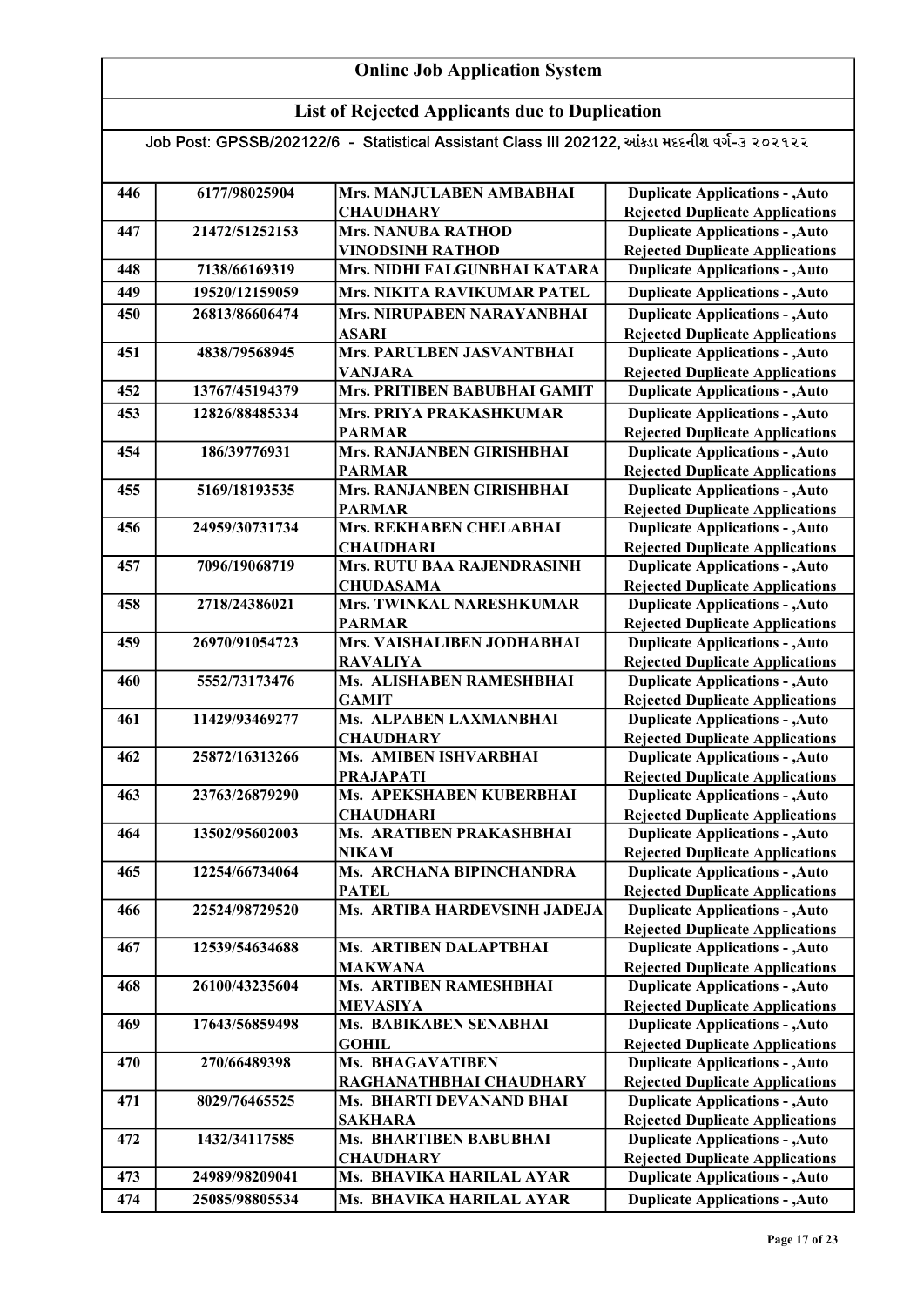## List of Rejected Applicants due to Duplication

| 475 | 878/44388459   | Ms. BHAVNA MAVJIBHAI LAKUM                      | <b>Duplicate Applications - , Auto</b>                                           |
|-----|----------------|-------------------------------------------------|----------------------------------------------------------------------------------|
| 476 | 11413/77624823 | Ms. BHAVNABEN KARSHANBHAI                       | <b>Duplicate Applications - , Auto</b>                                           |
|     |                | <b>CHAUDHARI</b>                                | <b>Rejected Duplicate Applications</b>                                           |
| 477 | 9389/71294166  | Ms. BHUMIKABEN SURLIDHAR                        | <b>Duplicate Applications - , Auto</b>                                           |
|     |                | <b>BAGUL</b>                                    | <b>Rejected Duplicate Applications</b>                                           |
| 478 | 3133/33135767  | Ms. BINABEN DEVABHAI PARMAR                     | <b>Duplicate Applications - , Auto</b>                                           |
|     |                |                                                 | <b>Rejected Duplicate Applications</b>                                           |
| 479 | 1177/94019175  | Ms. CHANDRIKA ARVINDBHAI                        | <b>Duplicate Applications - , Auto</b>                                           |
|     |                | <b>VASAVA</b>                                   | <b>Rejected Duplicate Applications</b>                                           |
| 480 | 15522/65648916 | Ms. CHHAYABEN                                   | <b>Duplicate Applications - , Auto</b>                                           |
|     |                | <b>SHANTARAMBHAI BAGUL</b>                      | <b>Rejected Duplicate Applications</b>                                           |
| 481 | 23770/69012699 | Ms. DAXA HEBHABHAI                              | <b>Duplicate Applications - , Auto</b>                                           |
|     |                | <b>NANDANIYA</b><br>Ms. DAXABEN SHANABHAI PATEL | <b>Rejected Duplicate Applications</b>                                           |
| 482 | 7657/22916717  |                                                 | <b>Duplicate Applications - , Auto</b>                                           |
| 483 | 8633/83057260  | Ms. DHARA JETHALAL VEKARIYA                     | <b>Rejected Duplicate Applications</b><br><b>Duplicate Applications - , Auto</b> |
|     |                |                                                 | <b>Rejected Duplicate Applications</b>                                           |
| 484 | 10801/25437474 | Ms. DHARA LAKHAMANBHAI                          | <b>Duplicate Applications - , Auto</b>                                           |
|     |                | <b>DANGAR</b>                                   | <b>Rejected Duplicate Applications</b>                                           |
| 485 | 5256/34278613  | Ms. DHRUTI CHANDRESHBHAI                        | <b>Duplicate Applications - , Auto</b>                                           |
|     |                | <b>SOLANKI</b>                                  | <b>Rejected Duplicate Applications</b>                                           |
| 486 | 14934/59642165 | Ms. DIPIKABEN AMRATJI DARJI                     | <b>Duplicate Applications - , Auto</b>                                           |
| 487 | 20253/33252241 | Ms. DIPIKABEN DHIRUBHAI                         | <b>Duplicate Applications - , Auto</b>                                           |
|     |                | <b>PANSARI</b>                                  | <b>Rejected Duplicate Applications</b>                                           |
| 488 | 20272/14126195 | Ms. DIPIKABEN DHIRUBHAI                         | <b>Duplicate Applications - , Auto</b>                                           |
|     |                | <b>PANSARI</b>                                  | <b>Rejected Duplicate Applications</b>                                           |
| 489 | 775/86857465   | Ms. DIPIKABEN MAGANBHAI                         | <b>Duplicate Applications - , Auto</b>                                           |
|     |                | <b>MANDOD</b>                                   | <b>Rejected Duplicate Applications</b>                                           |
| 490 | 7703/77260244  | Ms. DIPIKABEN NANJIBHAI                         | <b>Duplicate Applications - , Auto</b>                                           |
|     |                | <b>CHAUDHARI</b>                                | <b>Rejected Duplicate Applications</b>                                           |
| 491 | 26986/19620358 | Ms. DIPIXABEN SEVANTABHAI                       | <b>Duplicate Applications - , Auto</b>                                           |
|     |                | <b>VASAVA</b>                                   | <b>Rejected Duplicate Applications</b>                                           |
| 492 | 7202/96126660  | Ms. DIVYA DHULABHAI VASAVA                      | <b>Duplicate Applications - , Auto</b>                                           |
| 493 | 7520/96642045  | Ms. DIVYA LAXMANBHAI                            | <b>Duplicate Applications - , Auto</b>                                           |
|     |                | <b>CHAUDHARY</b>                                | <b>Rejected Duplicate Applications</b>                                           |
| 494 | 25884/47382328 | Ms. DIVYABEN DILIPBHAI PATEL                    | <b>Duplicate Applications - , Auto</b>                                           |
| 495 | 235/75908039   | Ms. DIVYABEN DUNGARBHAI                         | <b>Duplicate Applications - , Auto</b>                                           |
|     |                | VAJA                                            | <b>Rejected Duplicate Applications</b>                                           |
| 496 | 18727/77371761 | <b>Ms. DIVYABEN RAJUGIRI</b>                    | <b>Duplicate Applications - , Auto</b>                                           |
|     |                | <b>GOSWAMI</b>                                  | <b>Rejected Duplicate Applications</b>                                           |
| 497 | 21459/57330487 | Ms. DIXIKA MANUBHAI NAGDEV                      | <b>Duplicate Applications - , Auto</b>                                           |
| 498 | 11478/79407823 | Ms. DIXITABEN SHAILESHBHAI                      | <b>Duplicate Applications - , Auto</b>                                           |
|     |                | <b>PATEL</b>                                    | <b>Rejected Duplicate Applications</b>                                           |
| 499 | 18238/23281550 | Ms. FALGUNEE VAGHUBHAI                          | <b>Duplicate Applications - , Auto</b>                                           |
|     |                | <b>DESAI</b>                                    | <b>Rejected Duplicate Applications</b>                                           |
| 500 | 6166/63809222  | Ms. GOPIKA JAGADISHCHANDRA                      | <b>Duplicate Applications - , Auto</b>                                           |
|     |                | <b>BRAHMBHATT</b>                               | <b>Rejected Duplicate Applications</b>                                           |
|     |                |                                                 |                                                                                  |
| 501 | 5013/27235933  | Ms. HARSHABEN KALUBHAI                          | <b>Duplicate Applications - , Auto</b>                                           |
|     |                | <b>CHAVDA</b>                                   | <b>Rejected Duplicate Applications</b>                                           |
| 502 | 9175/11360076  | Ms. HEENA BABULAL THAKOR                        | <b>Duplicate Applications - , Auto</b>                                           |
| 503 | 21064/74510721 | Ms. HEENA BEN KANAJI THAKOR                     | <b>Duplicate Applications - , Auto</b>                                           |
|     |                |                                                 |                                                                                  |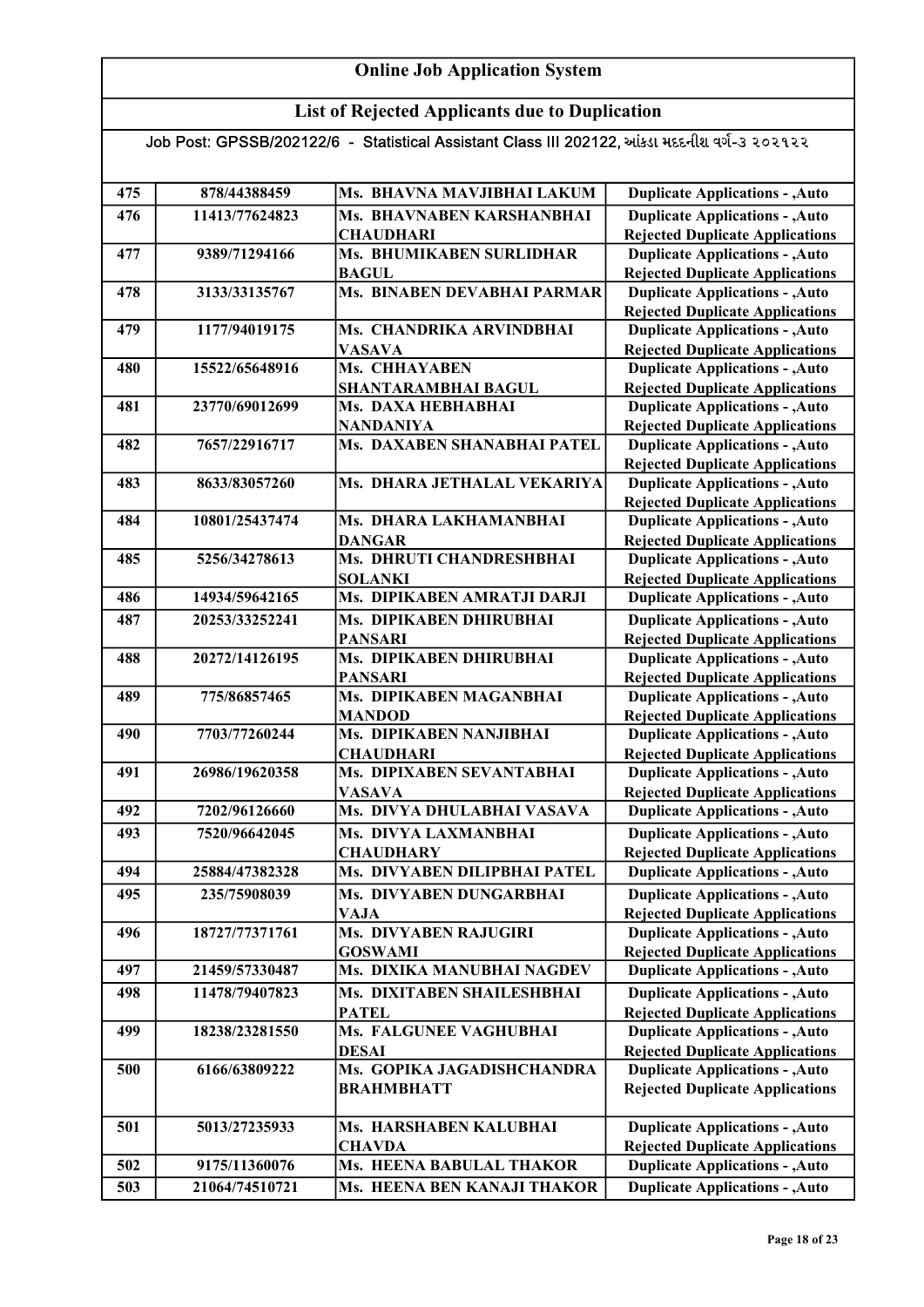## List of Rejected Applicants due to Duplication

| 504 | 2078/66175336  | Ms. HEENA SADIKBHAI JETHAVA   | <b>Duplicate Applications - , Auto</b> |
|-----|----------------|-------------------------------|----------------------------------------|
| 505 | 21954/77372941 | Ms. HEENABA UMEDSINH          | <b>Duplicate Applications - , Auto</b> |
|     |                | <b>CHAUHAN</b>                | <b>Rejected Duplicate Applications</b> |
| 506 | 2107/31726014  | Ms. HEMANGINIBEN              | <b>Duplicate Applications - , Auto</b> |
|     |                | PRAVINBHAI WAGHELA            | <b>Rejected Duplicate Applications</b> |
| 507 | 22348/89984749 | Ms. HEMANGINIBEN ZINABHAI     | <b>Duplicate Applications - , Auto</b> |
|     |                | <b>GAMIT</b>                  | <b>Rejected Duplicate Applications</b> |
| 508 | 12201/21666298 | Ms. HETAL MERAMANBHAI         | <b>Duplicate Applications - , Auto</b> |
|     |                | <b>VASARA</b>                 | <b>Rejected Duplicate Applications</b> |
| 509 | 22223/79019073 | Ms. HETAL PRATAPBHAI          | <b>Duplicate Applications - , Auto</b> |
|     |                | <b>CHOVATIYA</b>              | <b>Rejected Duplicate Applications</b> |
| 510 | 7757/21834615  | Ms. HETALBEN                  | <b>Duplicate Applications - , Auto</b> |
|     |                | <b>BHUPENDRAKUMAR THAKKAR</b> | <b>Rejected Duplicate Applications</b> |
| 511 | 24659/37018251 | Ms. HETALBEN RAJESHBHAI       | <b>Duplicate Applications - , Auto</b> |
|     |                | <b>VASAVA</b>                 | <b>Rejected Duplicate Applications</b> |
| 512 | 1268/45412495  | Ms. HETALBEN RAMJIBHAI        | <b>Duplicate Applications - , Auto</b> |
|     |                | <b>PARMAR</b>                 | <b>Rejected Duplicate Applications</b> |
| 513 | 19421/37050633 | Ms. HETALBEN VASANTKUMAR      | <b>Duplicate Applications - , Auto</b> |
|     |                | <b>RATHOD</b>                 | <b>Rejected Duplicate Applications</b> |
| 514 | 12566/63260477 | Ms. HINA BHUDARBHAI MALI      | <b>Duplicate Applications - , Auto</b> |
| 515 | 8937/84706676  | Ms. HINA MAFABHAI             | <b>Duplicate Applications - , Auto</b> |
|     |                | <b>CHAUDHARY</b>              | <b>Rejected Duplicate Applications</b> |
| 516 | 22155/31794828 | Ms. HINABEN KISHORBHAI        | <b>Duplicate Applications - , Auto</b> |
|     |                | <b>YADAV</b>                  | <b>Rejected Duplicate Applications</b> |
| 517 | 22983/78532440 | Ms. HIRAL ASHVINBHAI GOLA     | <b>Duplicate Applications - , Auto</b> |
| 518 | 4968/21934434  | Ms. HIRAL MAHENDRABHAI        | <b>Duplicate Applications - , Auto</b> |
|     |                | <b>RATHOD</b>                 | <b>Rejected Duplicate Applications</b> |
| 519 | 5078/46783230  | Ms. HIRANJANIBEN DHIRUBHAI    | <b>Duplicate Applications - , Auto</b> |
|     |                | <b>BHALIYA</b>                | <b>Rejected Duplicate Applications</b> |
| 520 | 11214/72184720 | Ms. JAGRUTI SAMATBHAI         | <b>Duplicate Applications - , Auto</b> |
|     |                | <b>NAKUM</b>                  | <b>Rejected Duplicate Applications</b> |
| 521 | 3670/92053767  | Ms. JAGRUTIBEN KANVARBHAI     | <b>Duplicate Applications - , Auto</b> |
|     |                | <b>CHAUDHARI</b>              | <b>Rejected Duplicate Applications</b> |
| 522 | 517/60009475   | Ms. JAGRUTIBEN VASANTBHAI     | <b>Duplicate Applications - , Auto</b> |
|     |                | <b>PATEL</b>                  | <b>Rejected Duplicate Applications</b> |
| 523 | 15391/41734194 | Ms. JALPA PUNAMCHAND ANAND    | <b>Duplicate Applications - , Auto</b> |
|     |                |                               | <b>Rejected Duplicate Applications</b> |
| 524 | 17701/10746982 | Ms. JAMANABAHEN               | <b>Duplicate Applications - , Auto</b> |
|     |                | <b>MANSUKHBHAI VASAVA</b>     | <b>Rejected Duplicate Applications</b> |
| 525 | 24837/66125486 | Ms. JANKIBEN RAMABHAI PATEL   | <b>Duplicate Applications - , Auto</b> |
| 526 | 997/16534847   | Ms. JAYSHREE RAVJI DANGAR     | <b>Duplicate Applications - , Auto</b> |
| 527 | 2086/97964729  | Ms. JAYSHREEBAHEN             | <b>Duplicate Applications - , Auto</b> |
|     |                | <b>MAGANBHAI PANDAV</b>       | <b>Rejected Duplicate Applications</b> |
| 528 | 822/38022395   | Ms. JIGNABEN                  | <b>Duplicate Applications - , Auto</b> |
|     |                | <b>CHANDRAKANTBHAI PARMAR</b> | <b>Rejected Duplicate Applications</b> |
| 529 | 13399/27628929 | Ms. JIGNASHABEN DALJIBHAI     | <b>Duplicate Applications - , Auto</b> |
|     |                | <b>CHAUDHARI</b>              | <b>Rejected Duplicate Applications</b> |
| 530 | 13613/30943472 | Ms. JINALKUMARI BALVANTRAI    | <b>Duplicate Applications - , Auto</b> |
|     |                | <b>PATEL</b>                  | <b>Rejected Duplicate Applications</b> |
| 531 | 24045/96340283 | Ms. JOSANABEN SAMATBHAI       | <b>Duplicate Applications - , Auto</b> |
|     |                | DAKI                          | <b>Rejected Duplicate Applications</b> |
| 532 | 10442/98730417 | Ms. JYOTSANABEN HIRABHAI      | <b>Duplicate Applications - , Auto</b> |
|     |                | <b>JADAV</b>                  | <b>Rejected Duplicate Applications</b> |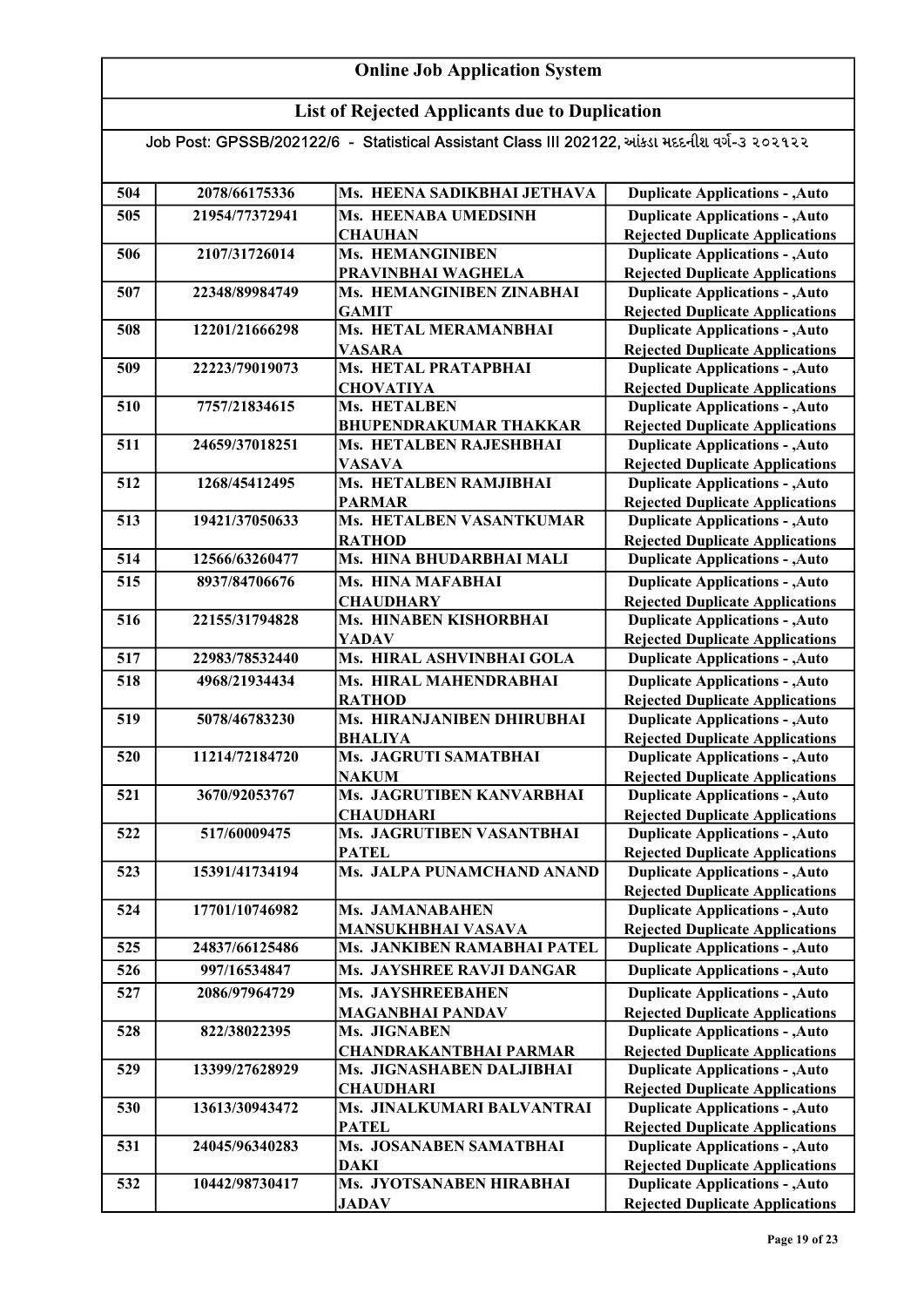## List of Rejected Applicants due to Duplication

| 533 | 9739/69358784  | Ms. KAJAL BACHUBHAI GHOSIYA                | <b>Duplicate Applications - , Auto</b>                                           |
|-----|----------------|--------------------------------------------|----------------------------------------------------------------------------------|
| 534 | 4673/47382749  | Ms. KAJAL NATUBHAI CHAVDA                  | <b>Rejected Duplicate Applications</b><br><b>Duplicate Applications - , Auto</b> |
|     |                |                                            |                                                                                  |
| 535 | 11416/31099747 | Ms. KAJALBEN BACHUBHAI MORI                | <b>Duplicate Applications - , Auto</b>                                           |
| 536 | 2058/28275018  | Ms. KAJALBEN SHARADBHAI                    | <b>Rejected Duplicate Applications</b><br><b>Duplicate Applications - , Auto</b> |
|     |                | <b>NAIK</b>                                | <b>Rejected Duplicate Applications</b>                                           |
| 537 | 11551/86495472 | Ms. KAJOL DINESHBHAI                       | <b>Duplicate Applications - , Auto</b>                                           |
|     |                | <b>DARSHAK</b>                             | <b>Rejected Duplicate Applications</b>                                           |
| 538 | 4370/17932428  | Ms. KANCHAN DEVJIBHAI VAGH                 | <b>Duplicate Applications - , Auto</b>                                           |
| 539 | 168/15689634   | Ms. KAUSHALIYABEN                          | <b>Duplicate Applications - , Auto</b>                                           |
|     |                | <b>HOLIYABHAI GAMIT</b>                    | <b>Rejected Duplicate Applications</b>                                           |
| 540 | 5378/42339240  | Ms. KHUSHBU ISHVARBHAI                     | <b>Duplicate Applications - , Auto</b>                                           |
|     |                | <b>PATEL</b>                               | <b>Rejected Duplicate Applications</b>                                           |
| 541 | 20295/15089819 | Ms. KHUSHBUBAHEN                           | <b>Duplicate Applications - , Auto</b>                                           |
|     |                | <b>MAHESHSINH RATHOD</b>                   | <b>Rejected Duplicate Applications</b>                                           |
| 542 | 24367/61970428 | Ms. KHUSHBUBEN AMBALAL                     | <b>Duplicate Applications - , Auto</b>                                           |
|     |                | <b>PRAJAPATI</b>                           | <b>Rejected Duplicate Applications</b>                                           |
| 543 | 11496/92183386 | Ms. KIRAN RANCHHODBHAI                     | <b>Duplicate Applications - , Auto</b>                                           |
|     |                | <b>PANDYA</b>                              | <b>Rejected Duplicate Applications</b>                                           |
| 544 | 4543/43631986  | Ms. KIRANBA SUKHDEVSINH                    | <b>Duplicate Applications - , Auto</b>                                           |
|     |                | <b>ZALA</b>                                | <b>Rejected Duplicate Applications</b>                                           |
| 545 | 6943/42265556  | Ms. KOMAL RADHUBHAI                        | <b>Duplicate Applications - , Auto</b>                                           |
|     |                | <b>CHAVDA</b>                              | <b>Rejected Duplicate Applications</b>                                           |
| 546 | 7982/69241968  | Ms. KRISHNA BHARATBHAI                     | <b>Duplicate Applications - , Auto</b>                                           |
|     |                | <b>PATEL</b>                               | <b>Rejected Duplicate Applications</b>                                           |
| 547 | 24194/42285864 | Ms. KRISHNA DAMJIBHAI                      | <b>Duplicate Applications - , Auto</b>                                           |
| 548 | 9589/30342494  | <b>CHABHADIYA</b><br>Ms. KRUPABEN JAMABHAI | <b>Rejected Duplicate Applications</b><br><b>Duplicate Applications - , Auto</b> |
|     |                | <b>RABARI</b>                              | <b>Rejected Duplicate Applications</b>                                           |
| 549 | 23430/36224147 | Ms. KRUPALI VIRJIBHAI GOHEL                | <b>Duplicate Applications - , Auto</b>                                           |
| 550 | 5022/79234421  | Ms. LAXMIBEN VALJIBHAI                     | <b>Duplicate Applications - , Auto</b>                                           |
|     |                | <b>RABARI</b>                              | <b>Rejected Duplicate Applications</b>                                           |
| 551 | 15270/19405690 | Ms. MAHIMA KALIDASBHAI                     | <b>Duplicate Applications - , Auto</b>                                           |
|     |                | <b>KHALASI</b>                             | <b>Rejected Duplicate Applications</b>                                           |
| 552 | 20018/46035722 | Ms. MANISHABEN DEVJIBHAI                   | <b>Duplicate Applications - , Auto</b>                                           |
|     |                | <b>RAMATAR</b>                             | <b>Rejected Duplicate Applications</b>                                           |
| 553 | 6815/93655419  | Ms. MANISHABEN MAHESHBHAI                  | <b>Duplicate Applications - , Auto</b>                                           |
|     |                | <b>CHAVDA</b>                              | <b>Rejected Duplicate Applications</b>                                           |
| 554 | 5843/31660846  | Ms. MANSI NITINBHAI KALSARA                | <b>Duplicate Applications - , Auto</b>                                           |
| 555 | 6676/37747520  | Ms. MARGI SATISHBHAI MODI                  | <b>Duplicate Applications - , Auto</b>                                           |
| 556 | 2221/40409617  | Ms. MAYABEN ISHWARBHAI                     | <b>Duplicate Applications - , Auto</b>                                           |
|     |                | <b>DESAI</b>                               | <b>Rejected Duplicate Applications</b>                                           |
| 557 | 3661/38848756  | Ms. MEERABEN HITESHBHAI                    | <b>Duplicate Applications - , Auto</b>                                           |
|     |                | <b>JOSHI</b>                               | <b>Rejected Duplicate Applications</b>                                           |
| 558 | 8141/24261557  | Ms. MEGHA KIRANSINH RATHOD                 | <b>Duplicate Applications - , Auto</b>                                           |
| 559 | 16787/93806861 | Ms. MINAXIBEN GOPALBHAI                    | <b>Duplicate Applications - , Auto</b>                                           |
|     |                | <b>PATEL</b>                               | <b>Rejected Duplicate Applications</b>                                           |
| 560 | 20991/87491538 | Ms. MITAL GOVINDBHAI                       | <b>Duplicate Applications - , Auto</b>                                           |
|     |                | <b>BAIDIYAVADRA</b>                        | <b>Rejected Duplicate Applications</b>                                           |
| 561 | 21661/40879490 | Ms. MOHINI JAGDISHBHAI                     | <b>Duplicate Applications - , Auto</b>                                           |
|     |                | <b>CHAVDA</b>                              | <b>Rejected Duplicate Applications</b>                                           |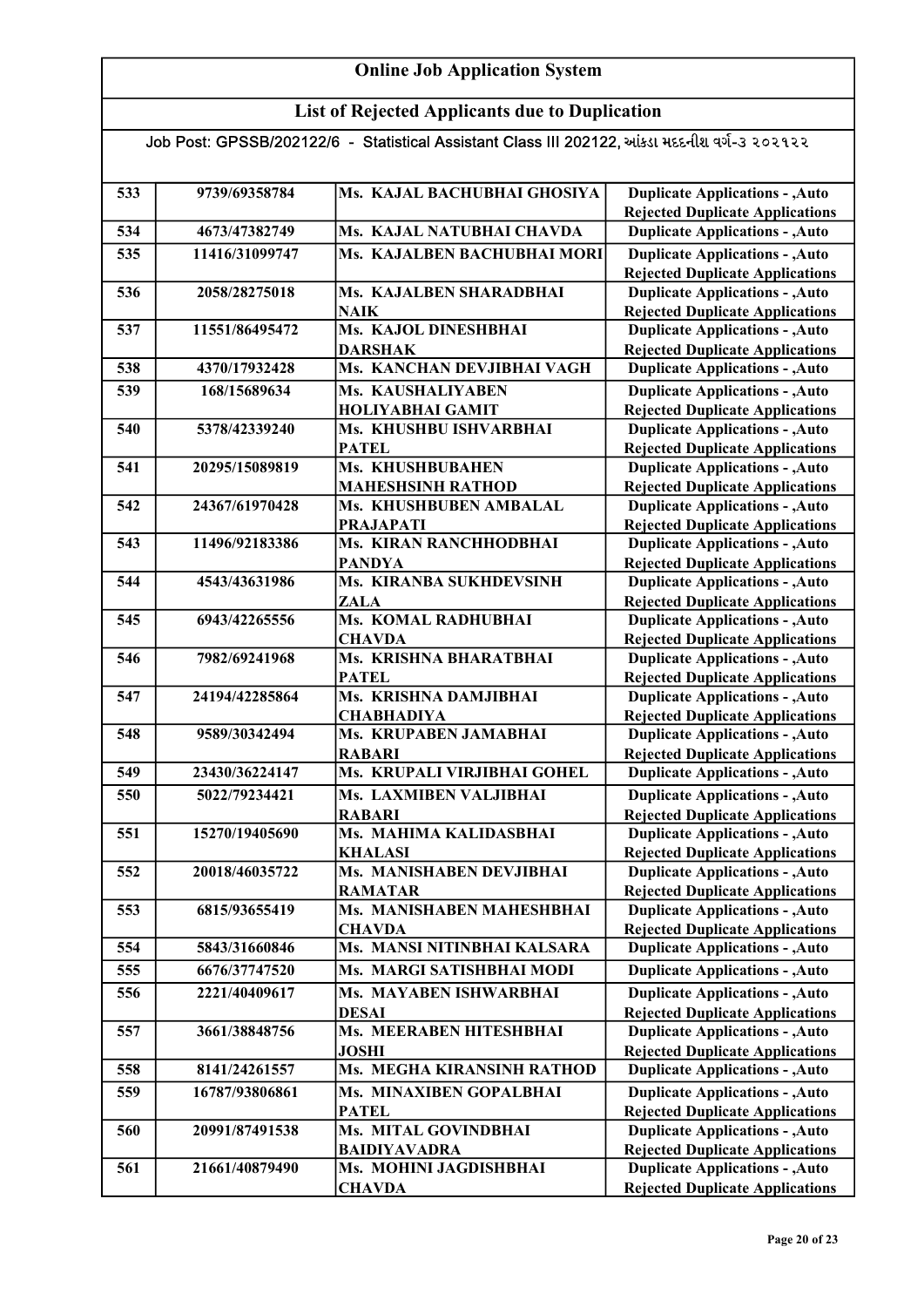## List of Rejected Applicants due to Duplication

| 562 | 6222/28802507  | Ms. NAMRATA BHAVSINHBHAI        | <b>Duplicate Applications - , Auto</b> |
|-----|----------------|---------------------------------|----------------------------------------|
|     |                | <b>VADHEL</b>                   | <b>Rejected Duplicate Applications</b> |
| 563 | 11829/65356741 | <b>Ms. NEHA PRABHUDAS</b>       | <b>Duplicate Applications - , Auto</b> |
|     |                | <b>KUVARDIA</b>                 | <b>Rejected Duplicate Applications</b> |
| 564 | 5241/45478695  | Ms. NIHARIKABAHEN               | <b>Duplicate Applications - , Auto</b> |
|     |                | <b>JAGDISHBHAI MAHERWADIYA</b>  | <b>Rejected Duplicate Applications</b> |
| 565 | 23559/80343920 | Ms. NIKITA BEN SAVJIBHAI        | <b>Duplicate Applications - , Auto</b> |
|     |                | <b>CHAUDHARI</b>                | <b>Rejected Duplicate Applications</b> |
| 566 | 23229/78373287 | Ms. NIKITA DHARMESHGIRI         | <b>Duplicate Applications - , Auto</b> |
|     |                | <b>GAUSWAMI</b>                 | <b>Rejected Duplicate Applications</b> |
| 567 | 10799/79099045 | Ms. NIKITABEN ISHWARBHAI        | <b>Duplicate Applications - , Auto</b> |
|     |                | <b>PATEL</b>                    | <b>Rejected Duplicate Applications</b> |
| 568 | 24351/48106971 | Ms. NIKITABEN JITUBHAI GOHIL    | <b>Duplicate Applications - , Auto</b> |
| 569 | 13813/82213653 | Ms. NIMISHABEN ARVINDBHAI       | <b>Duplicate Applications - , Auto</b> |
|     |                | <b>PATEL</b>                    | <b>Rejected Duplicate Applications</b> |
| 570 | 13316/82766756 | Ms. NIPABEN CHAMPAKLAL          | <b>Duplicate Applications - , Auto</b> |
|     |                | <b>BHATT</b>                    | <b>Rejected Duplicate Applications</b> |
| 571 | 13609/54639580 | <b>Ms. NIRALIBEN BHARATBHAI</b> | <b>Duplicate Applications - , Auto</b> |
|     |                | <b>PATEL</b>                    | <b>Rejected Duplicate Applications</b> |
| 572 | 25512/41738611 | Ms. NIRALIBEN DINESHBHAI        | <b>Duplicate Applications - , Auto</b> |
|     |                | <b>JARASANIA</b>                | <b>Rejected Duplicate Applications</b> |
| 573 | 10249/68064105 | Ms. NISHABEN CHAKUBHAI          | <b>Duplicate Applications - , Auto</b> |
|     |                | <b>KANZARIYA</b>                | <b>Rejected Duplicate Applications</b> |
| 574 | 26176/54180041 | Ms. NITABEN LAKHAMANBHAI        | <b>Duplicate Applications - , Auto</b> |
|     |                | <b>KHUNTI</b>                   | <b>Rejected Duplicate Applications</b> |
| 575 | 1865/48832371  | Ms. PARULBEN MUKESHKUMAR        | <b>Duplicate Applications - , Auto</b> |
|     |                | <b>PATEL</b>                    | <b>Rejected Duplicate Applications</b> |
| 576 | 7482/65104226  | Ms. PARULBEN MUKESHKUMAR        | <b>Duplicate Applications - , Auto</b> |
|     |                | <b>PATEL</b>                    | <b>Rejected Duplicate Applications</b> |
| 577 | 9127/34058234  | Ms. PARULBEN MUKUNDRAY          | <b>Duplicate Applications - , Auto</b> |
|     |                | <b>RAJVADI</b>                  | <b>Rejected Duplicate Applications</b> |
| 578 | 8786/62034629  | <b>Ms. PARULBEN SOMABHAI</b>    | <b>Duplicate Applications - , Auto</b> |
|     |                | <b>VASAVA</b>                   | <b>Rejected Duplicate Applications</b> |
| 579 | 813/18363713   | Ms. PAYAL GOVINDBHAI            | <b>Duplicate Applications - , Auto</b> |
|     |                | <b>VADADORIYA</b>               | <b>Rejected Duplicate Applications</b> |
| 580 | 13118/66812095 | Ms. PAYALBEN GORDHANBHAI        | <b>Duplicate Applications - , Auto</b> |
|     |                | <b>RATHOD</b>                   | <b>Rejected Duplicate Applications</b> |
| 581 | 2114/60894479  | Ms. PAYALBEN VAJABHAI           | <b>Duplicate Applications - , Auto</b> |
|     |                | <b>MAKWANA</b>                  | <b>Rejected Duplicate Applications</b> |
| 582 | 11699/71576692 | Ms. PINKI GOVINDBHAI PIPLIYA    | <b>Duplicate Applications - , Auto</b> |
| 583 | 7237/85672692  | Ms. PINKIBAHEN BACHUBHAI        | <b>Duplicate Applications - , Auto</b> |
|     |                | <b>DAMOR</b>                    | <b>Rejected Duplicate Applications</b> |
| 584 | 7289/97941208  | Ms. PINKIBAHEN BACHUBHAI        | <b>Duplicate Applications - , Auto</b> |
|     |                | <b>DAMOR</b>                    | <b>Rejected Duplicate Applications</b> |
| 585 | 15225/69520400 | Ms. PINKY ANANDBHAI LUHAR       | <b>Duplicate Applications - , Auto</b> |
| 586 | 6117/41126746  | Ms. POOJABEN HARSHADBHAI        | <b>Duplicate Applications - , Auto</b> |
|     |                | <b>RANA</b>                     | <b>Rejected Duplicate Applications</b> |
| 587 | 6594/75667645  | Ms. POONAMBEN                   | <b>Duplicate Applications - , Auto</b> |
|     |                | <b>JAYSUKHABHAI VORA</b>        | <b>Rejected Duplicate Applications</b> |
| 588 | 10324/13549687 | Ms. PRABHABEN VINUBHAI          | <b>Duplicate Applications - , Auto</b> |
|     |                | <b>RANGPARA</b>                 | <b>Rejected Duplicate Applications</b> |
| 589 | 4262/42054230  | Ms. PRATIXABAHEN                | <b>Duplicate Applications - , Auto</b> |
|     |                | NAYNESHBHAI PATEL               | <b>Rejected Duplicate Applications</b> |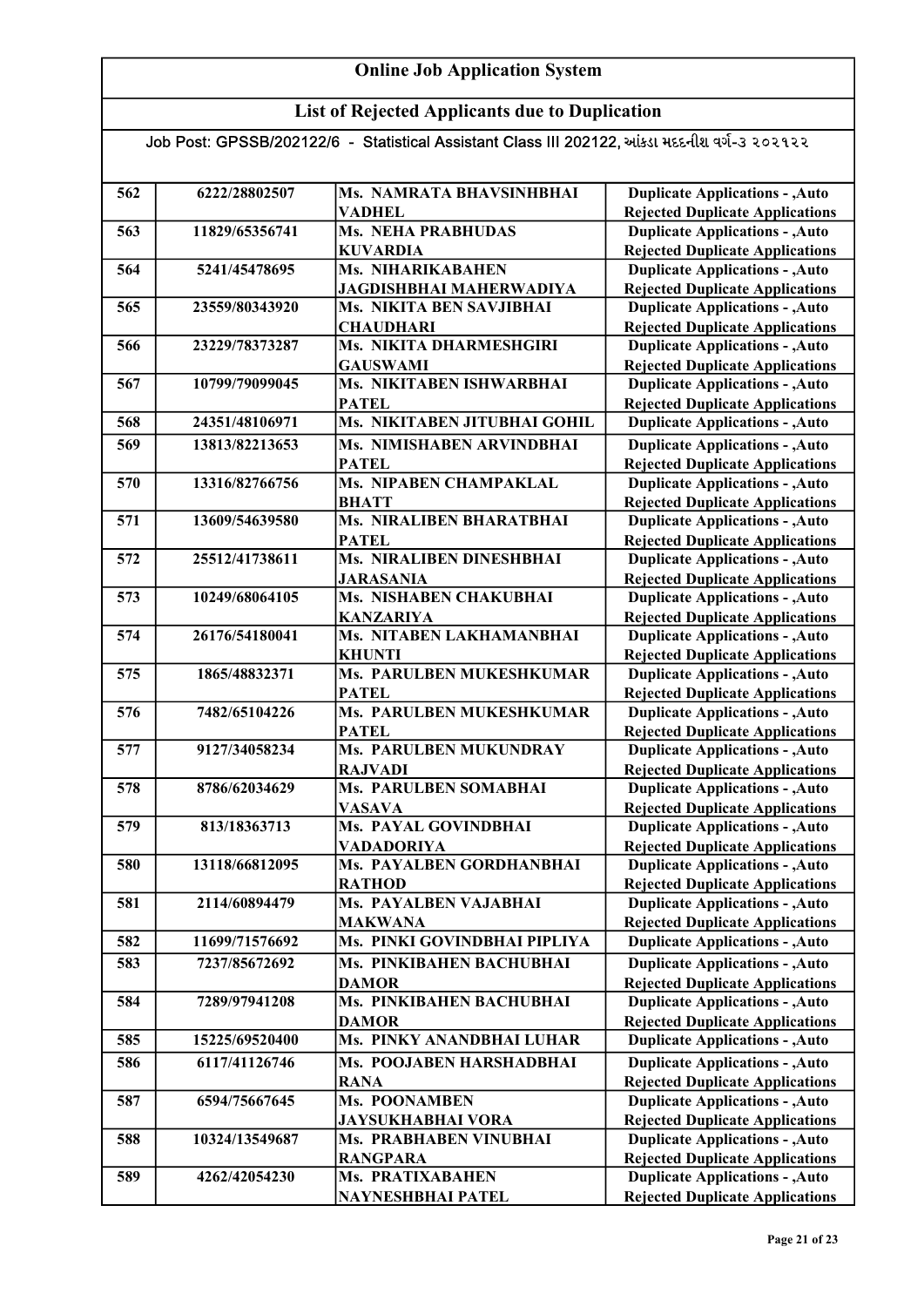## List of Rejected Applicants due to Duplication

| 590 | 24148/71562275 | Ms. PREMKALABEN JUVANSINH                           | <b>Duplicate Applications - , Auto</b>                                           |
|-----|----------------|-----------------------------------------------------|----------------------------------------------------------------------------------|
|     |                | <b>RATHVA</b>                                       | <b>Rejected Duplicate Applications</b>                                           |
| 591 | 3426/44696718  | Ms. PRITI VIKRAMBHAI BORISA                         | <b>Duplicate Applications - , Auto</b>                                           |
| 592 | 4967/68669601  | Ms. PRIYABAHEN                                      | <b>Duplicate Applications - , Auto</b>                                           |
|     |                | DEVARKHIBHAI VASARA                                 | <b>Rejected Duplicate Applications</b>                                           |
| 593 | 22933/18186000 | Ms. PRIYANKA AMRAT BHAI                             | <b>Duplicate Applications - , Auto</b>                                           |
|     |                | <b>PATEL</b>                                        | <b>Rejected Duplicate Applications</b>                                           |
| 594 | 8125/80135335  | Ms. PRIYANKA BHARATBHAI                             | <b>Duplicate Applications - , Auto</b>                                           |
|     |                | <b>CHAVDA</b>                                       | <b>Rejected Duplicate Applications</b>                                           |
| 595 | 1948/73710162  | Ms. PRIYANKABEN RAMANLAL                            | <b>Duplicate Applications - , Auto</b>                                           |
|     |                | <b>RATHOD</b>                                       | <b>Rejected Duplicate Applications</b>                                           |
| 596 | 20367/44646368 | Ms. PRIYANKABEN YOSEPHBHAI                          | <b>Duplicate Applications - , Auto</b>                                           |
|     |                | <b>GAMIT</b>                                        | <b>Rejected Duplicate Applications</b>                                           |
| 597 | 14404/68907717 | Ms. PURNIMABAHEN ARUNSINH                           | <b>Duplicate Applications - , Auto</b>                                           |
|     |                | <b>PARMAR</b>                                       | <b>Rejected Duplicate Applications</b>                                           |
| 598 | 4405/82785516  | Ms. PURVI KALUBHAI                                  | <b>Duplicate Applications - , Auto</b>                                           |
| 599 | 4465/13748120  | <b>CHAUDHARY</b><br>Ms. RACHANABEN KANABHAI         | <b>Rejected Duplicate Applications</b>                                           |
|     |                |                                                     | <b>Duplicate Applications - , Auto</b>                                           |
|     |                | <b>RATHOD</b><br>Ms. RAHISA HAMIDKHAN JAMAD         | <b>Rejected Duplicate Applications</b>                                           |
| 600 | 5797/89850668  |                                                     | <b>Duplicate Applications - , Auto</b>                                           |
| 601 | 12149/32703761 | Ms. RAMILABEN DEVABHAI                              | <b>Duplicate Applications - , Auto</b>                                           |
|     |                | <b>CHAUDHARY</b>                                    | <b>Rejected Duplicate Applications</b>                                           |
| 602 | 6089/27138169  | Ms. RANJANBEN MULJIBHAI                             | <b>Duplicate Applications - , Auto</b>                                           |
|     |                | <b>MAKAVANA</b>                                     | <b>Rejected Duplicate Applications</b>                                           |
| 603 | 9653/99842840  | Ms. REKHA BEN DEVRAJ BHAI                           | <b>Duplicate Applications - , Auto</b>                                           |
|     |                | <b>CHAUDHARY</b><br><b>Ms. RINKU BABULAL TAILOR</b> | <b>Rejected Duplicate Applications</b>                                           |
| 604 | 25389/46258344 |                                                     | <b>Duplicate Applications - , Auto</b>                                           |
| 605 | 4227/36500629  | Ms. RIYABEN PRAKASHJI<br><b>THAKOR</b>              | <b>Duplicate Applications - , Auto</b><br><b>Rejected Duplicate Applications</b> |
| 606 | 5161/38219404  | <b>Ms. RONAK BALDEVBHAI</b>                         | <b>Duplicate Applications - , Auto</b>                                           |
|     |                | <b>KANODIYA</b>                                     | <b>Rejected Duplicate Applications</b>                                           |
| 607 | 25676/59906545 | Ms. ROSHANIBEN HIRABHAI                             | <b>Duplicate Applications - , Auto</b>                                           |
|     |                | <b>CHAUDHARI</b>                                    | <b>Rejected Duplicate Applications</b>                                           |
| 608 | 6505/18236240  | Ms. ROSHNIKUMARI                                    | <b>Duplicate Applications - , Auto</b>                                           |
|     |                | <b>DINESHBHAI PATEL</b>                             | <b>Rejected Duplicate Applications</b>                                           |
| 609 | 22172/49550602 | Ms. RUCHITABEN KANTIBHAI                            | <b>Duplicate Applications - , Auto</b>                                           |
|     |                | <b>BHAGRIYA</b>                                     | <b>Rejected Duplicate Applications</b>                                           |
| 610 | 363/54815372   | Ms. SANGITABEN KANAJI                               | <b>Duplicate Applications - , Auto</b>                                           |
|     |                | <b>MAJIRANA</b>                                     | <b>Rejected Duplicate Applications</b>                                           |
| 611 | 24695/80369274 | Ms. SEJAL ARVINDBHAI                                | <b>Duplicate Applications - , Auto</b>                                           |
|     |                | <b>PRAJAPATI</b>                                    | <b>Rejected Duplicate Applications</b>                                           |
| 612 | 22156/26487271 | Ms. SEJAL DILIPBHAI PANDOR                          | <b>Duplicate Applications - , Auto</b>                                           |
| 613 | 7453/77807995  | Ms. SHASHIBAHEN                                     | <b>Duplicate Applications - , Auto</b>                                           |
|     |                | <b>SURESHKUMAR BILWAL</b>                           | <b>Rejected Duplicate Applications</b>                                           |
| 614 | 4380/90994800  | Ms. SHILPABEN NAGARBHAI                             | <b>Duplicate Applications - , Auto</b>                                           |
|     |                | <b>DHARAJIYA</b>                                    | <b>Rejected Duplicate Applications</b>                                           |
| 615 | 10638/49708871 | Ms. SHITALBAHEN                                     | <b>Duplicate Applications - , Auto</b>                                           |
|     |                | <b>GIRADHARBHAI LATHIYA</b>                         | <b>Rejected Duplicate Applications</b>                                           |
| 616 | 4732/24119433  | Ms. SHRUTIBEN ASHOKBHAI                             | <b>Duplicate Applications - , Auto</b>                                           |
|     |                | <b>LIMBANI</b>                                      | <b>Rejected Duplicate Applications</b>                                           |
| 617 | 24762/54982267 | Ms. SIDDHESHVARIBEN                                 | <b>Duplicate Applications - , Auto</b>                                           |
|     |                | <b>DHIRUBHAI VALA</b>                               | <b>Rejected Duplicate Applications</b>                                           |
| 618 | 189/42714002   | <b>Ms. SNEHA BABULAL PARMAR</b>                     | <b>Duplicate Applications - , Auto</b>                                           |
|     |                |                                                     |                                                                                  |